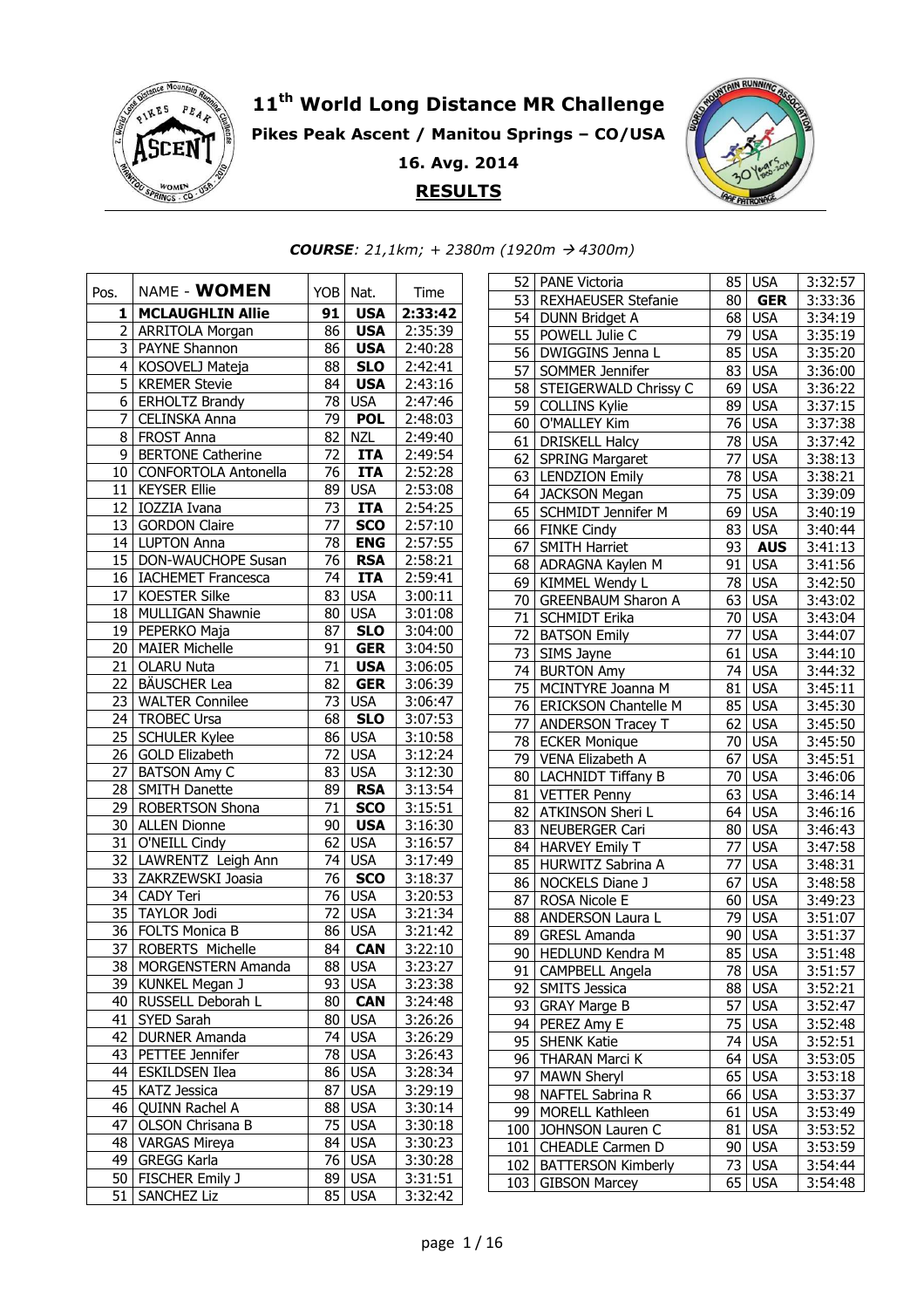| 69<br>105 ROBB Julie A<br>3:54:53<br>83 USA<br><b>CAN</b><br>167<br><b>MORGAN April</b><br>4:11:22<br>82<br>67<br>106   GENETTE Adriane<br><b>USA</b><br>3:55:06<br><b>USA</b><br>4:11:33<br>168 AKERS Patty<br>62<br>74 USA<br>4:11:35<br>107   WORDEN Elaine<br><b>USA</b><br>3:55:12<br>169<br>KLEIN Laura L<br>72<br><b>USA</b><br><b>USA</b><br>108   GARCIA Christine M<br>3:55:35<br>170   MOFFAT Danielle D<br>70<br>4:11:42<br><b>USA</b><br>109 MILLER Tizz<br>68<br><b>USA</b><br>3:55:45<br>73<br>4:12:07<br>171   ASHMANN Karie<br>$\overline{73}$<br><b>USA</b><br>110   DARLINGTON Kristin A<br><b>USA</b><br>3:56:11<br>PINO Alicia<br>87<br>172<br>4:12:13<br>$\overline{67}$<br>76<br>4:12:17<br><b>USA</b><br>3:56:26<br>173<br>COONEY Jessica M<br><b>USA</b><br>111   KELLY Maggi<br>112 JOSUPAIT Victoria<br>70<br><b>USA</b><br>174<br><b>KING Margaret M</b><br>65<br><b>USA</b><br>4:12:32<br>3:56:27<br>59 USA<br>65<br><b>USA</b><br>175 LABOSKY Ann C<br>113 JOHNSON Victoria V<br>3:56:49<br>4:12:48<br>83 USA<br>114 GAEBLER Jill<br>67<br><b>USA</b><br>176   MAHONEY Kimberly<br>4:13:04<br>3:57:01<br>85<br><b>USA</b><br><b>USA</b><br>115   SALIBA Melissa R<br>3:57:22<br>177<br>WUERTH Stephanie<br>89<br>4:13:05<br><b>USA</b><br>4:13:11<br>116   FIELDS Diana C<br>61<br><b>USA</b><br>3:58:02<br>178<br><b>KRALL Kathryn</b><br>80<br>73<br><b>USA</b><br><b>USA</b><br>3:58:56<br>WATT Bobbi Kae<br>79<br>4:13:18<br>117   EPPERSON Marcy<br>179<br><b>USA</b><br>66 USA<br>118   MADEMANN Claire<br>87<br>180 DILLINDER Lisa<br>4:13:22<br>3:59:13<br>73 USA<br>76<br><b>USA</b><br>119 WOOLSTON Esther<br>3:59:19<br>181 WILSON Danielle E<br>4:13:28<br>$\overline{77}$<br>61<br><b>USA</b><br>182   LEY Sarah<br><b>USA</b><br>120   DAY-LUCORE J'Ne M<br>3:59:32<br>4:14:07<br>62<br><b>USA</b><br>121 STEIMEL Jean<br>73<br><b>USA</b><br><b>EHRENBERG Trina K</b><br>4:14:11<br>3:59:34<br>183<br>77<br>73<br>122<br><b>USA</b><br>184 DRISKILL Amy S<br><b>USA</b><br><b>MATHIS Dawn</b><br>4:00:10<br>4:14:16<br>$\overline{71}$<br>67<br><b>USA</b><br>185 STEWART Elizabeth E<br><b>USA</b><br>4:14:27<br>123<br>GARCIA-SHAW Gina<br>4:00:21<br>$\overline{73}$<br><b>USA</b><br>85<br><b>USA</b><br>124<br><b>GARCIA Donna</b><br>$\overline{4:00:25}$<br>186 FOX Jennifer A<br>4:14:42<br>77<br>72<br>125 CLAUSS Amy D<br><b>USA</b><br>4:00:53<br>187<br><b>BLEES Ranie M</b><br><b>USA</b><br>4:14:55<br><b>USA</b><br><b>PIERSON Brianne</b><br>79<br>COBBAN Ilana R<br>75<br>4:15:23<br>126<br><b>USA</b><br>$\overline{4}:01:08$<br>188<br>127<br>56<br><b>USA</b><br>83 USA<br>MCLAUGHLIN Deanna L<br>4:01:47<br>189<br><b>ZIMMERMAN Sarah B</b><br>4:15:41<br><b>USA</b><br>94<br><b>USA</b><br>4:02:22<br>MARQUIS Philippe R<br>73<br>4:16:41<br>128   SURVIL Taylor H<br>190<br><b>HUBEL Kathleen</b><br>70<br><b>USA</b><br>129 CREECH Robyn R<br>84<br><b>USA</b><br>4:03:01<br>191<br>4:16:41<br>$\overline{72}$<br>73<br><b>USA</b><br><b>USA</b><br>192   MCDOWELL Dimity M<br>4:16:43<br>130   SUNDAHL Elisa<br>4:03:06<br>67<br>131 RUBENS Sue L<br>67<br><b>USA</b><br>193   STUEDEMAN Donna<br><b>USA</b><br>4:03:24<br>4:17:04<br>79 USA<br>132   DELAY Sylvia<br>84<br><b>USA</b><br>4:03:41<br>194   SETSER Kathleen<br>4:17:21<br><b>USA</b><br>133 DOBSON Kimberly<br>79<br><b>USA</b><br>4:03:42<br>195 JACOBUCCI Jennifer<br>71<br>4:18:07<br>88<br><b>USA</b><br>79<br><b>USA</b><br>134 LAPORTE Kayla<br>4:04:49<br>196<br>SALLEE Sarah S<br>4:18:13<br>87<br><b>WILLOUGHBY Sheva</b><br>86<br>135   MCINTYRE Laura<br><b>USA</b><br>4:05:59<br>197<br><b>USA</b><br>4:18:37<br>136 GRAD Alyssa<br>88<br><b>USA</b><br>91<br><b>USA</b><br>4:06:39<br>198<br><b>RESMAN Anna</b><br>4:19:36<br><b>USA</b><br>137 DAFTER Christy<br>71<br><b>USA</b><br>72<br>199   LORBETSKE Tania<br>4:19:44<br>4:06:43<br>75<br><b>USA</b><br>88 USA<br>138 COTE Brooke S<br>200 PETRUNAK Elyse<br>4:20:13<br>4:07:05<br>62<br><b>USA</b><br>63 USA<br>139   LAWRANCE Julie<br>201   TOPPER Lora Beth A<br>4:20:14<br>4:07:17<br>79<br><b>USA</b><br>87<br><b>USA</b><br>140 SCHALLER Katie M<br>4:07:36<br>202<br>RICHARDSON Dana M<br>4:20:26<br>71<br>66<br>CAN<br>141   WACEK Lisa M<br><b>USA</b><br>4:07:37<br>203<br><b>BELL Debbie</b><br>4:20:28<br>$\overline{88}$<br>142   MARTZ Allison<br><b>USA</b><br>$\overline{4:}07:38$<br>204 GLATT Sarah<br>85 USA<br>4:20:35<br>75 USA<br>$\overline{79}$ USA<br>143 GARDNER Alison<br>4:07:46<br>205 TAYLOR Hannah<br>4:20:39<br>144   SHOOP Jennifer<br>206   LEWIS Erin E<br>86 USA<br>4:07:47<br>85 USA<br>4:20:53<br>74 USA<br>4:07:52<br>207<br>DOE Elizabeth K<br>93 USA<br>4:21:04<br>145   MALLON Victoria<br>70 USA<br>59<br><b>USA</b><br>146   SOMMER Terri<br>4:07:53<br>208   MORIN Heather<br>4:21:39<br><b>78 USA</b><br>75<br><b>USA</b><br>147   SUHAJDA Sierra H<br>4:07:54<br>209 TRINIDAD Amy<br>4:21:44<br>80 USA<br>148   MANSFIELD Lisa<br>68<br><b>USA</b><br><b>CARAWAY Andrea</b><br>4:21:56<br>4:07:59<br>210<br>$\overline{71}$ USA<br>211 JONES Jennifer<br>79 USA<br>4:22:21<br>149   RAND-WEIMER Susie<br>4:08:19<br>87<br><b>USA</b><br>68 CAN<br>150   VERANT Laurel A<br>4:08:42<br>212   HATHEWAY Tracy L<br>4:22:27<br>78<br>73 USA<br>151   DESOTEL Lynne<br><b>USA</b><br>4:08:43<br>213   HOWLEY Nicole<br>4:23:33<br><b>USA</b><br>83 USA<br>152 GORMAN Olivia<br>83<br>4:08:45<br>214 EVATT Rebecca<br>4:23:35<br>153   LOPEZ-CEPERO Laurice<br><b>USA</b><br>215 ZOMBOLA Jennifer L<br>87 USA<br>4:23:39<br>71<br>4:08:54<br>216   DIXON Julie A<br>4:23:40<br>154   SCHLIERF Linda S<br>63 <br><b>USA</b><br>4:08:58<br>69 USA<br>61<br>75 USA<br>155   FOX Debbie S<br><b>USA</b><br>4:09:00<br>217<br><b>CAVNER Lindsay R</b><br>4:23:43<br>78<br><b>USA</b><br>57 USA<br>156   KIKUCHI Erika<br>218   IVY Karlene<br>4:23:57<br>4:09:10<br>85 USA<br><b>USA</b><br>157<br><b>KYLE Marrivette</b><br>83<br>4:09:13<br>219   GLEASON Sarah<br>4:24:11<br>158 ZARLENGO Laura<br>67<br>64 USA<br>4:25:06<br><b>USA</b><br>4:09:50<br>220   THOMPSON Sherry<br>159 HALSTEAD Amy M<br>84 USA<br>75<br><b>USA</b><br>4:10:01<br>QUELLHORST Jen<br>4:25:40<br>221<br>160   MARQUES Amy O<br>74<br><b>USA</b><br>4:10:05<br>DIAZ Stacey A<br>61 USA<br>4:25:54<br>222<br>161   SHIMIZU Kyra F<br><b>USA</b><br>4:10:05<br><b>COLLOPY Annie</b><br>76 USA<br>4:25:55<br>61<br>223<br>71<br><b>USA</b><br>224 SCHWING Kathryn<br>84 USA<br>162   ELOE Laura M<br>4:10:07<br>4:26:11<br>163 NICHOLS Laura<br>85<br><b>USA</b><br>77 USA<br>4:26:11<br>4:10:12<br>225   DOUGHTY Cheryl A<br>73<br>164   BECKER Terzah<br><b>USA</b><br>4:10:20<br>226<br><b>DERHAMMER Kimberlee</b><br>80 USA<br>4:26:40<br>63 USA<br>165   ORESKOVICH Peggy<br>227   HEDLUND Candyce<br>82 USA<br>4:10:28<br>4:26:49 | 104   BISHOP Lesley | 83 USA | 3:54:49 |  | 166   KOVALAK Jenna | 89   USA | 4:10:29 |
|-----------------------------------------------------------------------------------------------------------------------------------------------------------------------------------------------------------------------------------------------------------------------------------------------------------------------------------------------------------------------------------------------------------------------------------------------------------------------------------------------------------------------------------------------------------------------------------------------------------------------------------------------------------------------------------------------------------------------------------------------------------------------------------------------------------------------------------------------------------------------------------------------------------------------------------------------------------------------------------------------------------------------------------------------------------------------------------------------------------------------------------------------------------------------------------------------------------------------------------------------------------------------------------------------------------------------------------------------------------------------------------------------------------------------------------------------------------------------------------------------------------------------------------------------------------------------------------------------------------------------------------------------------------------------------------------------------------------------------------------------------------------------------------------------------------------------------------------------------------------------------------------------------------------------------------------------------------------------------------------------------------------------------------------------------------------------------------------------------------------------------------------------------------------------------------------------------------------------------------------------------------------------------------------------------------------------------------------------------------------------------------------------------------------------------------------------------------------------------------------------------------------------------------------------------------------------------------------------------------------------------------------------------------------------------------------------------------------------------------------------------------------------------------------------------------------------------------------------------------------------------------------------------------------------------------------------------------------------------------------------------------------------------------------------------------------------------------------------------------------------------------------------------------------------------------------------------------------------------------------------------------------------------------------------------------------------------------------------------------------------------------------------------------------------------------------------------------------------------------------------------------------------------------------------------------------------------------------------------------------------------------------------------------------------------------------------------------------------------------------------------------------------------------------------------------------------------------------------------------------------------------------------------------------------------------------------------------------------------------------------------------------------------------------------------------------------------------------------------------------------------------------------------------------------------------------------------------------------------------------------------------------------------------------------------------------------------------------------------------------------------------------------------------------------------------------------------------------------------------------------------------------------------------------------------------------------------------------------------------------------------------------------------------------------------------------------------------------------------------------------------------------------------------------------------------------------------------------------------------------------------------------------------------------------------------------------------------------------------------------------------------------------------------------------------------------------------------------------------------------------------------------------------------------------------------------------------------------------------------------------------------------------------------------------------------------------------------------------------------------------------------------------------------------------------------------------------------------------------------------------------------------------------------------------------------------------------------------------------------------------------------------------------------------------------------------------------------------------------------------------------------------------------------------------------------------------------------------------------------------------------------------------------------------------------------------------------------------------------------------------------------------------------------------------------------------------------------------------------------------------------------------------------------------------------------------------------------------------------------------------------------------------------------------------------------------------------------------------------------------------------------------------------------------------------------------------------------------------------------------------------------------------------------------------------------------------------------------------------------------------------------------------------------------------------------------------------------------------------------------------------------------------------------------------------------------------------------------------------------------|---------------------|--------|---------|--|---------------------|----------|---------|
|                                                                                                                                                                                                                                                                                                                                                                                                                                                                                                                                                                                                                                                                                                                                                                                                                                                                                                                                                                                                                                                                                                                                                                                                                                                                                                                                                                                                                                                                                                                                                                                                                                                                                                                                                                                                                                                                                                                                                                                                                                                                                                                                                                                                                                                                                                                                                                                                                                                                                                                                                                                                                                                                                                                                                                                                                                                                                                                                                                                                                                                                                                                                                                                                                                                                                                                                                                                                                                                                                                                                                                                                                                                                                                                                                                                                                                                                                                                                                                                                                                                                                                                                                                                                                                                                                                                                                                                                                                                                                                                                                                                                                                                                                                                                                                                                                                                                                                                                                                                                                                                                                                                                                                                                                                                                                                                                                                                                                                                                                                                                                                                                                                                                                                                                                                                                                                                                                                                                                                                                                                                                                                                                                                                                                                                                                                                                                                                                                                                                                                                                                                                                                                                                                                                                                                                                                                                                 |                     |        |         |  |                     |          |         |
|                                                                                                                                                                                                                                                                                                                                                                                                                                                                                                                                                                                                                                                                                                                                                                                                                                                                                                                                                                                                                                                                                                                                                                                                                                                                                                                                                                                                                                                                                                                                                                                                                                                                                                                                                                                                                                                                                                                                                                                                                                                                                                                                                                                                                                                                                                                                                                                                                                                                                                                                                                                                                                                                                                                                                                                                                                                                                                                                                                                                                                                                                                                                                                                                                                                                                                                                                                                                                                                                                                                                                                                                                                                                                                                                                                                                                                                                                                                                                                                                                                                                                                                                                                                                                                                                                                                                                                                                                                                                                                                                                                                                                                                                                                                                                                                                                                                                                                                                                                                                                                                                                                                                                                                                                                                                                                                                                                                                                                                                                                                                                                                                                                                                                                                                                                                                                                                                                                                                                                                                                                                                                                                                                                                                                                                                                                                                                                                                                                                                                                                                                                                                                                                                                                                                                                                                                                                                 |                     |        |         |  |                     |          |         |
|                                                                                                                                                                                                                                                                                                                                                                                                                                                                                                                                                                                                                                                                                                                                                                                                                                                                                                                                                                                                                                                                                                                                                                                                                                                                                                                                                                                                                                                                                                                                                                                                                                                                                                                                                                                                                                                                                                                                                                                                                                                                                                                                                                                                                                                                                                                                                                                                                                                                                                                                                                                                                                                                                                                                                                                                                                                                                                                                                                                                                                                                                                                                                                                                                                                                                                                                                                                                                                                                                                                                                                                                                                                                                                                                                                                                                                                                                                                                                                                                                                                                                                                                                                                                                                                                                                                                                                                                                                                                                                                                                                                                                                                                                                                                                                                                                                                                                                                                                                                                                                                                                                                                                                                                                                                                                                                                                                                                                                                                                                                                                                                                                                                                                                                                                                                                                                                                                                                                                                                                                                                                                                                                                                                                                                                                                                                                                                                                                                                                                                                                                                                                                                                                                                                                                                                                                                                                 |                     |        |         |  |                     |          |         |
|                                                                                                                                                                                                                                                                                                                                                                                                                                                                                                                                                                                                                                                                                                                                                                                                                                                                                                                                                                                                                                                                                                                                                                                                                                                                                                                                                                                                                                                                                                                                                                                                                                                                                                                                                                                                                                                                                                                                                                                                                                                                                                                                                                                                                                                                                                                                                                                                                                                                                                                                                                                                                                                                                                                                                                                                                                                                                                                                                                                                                                                                                                                                                                                                                                                                                                                                                                                                                                                                                                                                                                                                                                                                                                                                                                                                                                                                                                                                                                                                                                                                                                                                                                                                                                                                                                                                                                                                                                                                                                                                                                                                                                                                                                                                                                                                                                                                                                                                                                                                                                                                                                                                                                                                                                                                                                                                                                                                                                                                                                                                                                                                                                                                                                                                                                                                                                                                                                                                                                                                                                                                                                                                                                                                                                                                                                                                                                                                                                                                                                                                                                                                                                                                                                                                                                                                                                                                 |                     |        |         |  |                     |          |         |
|                                                                                                                                                                                                                                                                                                                                                                                                                                                                                                                                                                                                                                                                                                                                                                                                                                                                                                                                                                                                                                                                                                                                                                                                                                                                                                                                                                                                                                                                                                                                                                                                                                                                                                                                                                                                                                                                                                                                                                                                                                                                                                                                                                                                                                                                                                                                                                                                                                                                                                                                                                                                                                                                                                                                                                                                                                                                                                                                                                                                                                                                                                                                                                                                                                                                                                                                                                                                                                                                                                                                                                                                                                                                                                                                                                                                                                                                                                                                                                                                                                                                                                                                                                                                                                                                                                                                                                                                                                                                                                                                                                                                                                                                                                                                                                                                                                                                                                                                                                                                                                                                                                                                                                                                                                                                                                                                                                                                                                                                                                                                                                                                                                                                                                                                                                                                                                                                                                                                                                                                                                                                                                                                                                                                                                                                                                                                                                                                                                                                                                                                                                                                                                                                                                                                                                                                                                                                 |                     |        |         |  |                     |          |         |
|                                                                                                                                                                                                                                                                                                                                                                                                                                                                                                                                                                                                                                                                                                                                                                                                                                                                                                                                                                                                                                                                                                                                                                                                                                                                                                                                                                                                                                                                                                                                                                                                                                                                                                                                                                                                                                                                                                                                                                                                                                                                                                                                                                                                                                                                                                                                                                                                                                                                                                                                                                                                                                                                                                                                                                                                                                                                                                                                                                                                                                                                                                                                                                                                                                                                                                                                                                                                                                                                                                                                                                                                                                                                                                                                                                                                                                                                                                                                                                                                                                                                                                                                                                                                                                                                                                                                                                                                                                                                                                                                                                                                                                                                                                                                                                                                                                                                                                                                                                                                                                                                                                                                                                                                                                                                                                                                                                                                                                                                                                                                                                                                                                                                                                                                                                                                                                                                                                                                                                                                                                                                                                                                                                                                                                                                                                                                                                                                                                                                                                                                                                                                                                                                                                                                                                                                                                                                 |                     |        |         |  |                     |          |         |
|                                                                                                                                                                                                                                                                                                                                                                                                                                                                                                                                                                                                                                                                                                                                                                                                                                                                                                                                                                                                                                                                                                                                                                                                                                                                                                                                                                                                                                                                                                                                                                                                                                                                                                                                                                                                                                                                                                                                                                                                                                                                                                                                                                                                                                                                                                                                                                                                                                                                                                                                                                                                                                                                                                                                                                                                                                                                                                                                                                                                                                                                                                                                                                                                                                                                                                                                                                                                                                                                                                                                                                                                                                                                                                                                                                                                                                                                                                                                                                                                                                                                                                                                                                                                                                                                                                                                                                                                                                                                                                                                                                                                                                                                                                                                                                                                                                                                                                                                                                                                                                                                                                                                                                                                                                                                                                                                                                                                                                                                                                                                                                                                                                                                                                                                                                                                                                                                                                                                                                                                                                                                                                                                                                                                                                                                                                                                                                                                                                                                                                                                                                                                                                                                                                                                                                                                                                                                 |                     |        |         |  |                     |          |         |
|                                                                                                                                                                                                                                                                                                                                                                                                                                                                                                                                                                                                                                                                                                                                                                                                                                                                                                                                                                                                                                                                                                                                                                                                                                                                                                                                                                                                                                                                                                                                                                                                                                                                                                                                                                                                                                                                                                                                                                                                                                                                                                                                                                                                                                                                                                                                                                                                                                                                                                                                                                                                                                                                                                                                                                                                                                                                                                                                                                                                                                                                                                                                                                                                                                                                                                                                                                                                                                                                                                                                                                                                                                                                                                                                                                                                                                                                                                                                                                                                                                                                                                                                                                                                                                                                                                                                                                                                                                                                                                                                                                                                                                                                                                                                                                                                                                                                                                                                                                                                                                                                                                                                                                                                                                                                                                                                                                                                                                                                                                                                                                                                                                                                                                                                                                                                                                                                                                                                                                                                                                                                                                                                                                                                                                                                                                                                                                                                                                                                                                                                                                                                                                                                                                                                                                                                                                                                 |                     |        |         |  |                     |          |         |
|                                                                                                                                                                                                                                                                                                                                                                                                                                                                                                                                                                                                                                                                                                                                                                                                                                                                                                                                                                                                                                                                                                                                                                                                                                                                                                                                                                                                                                                                                                                                                                                                                                                                                                                                                                                                                                                                                                                                                                                                                                                                                                                                                                                                                                                                                                                                                                                                                                                                                                                                                                                                                                                                                                                                                                                                                                                                                                                                                                                                                                                                                                                                                                                                                                                                                                                                                                                                                                                                                                                                                                                                                                                                                                                                                                                                                                                                                                                                                                                                                                                                                                                                                                                                                                                                                                                                                                                                                                                                                                                                                                                                                                                                                                                                                                                                                                                                                                                                                                                                                                                                                                                                                                                                                                                                                                                                                                                                                                                                                                                                                                                                                                                                                                                                                                                                                                                                                                                                                                                                                                                                                                                                                                                                                                                                                                                                                                                                                                                                                                                                                                                                                                                                                                                                                                                                                                                                 |                     |        |         |  |                     |          |         |
|                                                                                                                                                                                                                                                                                                                                                                                                                                                                                                                                                                                                                                                                                                                                                                                                                                                                                                                                                                                                                                                                                                                                                                                                                                                                                                                                                                                                                                                                                                                                                                                                                                                                                                                                                                                                                                                                                                                                                                                                                                                                                                                                                                                                                                                                                                                                                                                                                                                                                                                                                                                                                                                                                                                                                                                                                                                                                                                                                                                                                                                                                                                                                                                                                                                                                                                                                                                                                                                                                                                                                                                                                                                                                                                                                                                                                                                                                                                                                                                                                                                                                                                                                                                                                                                                                                                                                                                                                                                                                                                                                                                                                                                                                                                                                                                                                                                                                                                                                                                                                                                                                                                                                                                                                                                                                                                                                                                                                                                                                                                                                                                                                                                                                                                                                                                                                                                                                                                                                                                                                                                                                                                                                                                                                                                                                                                                                                                                                                                                                                                                                                                                                                                                                                                                                                                                                                                                 |                     |        |         |  |                     |          |         |
|                                                                                                                                                                                                                                                                                                                                                                                                                                                                                                                                                                                                                                                                                                                                                                                                                                                                                                                                                                                                                                                                                                                                                                                                                                                                                                                                                                                                                                                                                                                                                                                                                                                                                                                                                                                                                                                                                                                                                                                                                                                                                                                                                                                                                                                                                                                                                                                                                                                                                                                                                                                                                                                                                                                                                                                                                                                                                                                                                                                                                                                                                                                                                                                                                                                                                                                                                                                                                                                                                                                                                                                                                                                                                                                                                                                                                                                                                                                                                                                                                                                                                                                                                                                                                                                                                                                                                                                                                                                                                                                                                                                                                                                                                                                                                                                                                                                                                                                                                                                                                                                                                                                                                                                                                                                                                                                                                                                                                                                                                                                                                                                                                                                                                                                                                                                                                                                                                                                                                                                                                                                                                                                                                                                                                                                                                                                                                                                                                                                                                                                                                                                                                                                                                                                                                                                                                                                                 |                     |        |         |  |                     |          |         |
|                                                                                                                                                                                                                                                                                                                                                                                                                                                                                                                                                                                                                                                                                                                                                                                                                                                                                                                                                                                                                                                                                                                                                                                                                                                                                                                                                                                                                                                                                                                                                                                                                                                                                                                                                                                                                                                                                                                                                                                                                                                                                                                                                                                                                                                                                                                                                                                                                                                                                                                                                                                                                                                                                                                                                                                                                                                                                                                                                                                                                                                                                                                                                                                                                                                                                                                                                                                                                                                                                                                                                                                                                                                                                                                                                                                                                                                                                                                                                                                                                                                                                                                                                                                                                                                                                                                                                                                                                                                                                                                                                                                                                                                                                                                                                                                                                                                                                                                                                                                                                                                                                                                                                                                                                                                                                                                                                                                                                                                                                                                                                                                                                                                                                                                                                                                                                                                                                                                                                                                                                                                                                                                                                                                                                                                                                                                                                                                                                                                                                                                                                                                                                                                                                                                                                                                                                                                                 |                     |        |         |  |                     |          |         |
|                                                                                                                                                                                                                                                                                                                                                                                                                                                                                                                                                                                                                                                                                                                                                                                                                                                                                                                                                                                                                                                                                                                                                                                                                                                                                                                                                                                                                                                                                                                                                                                                                                                                                                                                                                                                                                                                                                                                                                                                                                                                                                                                                                                                                                                                                                                                                                                                                                                                                                                                                                                                                                                                                                                                                                                                                                                                                                                                                                                                                                                                                                                                                                                                                                                                                                                                                                                                                                                                                                                                                                                                                                                                                                                                                                                                                                                                                                                                                                                                                                                                                                                                                                                                                                                                                                                                                                                                                                                                                                                                                                                                                                                                                                                                                                                                                                                                                                                                                                                                                                                                                                                                                                                                                                                                                                                                                                                                                                                                                                                                                                                                                                                                                                                                                                                                                                                                                                                                                                                                                                                                                                                                                                                                                                                                                                                                                                                                                                                                                                                                                                                                                                                                                                                                                                                                                                                                 |                     |        |         |  |                     |          |         |
|                                                                                                                                                                                                                                                                                                                                                                                                                                                                                                                                                                                                                                                                                                                                                                                                                                                                                                                                                                                                                                                                                                                                                                                                                                                                                                                                                                                                                                                                                                                                                                                                                                                                                                                                                                                                                                                                                                                                                                                                                                                                                                                                                                                                                                                                                                                                                                                                                                                                                                                                                                                                                                                                                                                                                                                                                                                                                                                                                                                                                                                                                                                                                                                                                                                                                                                                                                                                                                                                                                                                                                                                                                                                                                                                                                                                                                                                                                                                                                                                                                                                                                                                                                                                                                                                                                                                                                                                                                                                                                                                                                                                                                                                                                                                                                                                                                                                                                                                                                                                                                                                                                                                                                                                                                                                                                                                                                                                                                                                                                                                                                                                                                                                                                                                                                                                                                                                                                                                                                                                                                                                                                                                                                                                                                                                                                                                                                                                                                                                                                                                                                                                                                                                                                                                                                                                                                                                 |                     |        |         |  |                     |          |         |
|                                                                                                                                                                                                                                                                                                                                                                                                                                                                                                                                                                                                                                                                                                                                                                                                                                                                                                                                                                                                                                                                                                                                                                                                                                                                                                                                                                                                                                                                                                                                                                                                                                                                                                                                                                                                                                                                                                                                                                                                                                                                                                                                                                                                                                                                                                                                                                                                                                                                                                                                                                                                                                                                                                                                                                                                                                                                                                                                                                                                                                                                                                                                                                                                                                                                                                                                                                                                                                                                                                                                                                                                                                                                                                                                                                                                                                                                                                                                                                                                                                                                                                                                                                                                                                                                                                                                                                                                                                                                                                                                                                                                                                                                                                                                                                                                                                                                                                                                                                                                                                                                                                                                                                                                                                                                                                                                                                                                                                                                                                                                                                                                                                                                                                                                                                                                                                                                                                                                                                                                                                                                                                                                                                                                                                                                                                                                                                                                                                                                                                                                                                                                                                                                                                                                                                                                                                                                 |                     |        |         |  |                     |          |         |
|                                                                                                                                                                                                                                                                                                                                                                                                                                                                                                                                                                                                                                                                                                                                                                                                                                                                                                                                                                                                                                                                                                                                                                                                                                                                                                                                                                                                                                                                                                                                                                                                                                                                                                                                                                                                                                                                                                                                                                                                                                                                                                                                                                                                                                                                                                                                                                                                                                                                                                                                                                                                                                                                                                                                                                                                                                                                                                                                                                                                                                                                                                                                                                                                                                                                                                                                                                                                                                                                                                                                                                                                                                                                                                                                                                                                                                                                                                                                                                                                                                                                                                                                                                                                                                                                                                                                                                                                                                                                                                                                                                                                                                                                                                                                                                                                                                                                                                                                                                                                                                                                                                                                                                                                                                                                                                                                                                                                                                                                                                                                                                                                                                                                                                                                                                                                                                                                                                                                                                                                                                                                                                                                                                                                                                                                                                                                                                                                                                                                                                                                                                                                                                                                                                                                                                                                                                                                 |                     |        |         |  |                     |          |         |
|                                                                                                                                                                                                                                                                                                                                                                                                                                                                                                                                                                                                                                                                                                                                                                                                                                                                                                                                                                                                                                                                                                                                                                                                                                                                                                                                                                                                                                                                                                                                                                                                                                                                                                                                                                                                                                                                                                                                                                                                                                                                                                                                                                                                                                                                                                                                                                                                                                                                                                                                                                                                                                                                                                                                                                                                                                                                                                                                                                                                                                                                                                                                                                                                                                                                                                                                                                                                                                                                                                                                                                                                                                                                                                                                                                                                                                                                                                                                                                                                                                                                                                                                                                                                                                                                                                                                                                                                                                                                                                                                                                                                                                                                                                                                                                                                                                                                                                                                                                                                                                                                                                                                                                                                                                                                                                                                                                                                                                                                                                                                                                                                                                                                                                                                                                                                                                                                                                                                                                                                                                                                                                                                                                                                                                                                                                                                                                                                                                                                                                                                                                                                                                                                                                                                                                                                                                                                 |                     |        |         |  |                     |          |         |
|                                                                                                                                                                                                                                                                                                                                                                                                                                                                                                                                                                                                                                                                                                                                                                                                                                                                                                                                                                                                                                                                                                                                                                                                                                                                                                                                                                                                                                                                                                                                                                                                                                                                                                                                                                                                                                                                                                                                                                                                                                                                                                                                                                                                                                                                                                                                                                                                                                                                                                                                                                                                                                                                                                                                                                                                                                                                                                                                                                                                                                                                                                                                                                                                                                                                                                                                                                                                                                                                                                                                                                                                                                                                                                                                                                                                                                                                                                                                                                                                                                                                                                                                                                                                                                                                                                                                                                                                                                                                                                                                                                                                                                                                                                                                                                                                                                                                                                                                                                                                                                                                                                                                                                                                                                                                                                                                                                                                                                                                                                                                                                                                                                                                                                                                                                                                                                                                                                                                                                                                                                                                                                                                                                                                                                                                                                                                                                                                                                                                                                                                                                                                                                                                                                                                                                                                                                                                 |                     |        |         |  |                     |          |         |
|                                                                                                                                                                                                                                                                                                                                                                                                                                                                                                                                                                                                                                                                                                                                                                                                                                                                                                                                                                                                                                                                                                                                                                                                                                                                                                                                                                                                                                                                                                                                                                                                                                                                                                                                                                                                                                                                                                                                                                                                                                                                                                                                                                                                                                                                                                                                                                                                                                                                                                                                                                                                                                                                                                                                                                                                                                                                                                                                                                                                                                                                                                                                                                                                                                                                                                                                                                                                                                                                                                                                                                                                                                                                                                                                                                                                                                                                                                                                                                                                                                                                                                                                                                                                                                                                                                                                                                                                                                                                                                                                                                                                                                                                                                                                                                                                                                                                                                                                                                                                                                                                                                                                                                                                                                                                                                                                                                                                                                                                                                                                                                                                                                                                                                                                                                                                                                                                                                                                                                                                                                                                                                                                                                                                                                                                                                                                                                                                                                                                                                                                                                                                                                                                                                                                                                                                                                                                 |                     |        |         |  |                     |          |         |
|                                                                                                                                                                                                                                                                                                                                                                                                                                                                                                                                                                                                                                                                                                                                                                                                                                                                                                                                                                                                                                                                                                                                                                                                                                                                                                                                                                                                                                                                                                                                                                                                                                                                                                                                                                                                                                                                                                                                                                                                                                                                                                                                                                                                                                                                                                                                                                                                                                                                                                                                                                                                                                                                                                                                                                                                                                                                                                                                                                                                                                                                                                                                                                                                                                                                                                                                                                                                                                                                                                                                                                                                                                                                                                                                                                                                                                                                                                                                                                                                                                                                                                                                                                                                                                                                                                                                                                                                                                                                                                                                                                                                                                                                                                                                                                                                                                                                                                                                                                                                                                                                                                                                                                                                                                                                                                                                                                                                                                                                                                                                                                                                                                                                                                                                                                                                                                                                                                                                                                                                                                                                                                                                                                                                                                                                                                                                                                                                                                                                                                                                                                                                                                                                                                                                                                                                                                                                 |                     |        |         |  |                     |          |         |
|                                                                                                                                                                                                                                                                                                                                                                                                                                                                                                                                                                                                                                                                                                                                                                                                                                                                                                                                                                                                                                                                                                                                                                                                                                                                                                                                                                                                                                                                                                                                                                                                                                                                                                                                                                                                                                                                                                                                                                                                                                                                                                                                                                                                                                                                                                                                                                                                                                                                                                                                                                                                                                                                                                                                                                                                                                                                                                                                                                                                                                                                                                                                                                                                                                                                                                                                                                                                                                                                                                                                                                                                                                                                                                                                                                                                                                                                                                                                                                                                                                                                                                                                                                                                                                                                                                                                                                                                                                                                                                                                                                                                                                                                                                                                                                                                                                                                                                                                                                                                                                                                                                                                                                                                                                                                                                                                                                                                                                                                                                                                                                                                                                                                                                                                                                                                                                                                                                                                                                                                                                                                                                                                                                                                                                                                                                                                                                                                                                                                                                                                                                                                                                                                                                                                                                                                                                                                 |                     |        |         |  |                     |          |         |
|                                                                                                                                                                                                                                                                                                                                                                                                                                                                                                                                                                                                                                                                                                                                                                                                                                                                                                                                                                                                                                                                                                                                                                                                                                                                                                                                                                                                                                                                                                                                                                                                                                                                                                                                                                                                                                                                                                                                                                                                                                                                                                                                                                                                                                                                                                                                                                                                                                                                                                                                                                                                                                                                                                                                                                                                                                                                                                                                                                                                                                                                                                                                                                                                                                                                                                                                                                                                                                                                                                                                                                                                                                                                                                                                                                                                                                                                                                                                                                                                                                                                                                                                                                                                                                                                                                                                                                                                                                                                                                                                                                                                                                                                                                                                                                                                                                                                                                                                                                                                                                                                                                                                                                                                                                                                                                                                                                                                                                                                                                                                                                                                                                                                                                                                                                                                                                                                                                                                                                                                                                                                                                                                                                                                                                                                                                                                                                                                                                                                                                                                                                                                                                                                                                                                                                                                                                                                 |                     |        |         |  |                     |          |         |
|                                                                                                                                                                                                                                                                                                                                                                                                                                                                                                                                                                                                                                                                                                                                                                                                                                                                                                                                                                                                                                                                                                                                                                                                                                                                                                                                                                                                                                                                                                                                                                                                                                                                                                                                                                                                                                                                                                                                                                                                                                                                                                                                                                                                                                                                                                                                                                                                                                                                                                                                                                                                                                                                                                                                                                                                                                                                                                                                                                                                                                                                                                                                                                                                                                                                                                                                                                                                                                                                                                                                                                                                                                                                                                                                                                                                                                                                                                                                                                                                                                                                                                                                                                                                                                                                                                                                                                                                                                                                                                                                                                                                                                                                                                                                                                                                                                                                                                                                                                                                                                                                                                                                                                                                                                                                                                                                                                                                                                                                                                                                                                                                                                                                                                                                                                                                                                                                                                                                                                                                                                                                                                                                                                                                                                                                                                                                                                                                                                                                                                                                                                                                                                                                                                                                                                                                                                                                 |                     |        |         |  |                     |          |         |
|                                                                                                                                                                                                                                                                                                                                                                                                                                                                                                                                                                                                                                                                                                                                                                                                                                                                                                                                                                                                                                                                                                                                                                                                                                                                                                                                                                                                                                                                                                                                                                                                                                                                                                                                                                                                                                                                                                                                                                                                                                                                                                                                                                                                                                                                                                                                                                                                                                                                                                                                                                                                                                                                                                                                                                                                                                                                                                                                                                                                                                                                                                                                                                                                                                                                                                                                                                                                                                                                                                                                                                                                                                                                                                                                                                                                                                                                                                                                                                                                                                                                                                                                                                                                                                                                                                                                                                                                                                                                                                                                                                                                                                                                                                                                                                                                                                                                                                                                                                                                                                                                                                                                                                                                                                                                                                                                                                                                                                                                                                                                                                                                                                                                                                                                                                                                                                                                                                                                                                                                                                                                                                                                                                                                                                                                                                                                                                                                                                                                                                                                                                                                                                                                                                                                                                                                                                                                 |                     |        |         |  |                     |          |         |
|                                                                                                                                                                                                                                                                                                                                                                                                                                                                                                                                                                                                                                                                                                                                                                                                                                                                                                                                                                                                                                                                                                                                                                                                                                                                                                                                                                                                                                                                                                                                                                                                                                                                                                                                                                                                                                                                                                                                                                                                                                                                                                                                                                                                                                                                                                                                                                                                                                                                                                                                                                                                                                                                                                                                                                                                                                                                                                                                                                                                                                                                                                                                                                                                                                                                                                                                                                                                                                                                                                                                                                                                                                                                                                                                                                                                                                                                                                                                                                                                                                                                                                                                                                                                                                                                                                                                                                                                                                                                                                                                                                                                                                                                                                                                                                                                                                                                                                                                                                                                                                                                                                                                                                                                                                                                                                                                                                                                                                                                                                                                                                                                                                                                                                                                                                                                                                                                                                                                                                                                                                                                                                                                                                                                                                                                                                                                                                                                                                                                                                                                                                                                                                                                                                                                                                                                                                                                 |                     |        |         |  |                     |          |         |
|                                                                                                                                                                                                                                                                                                                                                                                                                                                                                                                                                                                                                                                                                                                                                                                                                                                                                                                                                                                                                                                                                                                                                                                                                                                                                                                                                                                                                                                                                                                                                                                                                                                                                                                                                                                                                                                                                                                                                                                                                                                                                                                                                                                                                                                                                                                                                                                                                                                                                                                                                                                                                                                                                                                                                                                                                                                                                                                                                                                                                                                                                                                                                                                                                                                                                                                                                                                                                                                                                                                                                                                                                                                                                                                                                                                                                                                                                                                                                                                                                                                                                                                                                                                                                                                                                                                                                                                                                                                                                                                                                                                                                                                                                                                                                                                                                                                                                                                                                                                                                                                                                                                                                                                                                                                                                                                                                                                                                                                                                                                                                                                                                                                                                                                                                                                                                                                                                                                                                                                                                                                                                                                                                                                                                                                                                                                                                                                                                                                                                                                                                                                                                                                                                                                                                                                                                                                                 |                     |        |         |  |                     |          |         |
|                                                                                                                                                                                                                                                                                                                                                                                                                                                                                                                                                                                                                                                                                                                                                                                                                                                                                                                                                                                                                                                                                                                                                                                                                                                                                                                                                                                                                                                                                                                                                                                                                                                                                                                                                                                                                                                                                                                                                                                                                                                                                                                                                                                                                                                                                                                                                                                                                                                                                                                                                                                                                                                                                                                                                                                                                                                                                                                                                                                                                                                                                                                                                                                                                                                                                                                                                                                                                                                                                                                                                                                                                                                                                                                                                                                                                                                                                                                                                                                                                                                                                                                                                                                                                                                                                                                                                                                                                                                                                                                                                                                                                                                                                                                                                                                                                                                                                                                                                                                                                                                                                                                                                                                                                                                                                                                                                                                                                                                                                                                                                                                                                                                                                                                                                                                                                                                                                                                                                                                                                                                                                                                                                                                                                                                                                                                                                                                                                                                                                                                                                                                                                                                                                                                                                                                                                                                                 |                     |        |         |  |                     |          |         |
|                                                                                                                                                                                                                                                                                                                                                                                                                                                                                                                                                                                                                                                                                                                                                                                                                                                                                                                                                                                                                                                                                                                                                                                                                                                                                                                                                                                                                                                                                                                                                                                                                                                                                                                                                                                                                                                                                                                                                                                                                                                                                                                                                                                                                                                                                                                                                                                                                                                                                                                                                                                                                                                                                                                                                                                                                                                                                                                                                                                                                                                                                                                                                                                                                                                                                                                                                                                                                                                                                                                                                                                                                                                                                                                                                                                                                                                                                                                                                                                                                                                                                                                                                                                                                                                                                                                                                                                                                                                                                                                                                                                                                                                                                                                                                                                                                                                                                                                                                                                                                                                                                                                                                                                                                                                                                                                                                                                                                                                                                                                                                                                                                                                                                                                                                                                                                                                                                                                                                                                                                                                                                                                                                                                                                                                                                                                                                                                                                                                                                                                                                                                                                                                                                                                                                                                                                                                                 |                     |        |         |  |                     |          |         |
|                                                                                                                                                                                                                                                                                                                                                                                                                                                                                                                                                                                                                                                                                                                                                                                                                                                                                                                                                                                                                                                                                                                                                                                                                                                                                                                                                                                                                                                                                                                                                                                                                                                                                                                                                                                                                                                                                                                                                                                                                                                                                                                                                                                                                                                                                                                                                                                                                                                                                                                                                                                                                                                                                                                                                                                                                                                                                                                                                                                                                                                                                                                                                                                                                                                                                                                                                                                                                                                                                                                                                                                                                                                                                                                                                                                                                                                                                                                                                                                                                                                                                                                                                                                                                                                                                                                                                                                                                                                                                                                                                                                                                                                                                                                                                                                                                                                                                                                                                                                                                                                                                                                                                                                                                                                                                                                                                                                                                                                                                                                                                                                                                                                                                                                                                                                                                                                                                                                                                                                                                                                                                                                                                                                                                                                                                                                                                                                                                                                                                                                                                                                                                                                                                                                                                                                                                                                                 |                     |        |         |  |                     |          |         |
|                                                                                                                                                                                                                                                                                                                                                                                                                                                                                                                                                                                                                                                                                                                                                                                                                                                                                                                                                                                                                                                                                                                                                                                                                                                                                                                                                                                                                                                                                                                                                                                                                                                                                                                                                                                                                                                                                                                                                                                                                                                                                                                                                                                                                                                                                                                                                                                                                                                                                                                                                                                                                                                                                                                                                                                                                                                                                                                                                                                                                                                                                                                                                                                                                                                                                                                                                                                                                                                                                                                                                                                                                                                                                                                                                                                                                                                                                                                                                                                                                                                                                                                                                                                                                                                                                                                                                                                                                                                                                                                                                                                                                                                                                                                                                                                                                                                                                                                                                                                                                                                                                                                                                                                                                                                                                                                                                                                                                                                                                                                                                                                                                                                                                                                                                                                                                                                                                                                                                                                                                                                                                                                                                                                                                                                                                                                                                                                                                                                                                                                                                                                                                                                                                                                                                                                                                                                                 |                     |        |         |  |                     |          |         |
|                                                                                                                                                                                                                                                                                                                                                                                                                                                                                                                                                                                                                                                                                                                                                                                                                                                                                                                                                                                                                                                                                                                                                                                                                                                                                                                                                                                                                                                                                                                                                                                                                                                                                                                                                                                                                                                                                                                                                                                                                                                                                                                                                                                                                                                                                                                                                                                                                                                                                                                                                                                                                                                                                                                                                                                                                                                                                                                                                                                                                                                                                                                                                                                                                                                                                                                                                                                                                                                                                                                                                                                                                                                                                                                                                                                                                                                                                                                                                                                                                                                                                                                                                                                                                                                                                                                                                                                                                                                                                                                                                                                                                                                                                                                                                                                                                                                                                                                                                                                                                                                                                                                                                                                                                                                                                                                                                                                                                                                                                                                                                                                                                                                                                                                                                                                                                                                                                                                                                                                                                                                                                                                                                                                                                                                                                                                                                                                                                                                                                                                                                                                                                                                                                                                                                                                                                                                                 |                     |        |         |  |                     |          |         |
|                                                                                                                                                                                                                                                                                                                                                                                                                                                                                                                                                                                                                                                                                                                                                                                                                                                                                                                                                                                                                                                                                                                                                                                                                                                                                                                                                                                                                                                                                                                                                                                                                                                                                                                                                                                                                                                                                                                                                                                                                                                                                                                                                                                                                                                                                                                                                                                                                                                                                                                                                                                                                                                                                                                                                                                                                                                                                                                                                                                                                                                                                                                                                                                                                                                                                                                                                                                                                                                                                                                                                                                                                                                                                                                                                                                                                                                                                                                                                                                                                                                                                                                                                                                                                                                                                                                                                                                                                                                                                                                                                                                                                                                                                                                                                                                                                                                                                                                                                                                                                                                                                                                                                                                                                                                                                                                                                                                                                                                                                                                                                                                                                                                                                                                                                                                                                                                                                                                                                                                                                                                                                                                                                                                                                                                                                                                                                                                                                                                                                                                                                                                                                                                                                                                                                                                                                                                                 |                     |        |         |  |                     |          |         |
|                                                                                                                                                                                                                                                                                                                                                                                                                                                                                                                                                                                                                                                                                                                                                                                                                                                                                                                                                                                                                                                                                                                                                                                                                                                                                                                                                                                                                                                                                                                                                                                                                                                                                                                                                                                                                                                                                                                                                                                                                                                                                                                                                                                                                                                                                                                                                                                                                                                                                                                                                                                                                                                                                                                                                                                                                                                                                                                                                                                                                                                                                                                                                                                                                                                                                                                                                                                                                                                                                                                                                                                                                                                                                                                                                                                                                                                                                                                                                                                                                                                                                                                                                                                                                                                                                                                                                                                                                                                                                                                                                                                                                                                                                                                                                                                                                                                                                                                                                                                                                                                                                                                                                                                                                                                                                                                                                                                                                                                                                                                                                                                                                                                                                                                                                                                                                                                                                                                                                                                                                                                                                                                                                                                                                                                                                                                                                                                                                                                                                                                                                                                                                                                                                                                                                                                                                                                                 |                     |        |         |  |                     |          |         |
|                                                                                                                                                                                                                                                                                                                                                                                                                                                                                                                                                                                                                                                                                                                                                                                                                                                                                                                                                                                                                                                                                                                                                                                                                                                                                                                                                                                                                                                                                                                                                                                                                                                                                                                                                                                                                                                                                                                                                                                                                                                                                                                                                                                                                                                                                                                                                                                                                                                                                                                                                                                                                                                                                                                                                                                                                                                                                                                                                                                                                                                                                                                                                                                                                                                                                                                                                                                                                                                                                                                                                                                                                                                                                                                                                                                                                                                                                                                                                                                                                                                                                                                                                                                                                                                                                                                                                                                                                                                                                                                                                                                                                                                                                                                                                                                                                                                                                                                                                                                                                                                                                                                                                                                                                                                                                                                                                                                                                                                                                                                                                                                                                                                                                                                                                                                                                                                                                                                                                                                                                                                                                                                                                                                                                                                                                                                                                                                                                                                                                                                                                                                                                                                                                                                                                                                                                                                                 |                     |        |         |  |                     |          |         |
|                                                                                                                                                                                                                                                                                                                                                                                                                                                                                                                                                                                                                                                                                                                                                                                                                                                                                                                                                                                                                                                                                                                                                                                                                                                                                                                                                                                                                                                                                                                                                                                                                                                                                                                                                                                                                                                                                                                                                                                                                                                                                                                                                                                                                                                                                                                                                                                                                                                                                                                                                                                                                                                                                                                                                                                                                                                                                                                                                                                                                                                                                                                                                                                                                                                                                                                                                                                                                                                                                                                                                                                                                                                                                                                                                                                                                                                                                                                                                                                                                                                                                                                                                                                                                                                                                                                                                                                                                                                                                                                                                                                                                                                                                                                                                                                                                                                                                                                                                                                                                                                                                                                                                                                                                                                                                                                                                                                                                                                                                                                                                                                                                                                                                                                                                                                                                                                                                                                                                                                                                                                                                                                                                                                                                                                                                                                                                                                                                                                                                                                                                                                                                                                                                                                                                                                                                                                                 |                     |        |         |  |                     |          |         |
|                                                                                                                                                                                                                                                                                                                                                                                                                                                                                                                                                                                                                                                                                                                                                                                                                                                                                                                                                                                                                                                                                                                                                                                                                                                                                                                                                                                                                                                                                                                                                                                                                                                                                                                                                                                                                                                                                                                                                                                                                                                                                                                                                                                                                                                                                                                                                                                                                                                                                                                                                                                                                                                                                                                                                                                                                                                                                                                                                                                                                                                                                                                                                                                                                                                                                                                                                                                                                                                                                                                                                                                                                                                                                                                                                                                                                                                                                                                                                                                                                                                                                                                                                                                                                                                                                                                                                                                                                                                                                                                                                                                                                                                                                                                                                                                                                                                                                                                                                                                                                                                                                                                                                                                                                                                                                                                                                                                                                                                                                                                                                                                                                                                                                                                                                                                                                                                                                                                                                                                                                                                                                                                                                                                                                                                                                                                                                                                                                                                                                                                                                                                                                                                                                                                                                                                                                                                                 |                     |        |         |  |                     |          |         |
|                                                                                                                                                                                                                                                                                                                                                                                                                                                                                                                                                                                                                                                                                                                                                                                                                                                                                                                                                                                                                                                                                                                                                                                                                                                                                                                                                                                                                                                                                                                                                                                                                                                                                                                                                                                                                                                                                                                                                                                                                                                                                                                                                                                                                                                                                                                                                                                                                                                                                                                                                                                                                                                                                                                                                                                                                                                                                                                                                                                                                                                                                                                                                                                                                                                                                                                                                                                                                                                                                                                                                                                                                                                                                                                                                                                                                                                                                                                                                                                                                                                                                                                                                                                                                                                                                                                                                                                                                                                                                                                                                                                                                                                                                                                                                                                                                                                                                                                                                                                                                                                                                                                                                                                                                                                                                                                                                                                                                                                                                                                                                                                                                                                                                                                                                                                                                                                                                                                                                                                                                                                                                                                                                                                                                                                                                                                                                                                                                                                                                                                                                                                                                                                                                                                                                                                                                                                                 |                     |        |         |  |                     |          |         |
|                                                                                                                                                                                                                                                                                                                                                                                                                                                                                                                                                                                                                                                                                                                                                                                                                                                                                                                                                                                                                                                                                                                                                                                                                                                                                                                                                                                                                                                                                                                                                                                                                                                                                                                                                                                                                                                                                                                                                                                                                                                                                                                                                                                                                                                                                                                                                                                                                                                                                                                                                                                                                                                                                                                                                                                                                                                                                                                                                                                                                                                                                                                                                                                                                                                                                                                                                                                                                                                                                                                                                                                                                                                                                                                                                                                                                                                                                                                                                                                                                                                                                                                                                                                                                                                                                                                                                                                                                                                                                                                                                                                                                                                                                                                                                                                                                                                                                                                                                                                                                                                                                                                                                                                                                                                                                                                                                                                                                                                                                                                                                                                                                                                                                                                                                                                                                                                                                                                                                                                                                                                                                                                                                                                                                                                                                                                                                                                                                                                                                                                                                                                                                                                                                                                                                                                                                                                                 |                     |        |         |  |                     |          |         |
|                                                                                                                                                                                                                                                                                                                                                                                                                                                                                                                                                                                                                                                                                                                                                                                                                                                                                                                                                                                                                                                                                                                                                                                                                                                                                                                                                                                                                                                                                                                                                                                                                                                                                                                                                                                                                                                                                                                                                                                                                                                                                                                                                                                                                                                                                                                                                                                                                                                                                                                                                                                                                                                                                                                                                                                                                                                                                                                                                                                                                                                                                                                                                                                                                                                                                                                                                                                                                                                                                                                                                                                                                                                                                                                                                                                                                                                                                                                                                                                                                                                                                                                                                                                                                                                                                                                                                                                                                                                                                                                                                                                                                                                                                                                                                                                                                                                                                                                                                                                                                                                                                                                                                                                                                                                                                                                                                                                                                                                                                                                                                                                                                                                                                                                                                                                                                                                                                                                                                                                                                                                                                                                                                                                                                                                                                                                                                                                                                                                                                                                                                                                                                                                                                                                                                                                                                                                                 |                     |        |         |  |                     |          |         |
|                                                                                                                                                                                                                                                                                                                                                                                                                                                                                                                                                                                                                                                                                                                                                                                                                                                                                                                                                                                                                                                                                                                                                                                                                                                                                                                                                                                                                                                                                                                                                                                                                                                                                                                                                                                                                                                                                                                                                                                                                                                                                                                                                                                                                                                                                                                                                                                                                                                                                                                                                                                                                                                                                                                                                                                                                                                                                                                                                                                                                                                                                                                                                                                                                                                                                                                                                                                                                                                                                                                                                                                                                                                                                                                                                                                                                                                                                                                                                                                                                                                                                                                                                                                                                                                                                                                                                                                                                                                                                                                                                                                                                                                                                                                                                                                                                                                                                                                                                                                                                                                                                                                                                                                                                                                                                                                                                                                                                                                                                                                                                                                                                                                                                                                                                                                                                                                                                                                                                                                                                                                                                                                                                                                                                                                                                                                                                                                                                                                                                                                                                                                                                                                                                                                                                                                                                                                                 |                     |        |         |  |                     |          |         |
|                                                                                                                                                                                                                                                                                                                                                                                                                                                                                                                                                                                                                                                                                                                                                                                                                                                                                                                                                                                                                                                                                                                                                                                                                                                                                                                                                                                                                                                                                                                                                                                                                                                                                                                                                                                                                                                                                                                                                                                                                                                                                                                                                                                                                                                                                                                                                                                                                                                                                                                                                                                                                                                                                                                                                                                                                                                                                                                                                                                                                                                                                                                                                                                                                                                                                                                                                                                                                                                                                                                                                                                                                                                                                                                                                                                                                                                                                                                                                                                                                                                                                                                                                                                                                                                                                                                                                                                                                                                                                                                                                                                                                                                                                                                                                                                                                                                                                                                                                                                                                                                                                                                                                                                                                                                                                                                                                                                                                                                                                                                                                                                                                                                                                                                                                                                                                                                                                                                                                                                                                                                                                                                                                                                                                                                                                                                                                                                                                                                                                                                                                                                                                                                                                                                                                                                                                                                                 |                     |        |         |  |                     |          |         |
|                                                                                                                                                                                                                                                                                                                                                                                                                                                                                                                                                                                                                                                                                                                                                                                                                                                                                                                                                                                                                                                                                                                                                                                                                                                                                                                                                                                                                                                                                                                                                                                                                                                                                                                                                                                                                                                                                                                                                                                                                                                                                                                                                                                                                                                                                                                                                                                                                                                                                                                                                                                                                                                                                                                                                                                                                                                                                                                                                                                                                                                                                                                                                                                                                                                                                                                                                                                                                                                                                                                                                                                                                                                                                                                                                                                                                                                                                                                                                                                                                                                                                                                                                                                                                                                                                                                                                                                                                                                                                                                                                                                                                                                                                                                                                                                                                                                                                                                                                                                                                                                                                                                                                                                                                                                                                                                                                                                                                                                                                                                                                                                                                                                                                                                                                                                                                                                                                                                                                                                                                                                                                                                                                                                                                                                                                                                                                                                                                                                                                                                                                                                                                                                                                                                                                                                                                                                                 |                     |        |         |  |                     |          |         |
|                                                                                                                                                                                                                                                                                                                                                                                                                                                                                                                                                                                                                                                                                                                                                                                                                                                                                                                                                                                                                                                                                                                                                                                                                                                                                                                                                                                                                                                                                                                                                                                                                                                                                                                                                                                                                                                                                                                                                                                                                                                                                                                                                                                                                                                                                                                                                                                                                                                                                                                                                                                                                                                                                                                                                                                                                                                                                                                                                                                                                                                                                                                                                                                                                                                                                                                                                                                                                                                                                                                                                                                                                                                                                                                                                                                                                                                                                                                                                                                                                                                                                                                                                                                                                                                                                                                                                                                                                                                                                                                                                                                                                                                                                                                                                                                                                                                                                                                                                                                                                                                                                                                                                                                                                                                                                                                                                                                                                                                                                                                                                                                                                                                                                                                                                                                                                                                                                                                                                                                                                                                                                                                                                                                                                                                                                                                                                                                                                                                                                                                                                                                                                                                                                                                                                                                                                                                                 |                     |        |         |  |                     |          |         |
|                                                                                                                                                                                                                                                                                                                                                                                                                                                                                                                                                                                                                                                                                                                                                                                                                                                                                                                                                                                                                                                                                                                                                                                                                                                                                                                                                                                                                                                                                                                                                                                                                                                                                                                                                                                                                                                                                                                                                                                                                                                                                                                                                                                                                                                                                                                                                                                                                                                                                                                                                                                                                                                                                                                                                                                                                                                                                                                                                                                                                                                                                                                                                                                                                                                                                                                                                                                                                                                                                                                                                                                                                                                                                                                                                                                                                                                                                                                                                                                                                                                                                                                                                                                                                                                                                                                                                                                                                                                                                                                                                                                                                                                                                                                                                                                                                                                                                                                                                                                                                                                                                                                                                                                                                                                                                                                                                                                                                                                                                                                                                                                                                                                                                                                                                                                                                                                                                                                                                                                                                                                                                                                                                                                                                                                                                                                                                                                                                                                                                                                                                                                                                                                                                                                                                                                                                                                                 |                     |        |         |  |                     |          |         |
|                                                                                                                                                                                                                                                                                                                                                                                                                                                                                                                                                                                                                                                                                                                                                                                                                                                                                                                                                                                                                                                                                                                                                                                                                                                                                                                                                                                                                                                                                                                                                                                                                                                                                                                                                                                                                                                                                                                                                                                                                                                                                                                                                                                                                                                                                                                                                                                                                                                                                                                                                                                                                                                                                                                                                                                                                                                                                                                                                                                                                                                                                                                                                                                                                                                                                                                                                                                                                                                                                                                                                                                                                                                                                                                                                                                                                                                                                                                                                                                                                                                                                                                                                                                                                                                                                                                                                                                                                                                                                                                                                                                                                                                                                                                                                                                                                                                                                                                                                                                                                                                                                                                                                                                                                                                                                                                                                                                                                                                                                                                                                                                                                                                                                                                                                                                                                                                                                                                                                                                                                                                                                                                                                                                                                                                                                                                                                                                                                                                                                                                                                                                                                                                                                                                                                                                                                                                                 |                     |        |         |  |                     |          |         |
|                                                                                                                                                                                                                                                                                                                                                                                                                                                                                                                                                                                                                                                                                                                                                                                                                                                                                                                                                                                                                                                                                                                                                                                                                                                                                                                                                                                                                                                                                                                                                                                                                                                                                                                                                                                                                                                                                                                                                                                                                                                                                                                                                                                                                                                                                                                                                                                                                                                                                                                                                                                                                                                                                                                                                                                                                                                                                                                                                                                                                                                                                                                                                                                                                                                                                                                                                                                                                                                                                                                                                                                                                                                                                                                                                                                                                                                                                                                                                                                                                                                                                                                                                                                                                                                                                                                                                                                                                                                                                                                                                                                                                                                                                                                                                                                                                                                                                                                                                                                                                                                                                                                                                                                                                                                                                                                                                                                                                                                                                                                                                                                                                                                                                                                                                                                                                                                                                                                                                                                                                                                                                                                                                                                                                                                                                                                                                                                                                                                                                                                                                                                                                                                                                                                                                                                                                                                                 |                     |        |         |  |                     |          |         |
|                                                                                                                                                                                                                                                                                                                                                                                                                                                                                                                                                                                                                                                                                                                                                                                                                                                                                                                                                                                                                                                                                                                                                                                                                                                                                                                                                                                                                                                                                                                                                                                                                                                                                                                                                                                                                                                                                                                                                                                                                                                                                                                                                                                                                                                                                                                                                                                                                                                                                                                                                                                                                                                                                                                                                                                                                                                                                                                                                                                                                                                                                                                                                                                                                                                                                                                                                                                                                                                                                                                                                                                                                                                                                                                                                                                                                                                                                                                                                                                                                                                                                                                                                                                                                                                                                                                                                                                                                                                                                                                                                                                                                                                                                                                                                                                                                                                                                                                                                                                                                                                                                                                                                                                                                                                                                                                                                                                                                                                                                                                                                                                                                                                                                                                                                                                                                                                                                                                                                                                                                                                                                                                                                                                                                                                                                                                                                                                                                                                                                                                                                                                                                                                                                                                                                                                                                                                                 |                     |        |         |  |                     |          |         |
|                                                                                                                                                                                                                                                                                                                                                                                                                                                                                                                                                                                                                                                                                                                                                                                                                                                                                                                                                                                                                                                                                                                                                                                                                                                                                                                                                                                                                                                                                                                                                                                                                                                                                                                                                                                                                                                                                                                                                                                                                                                                                                                                                                                                                                                                                                                                                                                                                                                                                                                                                                                                                                                                                                                                                                                                                                                                                                                                                                                                                                                                                                                                                                                                                                                                                                                                                                                                                                                                                                                                                                                                                                                                                                                                                                                                                                                                                                                                                                                                                                                                                                                                                                                                                                                                                                                                                                                                                                                                                                                                                                                                                                                                                                                                                                                                                                                                                                                                                                                                                                                                                                                                                                                                                                                                                                                                                                                                                                                                                                                                                                                                                                                                                                                                                                                                                                                                                                                                                                                                                                                                                                                                                                                                                                                                                                                                                                                                                                                                                                                                                                                                                                                                                                                                                                                                                                                                 |                     |        |         |  |                     |          |         |
|                                                                                                                                                                                                                                                                                                                                                                                                                                                                                                                                                                                                                                                                                                                                                                                                                                                                                                                                                                                                                                                                                                                                                                                                                                                                                                                                                                                                                                                                                                                                                                                                                                                                                                                                                                                                                                                                                                                                                                                                                                                                                                                                                                                                                                                                                                                                                                                                                                                                                                                                                                                                                                                                                                                                                                                                                                                                                                                                                                                                                                                                                                                                                                                                                                                                                                                                                                                                                                                                                                                                                                                                                                                                                                                                                                                                                                                                                                                                                                                                                                                                                                                                                                                                                                                                                                                                                                                                                                                                                                                                                                                                                                                                                                                                                                                                                                                                                                                                                                                                                                                                                                                                                                                                                                                                                                                                                                                                                                                                                                                                                                                                                                                                                                                                                                                                                                                                                                                                                                                                                                                                                                                                                                                                                                                                                                                                                                                                                                                                                                                                                                                                                                                                                                                                                                                                                                                                 |                     |        |         |  |                     |          |         |
|                                                                                                                                                                                                                                                                                                                                                                                                                                                                                                                                                                                                                                                                                                                                                                                                                                                                                                                                                                                                                                                                                                                                                                                                                                                                                                                                                                                                                                                                                                                                                                                                                                                                                                                                                                                                                                                                                                                                                                                                                                                                                                                                                                                                                                                                                                                                                                                                                                                                                                                                                                                                                                                                                                                                                                                                                                                                                                                                                                                                                                                                                                                                                                                                                                                                                                                                                                                                                                                                                                                                                                                                                                                                                                                                                                                                                                                                                                                                                                                                                                                                                                                                                                                                                                                                                                                                                                                                                                                                                                                                                                                                                                                                                                                                                                                                                                                                                                                                                                                                                                                                                                                                                                                                                                                                                                                                                                                                                                                                                                                                                                                                                                                                                                                                                                                                                                                                                                                                                                                                                                                                                                                                                                                                                                                                                                                                                                                                                                                                                                                                                                                                                                                                                                                                                                                                                                                                 |                     |        |         |  |                     |          |         |
|                                                                                                                                                                                                                                                                                                                                                                                                                                                                                                                                                                                                                                                                                                                                                                                                                                                                                                                                                                                                                                                                                                                                                                                                                                                                                                                                                                                                                                                                                                                                                                                                                                                                                                                                                                                                                                                                                                                                                                                                                                                                                                                                                                                                                                                                                                                                                                                                                                                                                                                                                                                                                                                                                                                                                                                                                                                                                                                                                                                                                                                                                                                                                                                                                                                                                                                                                                                                                                                                                                                                                                                                                                                                                                                                                                                                                                                                                                                                                                                                                                                                                                                                                                                                                                                                                                                                                                                                                                                                                                                                                                                                                                                                                                                                                                                                                                                                                                                                                                                                                                                                                                                                                                                                                                                                                                                                                                                                                                                                                                                                                                                                                                                                                                                                                                                                                                                                                                                                                                                                                                                                                                                                                                                                                                                                                                                                                                                                                                                                                                                                                                                                                                                                                                                                                                                                                                                                 |                     |        |         |  |                     |          |         |
|                                                                                                                                                                                                                                                                                                                                                                                                                                                                                                                                                                                                                                                                                                                                                                                                                                                                                                                                                                                                                                                                                                                                                                                                                                                                                                                                                                                                                                                                                                                                                                                                                                                                                                                                                                                                                                                                                                                                                                                                                                                                                                                                                                                                                                                                                                                                                                                                                                                                                                                                                                                                                                                                                                                                                                                                                                                                                                                                                                                                                                                                                                                                                                                                                                                                                                                                                                                                                                                                                                                                                                                                                                                                                                                                                                                                                                                                                                                                                                                                                                                                                                                                                                                                                                                                                                                                                                                                                                                                                                                                                                                                                                                                                                                                                                                                                                                                                                                                                                                                                                                                                                                                                                                                                                                                                                                                                                                                                                                                                                                                                                                                                                                                                                                                                                                                                                                                                                                                                                                                                                                                                                                                                                                                                                                                                                                                                                                                                                                                                                                                                                                                                                                                                                                                                                                                                                                                 |                     |        |         |  |                     |          |         |
|                                                                                                                                                                                                                                                                                                                                                                                                                                                                                                                                                                                                                                                                                                                                                                                                                                                                                                                                                                                                                                                                                                                                                                                                                                                                                                                                                                                                                                                                                                                                                                                                                                                                                                                                                                                                                                                                                                                                                                                                                                                                                                                                                                                                                                                                                                                                                                                                                                                                                                                                                                                                                                                                                                                                                                                                                                                                                                                                                                                                                                                                                                                                                                                                                                                                                                                                                                                                                                                                                                                                                                                                                                                                                                                                                                                                                                                                                                                                                                                                                                                                                                                                                                                                                                                                                                                                                                                                                                                                                                                                                                                                                                                                                                                                                                                                                                                                                                                                                                                                                                                                                                                                                                                                                                                                                                                                                                                                                                                                                                                                                                                                                                                                                                                                                                                                                                                                                                                                                                                                                                                                                                                                                                                                                                                                                                                                                                                                                                                                                                                                                                                                                                                                                                                                                                                                                                                                 |                     |        |         |  |                     |          |         |
|                                                                                                                                                                                                                                                                                                                                                                                                                                                                                                                                                                                                                                                                                                                                                                                                                                                                                                                                                                                                                                                                                                                                                                                                                                                                                                                                                                                                                                                                                                                                                                                                                                                                                                                                                                                                                                                                                                                                                                                                                                                                                                                                                                                                                                                                                                                                                                                                                                                                                                                                                                                                                                                                                                                                                                                                                                                                                                                                                                                                                                                                                                                                                                                                                                                                                                                                                                                                                                                                                                                                                                                                                                                                                                                                                                                                                                                                                                                                                                                                                                                                                                                                                                                                                                                                                                                                                                                                                                                                                                                                                                                                                                                                                                                                                                                                                                                                                                                                                                                                                                                                                                                                                                                                                                                                                                                                                                                                                                                                                                                                                                                                                                                                                                                                                                                                                                                                                                                                                                                                                                                                                                                                                                                                                                                                                                                                                                                                                                                                                                                                                                                                                                                                                                                                                                                                                                                                 |                     |        |         |  |                     |          |         |
|                                                                                                                                                                                                                                                                                                                                                                                                                                                                                                                                                                                                                                                                                                                                                                                                                                                                                                                                                                                                                                                                                                                                                                                                                                                                                                                                                                                                                                                                                                                                                                                                                                                                                                                                                                                                                                                                                                                                                                                                                                                                                                                                                                                                                                                                                                                                                                                                                                                                                                                                                                                                                                                                                                                                                                                                                                                                                                                                                                                                                                                                                                                                                                                                                                                                                                                                                                                                                                                                                                                                                                                                                                                                                                                                                                                                                                                                                                                                                                                                                                                                                                                                                                                                                                                                                                                                                                                                                                                                                                                                                                                                                                                                                                                                                                                                                                                                                                                                                                                                                                                                                                                                                                                                                                                                                                                                                                                                                                                                                                                                                                                                                                                                                                                                                                                                                                                                                                                                                                                                                                                                                                                                                                                                                                                                                                                                                                                                                                                                                                                                                                                                                                                                                                                                                                                                                                                                 |                     |        |         |  |                     |          |         |
|                                                                                                                                                                                                                                                                                                                                                                                                                                                                                                                                                                                                                                                                                                                                                                                                                                                                                                                                                                                                                                                                                                                                                                                                                                                                                                                                                                                                                                                                                                                                                                                                                                                                                                                                                                                                                                                                                                                                                                                                                                                                                                                                                                                                                                                                                                                                                                                                                                                                                                                                                                                                                                                                                                                                                                                                                                                                                                                                                                                                                                                                                                                                                                                                                                                                                                                                                                                                                                                                                                                                                                                                                                                                                                                                                                                                                                                                                                                                                                                                                                                                                                                                                                                                                                                                                                                                                                                                                                                                                                                                                                                                                                                                                                                                                                                                                                                                                                                                                                                                                                                                                                                                                                                                                                                                                                                                                                                                                                                                                                                                                                                                                                                                                                                                                                                                                                                                                                                                                                                                                                                                                                                                                                                                                                                                                                                                                                                                                                                                                                                                                                                                                                                                                                                                                                                                                                                                 |                     |        |         |  |                     |          |         |
|                                                                                                                                                                                                                                                                                                                                                                                                                                                                                                                                                                                                                                                                                                                                                                                                                                                                                                                                                                                                                                                                                                                                                                                                                                                                                                                                                                                                                                                                                                                                                                                                                                                                                                                                                                                                                                                                                                                                                                                                                                                                                                                                                                                                                                                                                                                                                                                                                                                                                                                                                                                                                                                                                                                                                                                                                                                                                                                                                                                                                                                                                                                                                                                                                                                                                                                                                                                                                                                                                                                                                                                                                                                                                                                                                                                                                                                                                                                                                                                                                                                                                                                                                                                                                                                                                                                                                                                                                                                                                                                                                                                                                                                                                                                                                                                                                                                                                                                                                                                                                                                                                                                                                                                                                                                                                                                                                                                                                                                                                                                                                                                                                                                                                                                                                                                                                                                                                                                                                                                                                                                                                                                                                                                                                                                                                                                                                                                                                                                                                                                                                                                                                                                                                                                                                                                                                                                                 |                     |        |         |  |                     |          |         |
|                                                                                                                                                                                                                                                                                                                                                                                                                                                                                                                                                                                                                                                                                                                                                                                                                                                                                                                                                                                                                                                                                                                                                                                                                                                                                                                                                                                                                                                                                                                                                                                                                                                                                                                                                                                                                                                                                                                                                                                                                                                                                                                                                                                                                                                                                                                                                                                                                                                                                                                                                                                                                                                                                                                                                                                                                                                                                                                                                                                                                                                                                                                                                                                                                                                                                                                                                                                                                                                                                                                                                                                                                                                                                                                                                                                                                                                                                                                                                                                                                                                                                                                                                                                                                                                                                                                                                                                                                                                                                                                                                                                                                                                                                                                                                                                                                                                                                                                                                                                                                                                                                                                                                                                                                                                                                                                                                                                                                                                                                                                                                                                                                                                                                                                                                                                                                                                                                                                                                                                                                                                                                                                                                                                                                                                                                                                                                                                                                                                                                                                                                                                                                                                                                                                                                                                                                                                                 |                     |        |         |  |                     |          |         |
|                                                                                                                                                                                                                                                                                                                                                                                                                                                                                                                                                                                                                                                                                                                                                                                                                                                                                                                                                                                                                                                                                                                                                                                                                                                                                                                                                                                                                                                                                                                                                                                                                                                                                                                                                                                                                                                                                                                                                                                                                                                                                                                                                                                                                                                                                                                                                                                                                                                                                                                                                                                                                                                                                                                                                                                                                                                                                                                                                                                                                                                                                                                                                                                                                                                                                                                                                                                                                                                                                                                                                                                                                                                                                                                                                                                                                                                                                                                                                                                                                                                                                                                                                                                                                                                                                                                                                                                                                                                                                                                                                                                                                                                                                                                                                                                                                                                                                                                                                                                                                                                                                                                                                                                                                                                                                                                                                                                                                                                                                                                                                                                                                                                                                                                                                                                                                                                                                                                                                                                                                                                                                                                                                                                                                                                                                                                                                                                                                                                                                                                                                                                                                                                                                                                                                                                                                                                                 |                     |        |         |  |                     |          |         |
|                                                                                                                                                                                                                                                                                                                                                                                                                                                                                                                                                                                                                                                                                                                                                                                                                                                                                                                                                                                                                                                                                                                                                                                                                                                                                                                                                                                                                                                                                                                                                                                                                                                                                                                                                                                                                                                                                                                                                                                                                                                                                                                                                                                                                                                                                                                                                                                                                                                                                                                                                                                                                                                                                                                                                                                                                                                                                                                                                                                                                                                                                                                                                                                                                                                                                                                                                                                                                                                                                                                                                                                                                                                                                                                                                                                                                                                                                                                                                                                                                                                                                                                                                                                                                                                                                                                                                                                                                                                                                                                                                                                                                                                                                                                                                                                                                                                                                                                                                                                                                                                                                                                                                                                                                                                                                                                                                                                                                                                                                                                                                                                                                                                                                                                                                                                                                                                                                                                                                                                                                                                                                                                                                                                                                                                                                                                                                                                                                                                                                                                                                                                                                                                                                                                                                                                                                                                                 |                     |        |         |  |                     |          |         |
|                                                                                                                                                                                                                                                                                                                                                                                                                                                                                                                                                                                                                                                                                                                                                                                                                                                                                                                                                                                                                                                                                                                                                                                                                                                                                                                                                                                                                                                                                                                                                                                                                                                                                                                                                                                                                                                                                                                                                                                                                                                                                                                                                                                                                                                                                                                                                                                                                                                                                                                                                                                                                                                                                                                                                                                                                                                                                                                                                                                                                                                                                                                                                                                                                                                                                                                                                                                                                                                                                                                                                                                                                                                                                                                                                                                                                                                                                                                                                                                                                                                                                                                                                                                                                                                                                                                                                                                                                                                                                                                                                                                                                                                                                                                                                                                                                                                                                                                                                                                                                                                                                                                                                                                                                                                                                                                                                                                                                                                                                                                                                                                                                                                                                                                                                                                                                                                                                                                                                                                                                                                                                                                                                                                                                                                                                                                                                                                                                                                                                                                                                                                                                                                                                                                                                                                                                                                                 |                     |        |         |  |                     |          |         |
|                                                                                                                                                                                                                                                                                                                                                                                                                                                                                                                                                                                                                                                                                                                                                                                                                                                                                                                                                                                                                                                                                                                                                                                                                                                                                                                                                                                                                                                                                                                                                                                                                                                                                                                                                                                                                                                                                                                                                                                                                                                                                                                                                                                                                                                                                                                                                                                                                                                                                                                                                                                                                                                                                                                                                                                                                                                                                                                                                                                                                                                                                                                                                                                                                                                                                                                                                                                                                                                                                                                                                                                                                                                                                                                                                                                                                                                                                                                                                                                                                                                                                                                                                                                                                                                                                                                                                                                                                                                                                                                                                                                                                                                                                                                                                                                                                                                                                                                                                                                                                                                                                                                                                                                                                                                                                                                                                                                                                                                                                                                                                                                                                                                                                                                                                                                                                                                                                                                                                                                                                                                                                                                                                                                                                                                                                                                                                                                                                                                                                                                                                                                                                                                                                                                                                                                                                                                                 |                     |        |         |  |                     |          |         |
|                                                                                                                                                                                                                                                                                                                                                                                                                                                                                                                                                                                                                                                                                                                                                                                                                                                                                                                                                                                                                                                                                                                                                                                                                                                                                                                                                                                                                                                                                                                                                                                                                                                                                                                                                                                                                                                                                                                                                                                                                                                                                                                                                                                                                                                                                                                                                                                                                                                                                                                                                                                                                                                                                                                                                                                                                                                                                                                                                                                                                                                                                                                                                                                                                                                                                                                                                                                                                                                                                                                                                                                                                                                                                                                                                                                                                                                                                                                                                                                                                                                                                                                                                                                                                                                                                                                                                                                                                                                                                                                                                                                                                                                                                                                                                                                                                                                                                                                                                                                                                                                                                                                                                                                                                                                                                                                                                                                                                                                                                                                                                                                                                                                                                                                                                                                                                                                                                                                                                                                                                                                                                                                                                                                                                                                                                                                                                                                                                                                                                                                                                                                                                                                                                                                                                                                                                                                                 |                     |        |         |  |                     |          |         |
|                                                                                                                                                                                                                                                                                                                                                                                                                                                                                                                                                                                                                                                                                                                                                                                                                                                                                                                                                                                                                                                                                                                                                                                                                                                                                                                                                                                                                                                                                                                                                                                                                                                                                                                                                                                                                                                                                                                                                                                                                                                                                                                                                                                                                                                                                                                                                                                                                                                                                                                                                                                                                                                                                                                                                                                                                                                                                                                                                                                                                                                                                                                                                                                                                                                                                                                                                                                                                                                                                                                                                                                                                                                                                                                                                                                                                                                                                                                                                                                                                                                                                                                                                                                                                                                                                                                                                                                                                                                                                                                                                                                                                                                                                                                                                                                                                                                                                                                                                                                                                                                                                                                                                                                                                                                                                                                                                                                                                                                                                                                                                                                                                                                                                                                                                                                                                                                                                                                                                                                                                                                                                                                                                                                                                                                                                                                                                                                                                                                                                                                                                                                                                                                                                                                                                                                                                                                                 |                     |        |         |  |                     |          |         |
|                                                                                                                                                                                                                                                                                                                                                                                                                                                                                                                                                                                                                                                                                                                                                                                                                                                                                                                                                                                                                                                                                                                                                                                                                                                                                                                                                                                                                                                                                                                                                                                                                                                                                                                                                                                                                                                                                                                                                                                                                                                                                                                                                                                                                                                                                                                                                                                                                                                                                                                                                                                                                                                                                                                                                                                                                                                                                                                                                                                                                                                                                                                                                                                                                                                                                                                                                                                                                                                                                                                                                                                                                                                                                                                                                                                                                                                                                                                                                                                                                                                                                                                                                                                                                                                                                                                                                                                                                                                                                                                                                                                                                                                                                                                                                                                                                                                                                                                                                                                                                                                                                                                                                                                                                                                                                                                                                                                                                                                                                                                                                                                                                                                                                                                                                                                                                                                                                                                                                                                                                                                                                                                                                                                                                                                                                                                                                                                                                                                                                                                                                                                                                                                                                                                                                                                                                                                                 |                     |        |         |  |                     |          |         |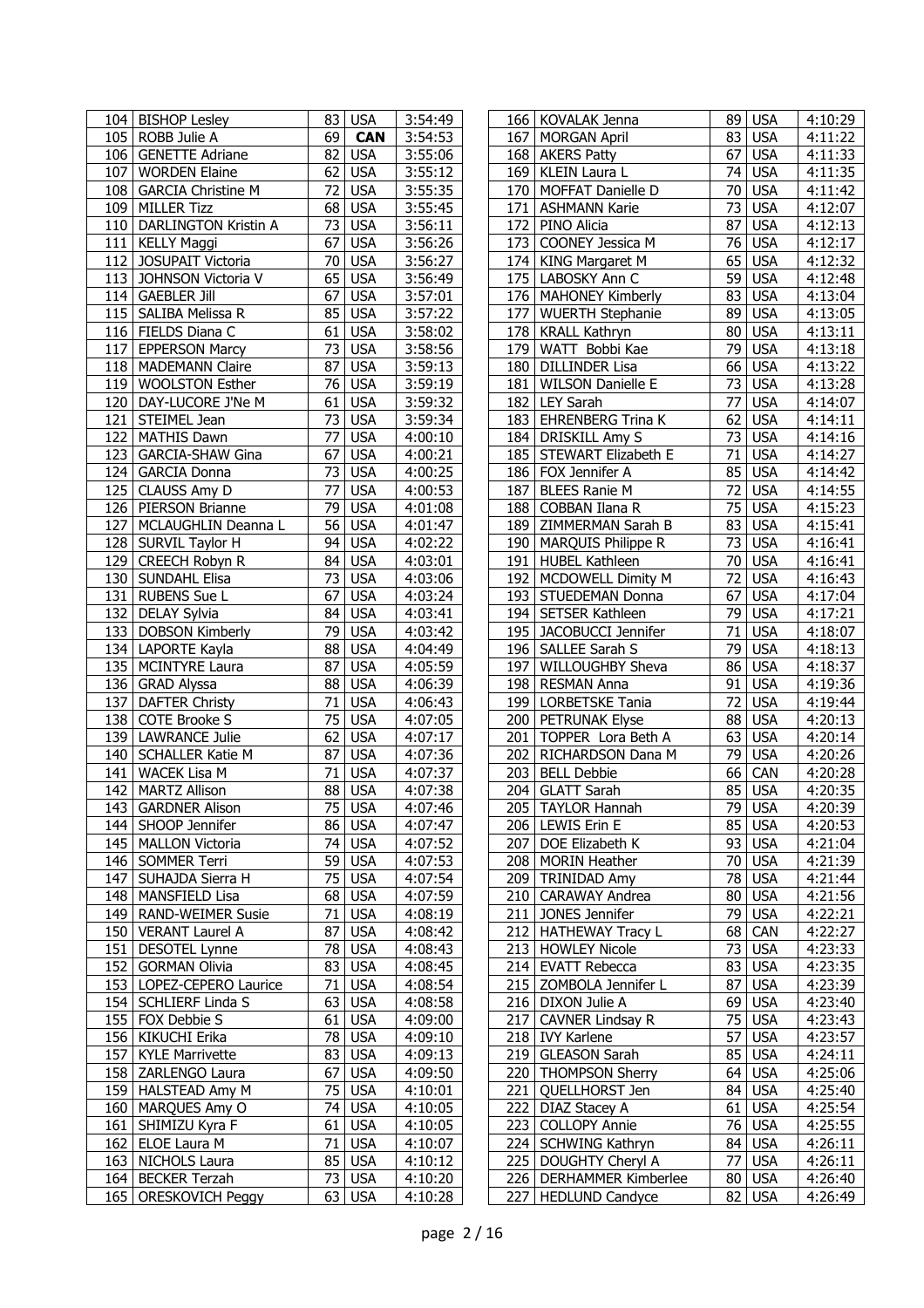|     | 228   SULLIVAN Katherine                 | 74.             | <b>USA</b>               | 4:26:58              |     | 290   GODWIN Sara N                               | 72 I            | USA              | 4:40:04            |
|-----|------------------------------------------|-----------------|--------------------------|----------------------|-----|---------------------------------------------------|-----------------|------------------|--------------------|
|     | 229 STOUDER Becky                        | 70              | <b>USA</b>               | 4:26:58              | 291 | <b>ENGLE Samantha</b>                             | 93              | <b>USA</b>       | 4:40:47            |
|     | 230 SNYDER Sandra L                      | 68              | <b>USA</b>               | 4:27:00              | 292 | <b>COLBURN Sharon T</b>                           | 68              | <b>USA</b>       | 4:40:48            |
| 231 | MARTINEZ Karlee D                        | 77              | <b>USA</b>               | 4:27:03              | 293 | <b>KRUEGER Lauren</b>                             | 83              | <b>USA</b>       | 4:41:39            |
|     | 232   BLACKWELL Sarah                    | 77              | <b>USA</b>               | 4:27:04              | 294 | POOLE Stephanie L                                 | 74              | <b>USA</b>       | 4:43:05            |
|     |                                          | 87              |                          |                      |     |                                                   |                 | <b>USA</b>       |                    |
|     | 233 LEIBFRITZ Sadie                      |                 | <b>USA</b>               | 4:27:22              | 295 | <b>WAHLER Erin</b>                                | 83              |                  | 4:43:42            |
|     | 234 MOORE Lynne W                        | 68              | <b>USA</b>               | 4:28:12              | 296 | FOSTER-R. Stephanie                               | 65              | <b>USA</b>       | 4:44:40            |
| 235 | MADDALONI Avery M                        | 72              | <b>USA</b>               | $\overline{4:}28:29$ | 297 | <b>BELL Jessica A</b>                             | 78              | <b>USA</b>       | 4:44:49            |
|     | 236   REED April D                       | 74              | <b>USA</b>               | 4:28:35              | 298 | WINLAND Mandi                                     | 78              | <b>USA</b>       | 4:45:52            |
| 237 | <b>OLSON Kimberly</b>                    | 80              | <b>USA</b>               | $\overline{4:}28:38$ | 299 | <b>BALL Morganne C</b>                            | 89              | <b>USA</b>       | 4:46:57            |
|     | 238 BOWLING Patricia R                   | 84              | <b>USA</b>               | 4:28:41              | 300 | <b>CHRISTIANSEN Michelle</b>                      | 67              | <b>USA</b>       | 4:47:05            |
|     | 239 HUBCHIK Lisa A                       | 62              |                          |                      |     | 301   ROSEBERRY Suzanne M                         | 58              |                  |                    |
|     |                                          |                 | <b>USA</b>               | 4:29:01              |     |                                                   |                 | <b>USA</b>       | 4:47:28            |
| 240 | SCOTT Jody B                             | 71              | <b>USA</b>               | 4:29:04              | 302 | LOPEZ Stephanie                                   | 70              | <b>USA</b>       | 4:47:29            |
|     | 241   ATWOOD Carolyn P                   | 86              | <b>USA</b>               | 4:29:05              |     | 303 WHITE Kathy A                                 | 51              | <b>USA</b>       | 4:47:43            |
| 242 | <b>SLATER Melissa B</b>                  | 77              | <b>USA</b>               | 4:29:06              |     | 304 HONKEN Jennifer                               | 71              | <b>USA</b>       | 4:48:00            |
|     | 243   MCCABE Celeste                     | 83              | <b>USA</b>               | 4:29:31              | 305 | <b>DEFORGE Lisa</b>                               | 65              | <b>USA</b>       | 4:48:02            |
|     | 244 LEASE Amy C                          | 54              | <b>USA</b>               | 4:29:56              | 306 | SHUPE Victoria                                    | $\overline{79}$ | <b>USA</b>       | 4:48:18            |
|     | 245 CYPHERS Jane                         | 79              | <b>USA</b>               | 4:30:06              | 307 | ROTHENBERG Jill                                   | 66              | <b>USA</b>       | 4:48:28            |
|     |                                          |                 |                          |                      |     |                                                   |                 |                  |                    |
|     | 246   MCGUIRE Jayme                      | 83              | <b>USA</b>               | 4:30:26              | 308 | <b>KEMP Jennifer</b>                              | 68              | <b>USA</b>       | 4:48:48            |
| 247 | <b>PARKER Ashley N</b>                   | 85              | <b>USA</b>               | 4:30:35              | 309 | HOWE Wendy N                                      | 75              | <b>USA</b>       | 4:48:54            |
| 248 | <b>POHLEN Michelle</b>                   | 80              | <b>USA</b>               | $\overline{4:}31:18$ | 310 | RIESBERG Aja                                      | 79              | <b>USA</b>       | 4:49:01            |
| 249 | <b>HEIDINGER Anna</b>                    | 84              | <b>USA</b>               | 4:31:24              | 311 | <b>BERRY Jenni</b>                                | 71              | <b>USA</b>       | 4:49:26            |
| 250 | <b>HAFNER Alexis</b>                     | 84              | <b>USA</b>               | 4:31:27              | 312 | <b>BRYANT Robyn B</b>                             | 63              | <b>USA</b>       | 4:49:30            |
| 251 | COGDILL Ann M                            | 68              | <b>USA</b>               | 4:31:29              |     | 313 HALL Audrey M                                 | 69              | <b>USA</b>       | 4:49:32            |
| 252 | NALBACH Korina                           | 78              | <b>USA</b>               | 4:31:48              | 314 | RICKERL Heather Y                                 | 77              | <b>USA</b>       | 4:49:33            |
|     |                                          |                 |                          |                      |     |                                                   | 76              | <b>USA</b>       |                    |
|     | 253 HIGHFILL Jessica K                   | 81              | <b>USA</b>               | 4:31:59              |     | 315 DINNEL Tracey L                               |                 |                  | 4:49:35            |
|     | 254 WELP Laura                           | 80              | <b>USA</b>               | 4:32:06              | 316 | SHAW Pam D                                        | 63              | <b>USA</b>       | 4:50:01            |
|     | 255 CLARK Carol                          | 64              | <b>USA</b>               | 4:32:17              | 317 | SICCHIO Renee                                     | 75              | <b>USA</b>       | 4:50:16            |
|     | 256 FLORY Denise L                       | 76              | <b>USA</b>               | 4:32:25              |     | 318 SNOW Whitney L                                | 78              | <b>USA</b>       | 4:50:16            |
| 257 | <b>HARPER Jenny</b>                      | 80              | <b>USA</b>               | 4:32:30              | 319 | <b>GESUALDO Lisa</b>                              | 69              | <b>USA</b>       | 4:50:59            |
|     | 258 ELLIOTT Jennifer S                   | 66              | <b>USA</b>               | 4:32:37              | 320 | <b>LUCHTE Kitty</b>                               | 60              | <b>USA</b>       | 4:51:42            |
| 259 | PRIMM Jenny                              | 73              | <b>USA</b>               | 4:32:39              | 321 | <b>HESSEK Jill R</b>                              | 64              | <b>USA</b>       | 4:51:45            |
| 260 | <b>HENDERSON Lynn</b>                    | 65              | <b>USA</b>               | 4:32:40              | 322 | WIND Elizabeth                                    | 80              | <b>USA</b>       |                    |
|     |                                          |                 |                          |                      |     |                                                   |                 |                  | 4:51:49            |
|     | 261   HILGER Alison                      | 78              | <b>USA</b>               | 4:33:16              | 323 | <b>FREDDOLINO Michelle E</b>                      | 71              | <b>USA</b>       | 4:52:06            |
|     | 262 FELKER Paige S                       | 85              | <b>USA</b>               | 4:33:36              |     | 324   HOCKENBERRY Margie                          | 74              | <b>USA</b>       | 4:52:16            |
|     | 263 TOMESCU Priscilla                    | 83              | <b>USA</b>               | $\overline{4:}33:42$ | 325 | <b>ENGLE Janet M</b>                              | $\overline{70}$ | <b>USA</b>       | 4:52:33            |
|     | 264 HARRIS Kayla                         | 86              | <b>USA</b>               | 4:33:56              |     | 326 HARMS Joanne G                                | 52              | <b>USA</b>       | 4:52:34            |
|     | 265 HUNKE Diane                          | 72              | <b>USA</b>               | 4:33:56              | 327 | <b>HARTLEY Doris</b>                              | 66              | <b>USA</b>       | 4:52:39            |
|     | 266 ROUMPF Sheila                        | 72              | <b>USA</b>               | 4:34:00              | 328 | PETERS Glee E                                     | 54              | <b>USA</b>       | 4:52:44            |
|     | 267 WICHERN Signe                        | 84              | <b>USA</b>               | 4:34:04              |     | 329 BROWN Diane P                                 |                 | 63 USA           | 4:52:53            |
|     |                                          |                 |                          | 4:34:21              |     |                                                   |                 |                  |                    |
|     | 268 CAWLEY Jennifer                      |                 | 63 USA                   |                      |     | 330 SLACK Laurie B                                |                 | 60 USA           | 4:53:06            |
|     | 269   HARMON Beth                        | 84              | <b>USA</b>               | 4:34:23              |     | 331 HITZ Shelley L                                |                 | 75 USA           | 4:53:08            |
|     | 270 BURNS Kim M                          | 68              | <b>USA</b>               | 4:34:25              |     | 332 SCHNEIDER Lisa S                              |                 | 69 USA           | 4:53:09            |
| 271 | COLLINS Sarah R                          | 86              | <b>USA</b>               | 4:34:42              |     | 333 MCCULLOUGH Jennifer                           |                 | 73 USA           | 4:53:32            |
|     | 272   POTTER Jane M                      | 49              | <b>USA</b>               | 4:34:42              |     | 334   HANSEN Jamie                                |                 | 73 USA           | 4:53:32            |
|     | 273   BAILEY Melissa A                   | 80 <sub>1</sub> | <b>USA</b>               | 4:34:58              | 335 | <b>RAFFERTY Tiffany</b>                           | 71              | <b>USA</b>       | 4:53:32            |
|     | 274   MCALLISTER Barbara                 | 69              | <b>USA</b>               | 4:35:13              |     | 336   SCHAEFER Karen                              |                 | 79 USA           | 4:53:34            |
|     | 275 RYAN Aidan L                         | 83              | <b>USA</b>               | 4:35:16              | 337 | <b>FRASER Katy</b>                                |                 | 78 USA           | 4:53:40            |
|     |                                          |                 |                          |                      |     |                                                   |                 |                  |                    |
|     | 276   WEISKOPF-LARSON Sue                | 66              | <b>USA</b>               | 4:35:59              |     | 338 YANG Mary T                                   |                 | 72 USA           | 4:53:50            |
| 277 | <b>LICHTER Laura L</b>                   | 67              | <b>USA</b>               | 4:36:09              | 339 | DRUMMOND Gina                                     |                 | 75 USA           | 4:53:50            |
| 278 | <b>CUSHEN Siobhain</b>                   | 71              | <b>USA</b>               | 4:36:13              | 340 | ROSAS Barbara B                                   |                 | 63 USA           | 4:53:57            |
|     | 279   NIEMANN Jennifer J                 | 68              | <b>USA</b>               | 4:36:24              | 341 | <b>GOODWIN Desirae</b>                            |                 | 83 USA           | 4:54:12            |
|     | 280 OLIVER Meggan H                      | 79              | <b>USA</b>               | 4:36:41              | 342 | <b>CONNOR Sina</b>                                |                 | 74 USA           | 4:55:05            |
| 281 | CORBETT Megan T                          | 87              | <b>USA</b>               | 4:36:45              | 343 | GASTIS Laura Lee D                                |                 | 70 USA           | 4:55:17            |
|     |                                          | 87              |                          |                      |     |                                                   |                 |                  |                    |
|     | 282 WILLIAMS Juli L                      |                 | <b>USA</b>               | 4:37:25              | 344 | <b>GOFFENA Rebecca</b>                            |                 | 83 USA           | 4:55:21            |
|     | 283   ANSAY Jenny L                      | 68              | <b>USA</b>               | 4:37:34              | 345 | <b>BERNER Heather</b>                             | 71              | <b>USA</b>       | 4:55:33            |
|     | 284   COOL Leanne J                      | 50              | <b>USA</b>               | 4:37:52              | 346 | MOON Carolyn J                                    |                 | 54 USA           | 4:55:35            |
|     | 285   FALLAT Megan                       | 85              | <b>USA</b>               | 4:38:03              | 347 | PRATER Lori K                                     |                 | 77 USA           | 4:55:36            |
|     | 286   TRIMM Candice S                    | 71              | <b>USA</b>               | 4:38:07              | 348 | <b>BRIGGS Jennifer</b>                            |                 | 76 USA           | 4:55:37            |
|     | 287   SCHNAKENBERG Carla                 | 77              | <b>USA</b>               | 4:38:34              | 349 | <b>HALL Lynn K</b>                                |                 | 83 USA           | 4:55:48            |
|     |                                          |                 |                          |                      |     |                                                   |                 |                  |                    |
|     |                                          |                 |                          |                      |     |                                                   |                 |                  |                    |
|     | 288   NORSKY Jessica A<br>289 ASP Tricia | 81<br>77        | <b>USA</b><br><b>USA</b> | 4:39:03<br>4:39:33   | 350 | <b>FRANCOIS Elizabeth G</b><br>351 HOLTON Ronda J |                 | 68 USA<br>69 USA | 4:55:51<br>4:56:00 |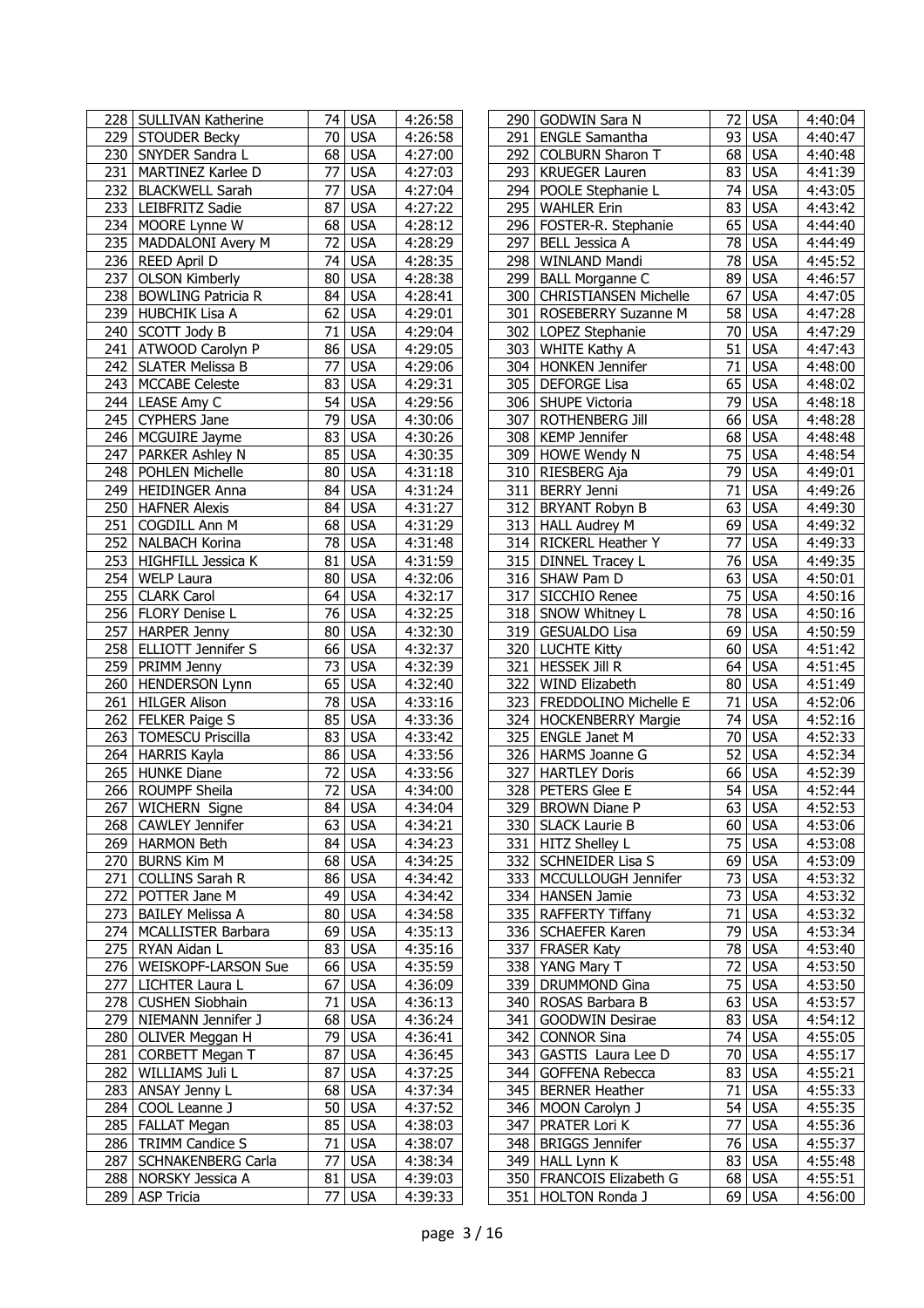| 352   LUMPKIN Kellee Lyn        | 84 USA                        | 4:56:07              |     | 414   WINKLE Janna         | 83 USA           | 5:17:05               |
|---------------------------------|-------------------------------|----------------------|-----|----------------------------|------------------|-----------------------|
| 353 GRAGG Christina             | 77<br><b>USA</b>              | 4:56:49              |     | 415 GAVIOLA Leah           | 65<br><b>USA</b> | 5:17:05               |
| 354 STEPHENSON Larisa N         | 80<br><b>USA</b>              | 4:57:54              | 416 | DELUCA Sharon L            | <b>USA</b><br>64 | 5:17:12               |
| 355 SWESTKA Terri L             | 83<br><b>USA</b>              | 4:59:05              | 417 | DHADIALA Nadezda           | 79<br><b>USA</b> | 5:18:34               |
| 356 WISE Elizabeth              | 80<br><b>USA</b>              | 4:59:10              | 418 | <b>BLACK Shauna R</b>      | <b>USA</b><br>71 | 5:18:40               |
| 357   HADLEY Sally J            | 72<br><b>USA</b>              | 4:59:30              |     | 419 DEVRIES Lexie          | 62<br><b>USA</b> | 5:18:49               |
| 358   BUCKETT Trisha            | 76<br><b>USA</b>              | 4:59:33              | 420 | <b>GARRISON Jennifer M</b> | 65<br><b>USA</b> | 5:19:56               |
| 359 GILLESPIE Joanna            | 68<br><b>USA</b>              | 4:59:43              |     | 421   DRAPER Christine G   | 69 USA           | $\overline{5}$ :20:03 |
|                                 |                               |                      |     |                            |                  |                       |
| 360 TANG Cynthia                | 59<br><b>USA</b>              | 4:59:44              |     | 422 ALDRIDGE Charlene J    | 48 USA           | 5:21:25               |
| 361 MADDEN Marie L              | 84<br><b>USA</b>              | 4:59:45              | 423 | <b>BEST Jennifer J</b>     | 84 USA           | 5:21:28               |
| 362   LEA Kathrine A            | 90<br><b>USA</b>              | 4:59:45              | 424 | <b>BADEN Melanie A</b>     | 69 USA           | 5:21:41               |
| 363 JENSEN Doloris A            | 64<br><b>USA</b>              | 5:00:06              | 425 | <b>DORSH Elisa</b>         | 77<br><b>USA</b> | 5:22:32               |
| 364   SCHUERMANN Ashley E       | 79<br><b>USA</b>              | 5:00:59              |     | 426   PASSMAN Ana          | 66<br><b>USA</b> | 5:22:33               |
| 365 CLARK Elizabeth             | 88<br><b>USA</b>              | 5:01:21              | 427 | CASAREZ Jessica M          | 67<br><b>USA</b> | 5:22:35               |
| 366   DHANS-M. Tymber           | 84<br><b>USA</b>              | 5:01:26              |     | 428   MONTOYA Marilyn      | 62<br><b>USA</b> | 5:22:50               |
| 367 HIBBS Cynthia J             | 74<br><b>USA</b>              | 5:02:13              |     | 429 JACKSON Amber          | <b>USA</b><br>89 | 5:22:54               |
| 368   MCDONOUGH Christina       | 71<br><b>USA</b>              | 5:02:33              | 430 | DEEN Tisha L               | 82<br><b>USA</b> | 5:23:38               |
| 369 GARCIA Nadine               | $\overline{72}$<br><b>USA</b> | $\overline{5:03:01}$ |     | 431 HOBBS Marquesa         | 68 USA           | $\overline{5:23:44}$  |
|                                 | 90<br><b>USA</b>              | 5:03:19              | 432 |                            | 57<br><b>USA</b> |                       |
| 370<br>AHUMADA Karen            |                               |                      |     | <b>GIBBONS Deb</b>         |                  | 5:24:49               |
| 371 GURNEY Kylee                | 83<br><b>USA</b>              | 5:03:48              | 433 | <b>CONLEY Tanya</b>        | 81<br><b>USA</b> | 5:25:33               |
| 372<br>WYKSTRA Jennifer         | <b>USA</b><br>91              | 5:04:34              | 434 | <b>BIRKE Paula</b>         | 78<br><b>USA</b> | 5:25:38               |
| SANCHEZ Cindy L<br>373          | 70<br><b>USA</b>              | 5:04:40              | 435 | KIMBLE Elizabeth           | 86<br><b>USA</b> | 5:25:59               |
| 374 MCPEEK Chelsea              | 89<br><b>USA</b>              | 5:04:55              | 436 | <b>THEIN Diane M</b>       | 66<br><b>USA</b> | 5:26:03               |
| 375<br><b>COLEMAN Michele L</b> | 71<br><b>USA</b>              | 5:05:01              | 437 | <b>MOLLOY Kimberly</b>     | 87<br><b>USA</b> | 5:26:05               |
| 376   LAMENDOLA Heidi M         | <b>USA</b><br>90              | 5:05:04              |     | 438   LEIBFRITZ Stephanie  | 57<br><b>USA</b> | 5:26:08               |
| 377<br>WHITFIELD Rachel M       | 92<br><b>USA</b>              | 5:05:11              | 439 | <b>REBAIN Rachel</b>       | <b>USA</b><br>65 | 5:26:10               |
| 378 WILBURN Nancy               | 61<br><b>USA</b>              | 5:05:13              | 440 | JASO Carina A              | 98 USA           | 5:27:12               |
| 379 HUNT Liz                    | 74<br><b>USA</b>              | 5:05:19              | 441 | <b>GRACE Lindsey</b>       | 89<br><b>USA</b> | 5:27:15               |
| 380   BOGNER Bogie              | 48<br><b>USA</b>              | 5:05:30              | 442 | <b>BROCK Angel D</b>       | 69 USA           | 5:27:16               |
| 381 SWINGLEY Dee                | 69<br><b>USA</b>              | 5:05:30              | 443 | <b>WEBBER Bonnie J</b>     | 56 USA           | 5:28:31               |
|                                 |                               |                      |     |                            |                  |                       |
| 382<br><b>HAUBER Alexis T</b>   | <b>USA</b><br>84              | 5:05:41              |     | 444 STENGEL Kelly E        | <b>USA</b><br>76 | 5:30:06               |
| 383 HILL Brooke E               | 79<br><b>USA</b>              | 5:05:46              |     | 445   RESMAN Kathleen      | 98<br><b>USA</b> | 5:30:16               |
| 384<br>MILLIGAN Donja           | 76<br><b>USA</b>              | 5:06:00              | 446 | SMITH Jessica              | <b>USA</b><br>79 | 5:32:13               |
| 385   GRAHAM Gretchen           | 55<br><b>USA</b>              | 5:06:04              | 447 | <b>HARVEY Mallory</b>      | <b>USA</b><br>90 | 5:32:16               |
| 386 GAVZY Amy M                 | 66<br><b>USA</b>              | 5:06:04              | 448 | <b>DEHN Tiffany L</b>      | 84 USA           | 5:32:18               |
| 387<br>MIHELIC Kathy            | 67<br><b>USA</b>              | 5:06:04              | 449 | <b>ADAMS Danielle</b>      | 72<br><b>USA</b> | 5:32:24               |
| 388 WILLIAMS Suzette            | 69<br><b>USA</b>              | 5:06:14              | 450 | <b>WITTENMEIER Amy</b>     | 67 USA           | 5:32:28               |
| 389<br>MCCABE Paula J           | 73<br><b>USA</b>              | 5:06:30              | 451 | <b>YETTER Tracy</b>        | 70<br><b>USA</b> | 5:32:35               |
| 390<br>SEIDELMAN Emily G        | $\overline{87}$<br><b>USA</b> | 5:06:36              | 452 | SIFFORD Dorie              | 73 USA           | 5:33:25               |
| 391<br>SNOW Jeanne A            | $63$ USA                      | 5:06:45              |     | 453   MCGRAW Kasi          | 77 USA           | 5:33:38               |
|                                 | 76 USA                        |                      |     |                            | 70 USA           | 5:33:38               |
| 392   COEN Amy                  |                               | 5:09:58              |     | 454   BENES Katrina G      |                  |                       |
| 393   LAINIS Glenda M           | 58 USA                        | 5:10:22              |     | 455   FOLEY Melia          | 74 USA           | 5:33:43               |
| 394 MURRAY Jessica              | 88 USA                        | 5:10:30              |     | 456 WILSON Kimberly M      | 76 USA           | 5:33:43               |
| 395 HUFF Kelly                  | 74 USA                        | 5:10:52              |     | 457 CUNNIFF Susan          | 70 USA           | 5:33:44               |
| 396   PATERSON Pamela           | <b>USA</b><br>70              | 5:11:07              | 458 | <b>KIRCHER Sharon K</b>    | 80 USA           | 5:33:51               |
| 397<br><b>OSBURNSEN Celeste</b> | 78 USA                        | 5:11:09              | 459 | <b>BRACKIN Holly</b>       | 66 USA           | 5:34:02               |
| 398 GIBBS Erin                  | <b>USA</b><br>82              | 5:11:14              |     | 460 NIXON Catherine        | <b>78 USA</b>    | 5:34:06               |
| 399   ROSENSTRAUCH Kara         | 69 USA                        | 5:11:24              |     | 461   SEEBERGER Caroline D | 76 USA           | 5:34:07               |
| 400   GILLESPIE Kelly A         | 72<br><b>USA</b>              | 5:11:24              |     | 462   MEANS Kim M          | 68 USA           | 5:34:07               |
| 401   THIESSEN Kari             | <b>USA</b><br>73              | 5:11:57              |     | 463   SCHULZE Valerie      | 84 USA           | 5:34:23               |
| 402   BALDWIN Mary L            | 91<br><b>USA</b>              | 5:13:50              |     | 464   SAUCIER Jenifer M    | 77 USA           | 5:34:25               |
| 403   SEALE Ashlie N            | 80<br><b>USA</b>              | 5:13:54              | 465 | <b>GRUENBACHER Shelly</b>  | 74 USA           | 5:34:25               |
|                                 |                               |                      |     |                            |                  |                       |
| 404   HENSON Daisey             | 87<br><b>USA</b>              | 5:13:54              |     | 466   DURBIN Coele         | 88 USA           | 5:34:33               |
| 405 ELLIS Kelly J               | 63<br><b>USA</b>              | 5:14:07              |     | 467   LYON Jennifer        | 73 USA           | 5:34:41               |
| 406   BRIGHTWELL Stephanie      | 78<br><b>USA</b>              | 5:14:16              |     | 468   ZERR Kayla M         | 94 USA           | 5:34:42               |
| 407   PENDLETON Anita G         | 63 USA                        | 5:14:21              |     | 469   HARGITT Andrea       | 75 USA           | 5:34:42               |
| 408   FELLOWS Ellen             | 85 USA                        | 5:14:42              | 470 | <b>BERLINER Susan J</b>    | 59 USA           | 5:35:07               |
| 409 ROZEMA Catharine            | 79<br><b>USA</b>              | 5:15:55              | 471 | <b>NOYES Marcia</b>        | 52 USA           | 5:35:22               |
| 410   WESSELLS Heather M        | <b>USA</b><br>81              | 5:16:13              | 472 | <b>CLARK Tamara</b>        | 81 USA           | 5:35:51               |
| 411 GLENN Cynthia               | <b>USA</b><br>71              | 5:16:19              | 473 | COOK Elizabeth             | 80 USA           | 5:36:33               |
| 412   LIMON Laura               | 90 USA                        | 5:16:46              |     | 474 RUTZEN Eve             | 66 USA           | 5:36:37               |
| 413   GREER Becca D             | 89 USA                        |                      |     | 475   DEVENS Anne          | 68 USA           |                       |
|                                 |                               | 5:16:51              |     |                            |                  | 5:36:39               |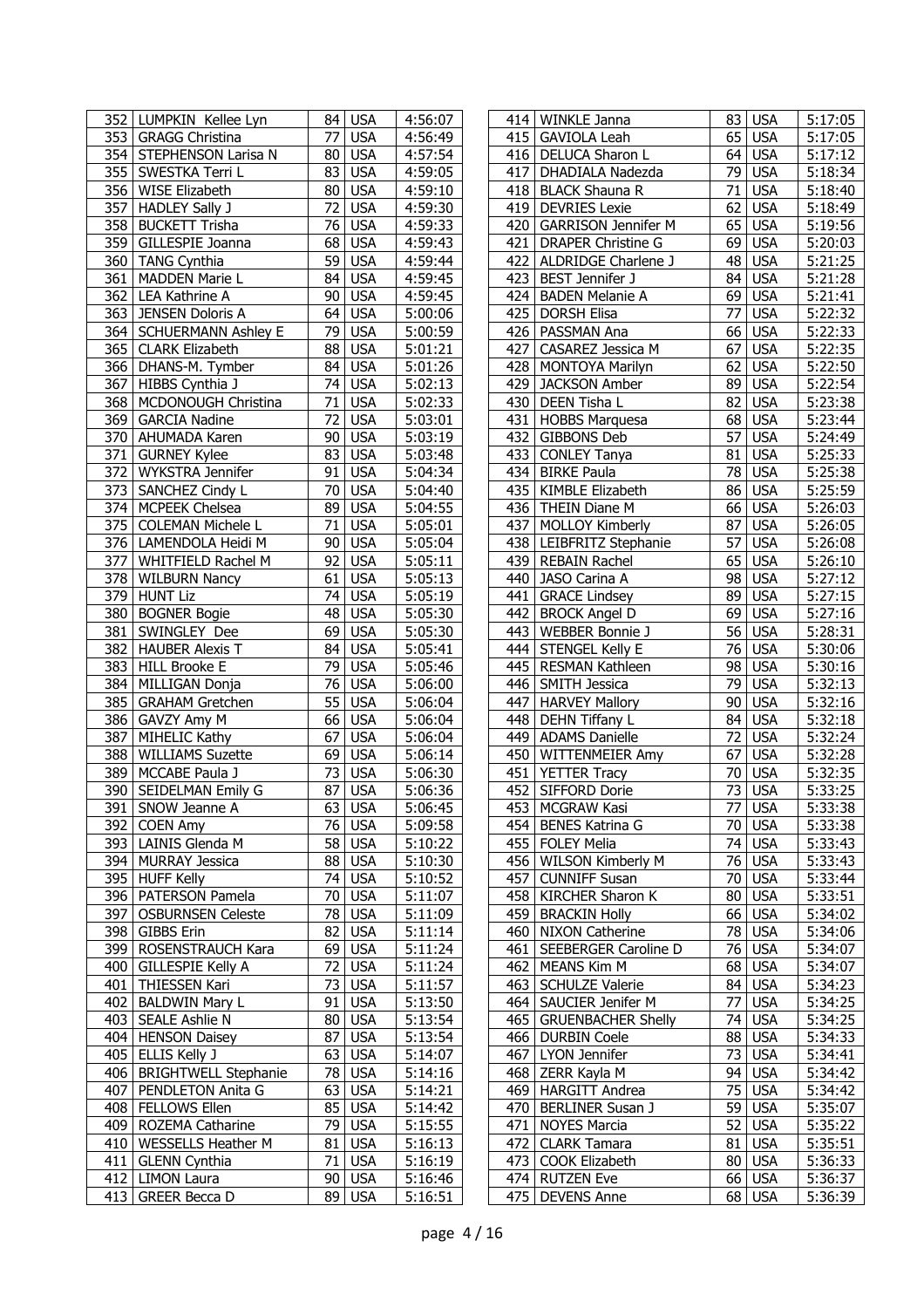|     | 476   CULLEN Nicole         | 72 I            | USA        | 5:36:56              |     | 538   PICKLE Jean C        |                 | 49 USA     | 6:00:36 |
|-----|-----------------------------|-----------------|------------|----------------------|-----|----------------------------|-----------------|------------|---------|
| 477 | REESER Barbara              | 65              | <b>USA</b> | 5:36:56              | 539 | <b>WALDEN Christine B</b>  | 62              | <b>USA</b> | 6:00:40 |
|     | 478   HALL Jennifer Garbiso | 82              | <b>USA</b> | 5:37:08              | 540 | <b>BOWLUS Marieta G</b>    |                 | 39 USA     | 6:02:13 |
|     | 479   PETERS Shanna         | 77              | <b>USA</b> | 5:37:09              |     | 541   HATHAWAY Ashley      | 89              | <b>USA</b> | 6:02:31 |
| 480 | <b>BRUNKE Janelle</b>       | 89              | <b>USA</b> | 5:37:09              | 542 | <b>BOYD Kelli A</b>        | 76              | <b>USA</b> | 6:02:34 |
|     | 481 UPKES Taya              | 89              | <b>USA</b> | 5:37:10              |     | 543 SAVAIANO Stacie        | 82              | <b>USA</b> | 6:03:18 |
| 482 | <b>TORRES Christine C</b>   | 66              | <b>USA</b> | 5:37:13              | 544 | <b>TRAPP Stacy</b>         | 81              | <b>USA</b> | 6:03:19 |
| 483 | VIGIL Darci                 | 79              | <b>USA</b> | 5:37:15              | 545 | <b>BRIGGS Megan</b>        | 80              | <b>USA</b> | 6:03:22 |
|     | 484 MCKEAN Laurel           | 74              | <b>USA</b> | 5:37:18              | 546 | <b>WHITE Melody D</b>      | 75              | <b>USA</b> | 6:03:26 |
|     |                             | 65              |            |                      |     |                            | $\overline{70}$ |            |         |
|     | 485   GILLE Christina       |                 | <b>USA</b> | 5:37:19              | 547 | <b>ISAACSON Heather</b>    |                 | <b>USA</b> | 6:03:28 |
|     | 486 JACKSON Kelly E         | 60              | <b>USA</b> | 5:37:27              | 548 | <b>HARKINS Rhonda</b>      | $\overline{72}$ | <b>USA</b> | 6:04:05 |
| 487 | <b>WILLIAMS Holly M</b>     | 79              | <b>USA</b> | 5:37:33              | 549 | <b>YELVERTON Shauna</b>    | 70              | <b>USA</b> | 6:04:06 |
|     | 488   HARRIS Erica L        | 80              | <b>USA</b> | 5:37:36              | 550 | RICHMOND Tammy             | 80              | <b>USA</b> | 6:04:06 |
| 489 | <b>BLOOM Julie</b>          | 71              | <b>USA</b> | 5:37:37              | 551 | <b>MYERS Gwen</b>          | 73              | <b>USA</b> | 6:04:57 |
|     | 490   ERMEL Caroline A      | 64              | <b>USA</b> | 5:37:51              | 552 | <b>MYERS Patricia E</b>    | 70              | <b>USA</b> | 6:04:59 |
|     | 491   THOMAS Melinda        | 64              | <b>USA</b> | 5:37:52              |     | 553   EBBERTS Kristin S    | 83              | <b>USA</b> | 6:05:00 |
| 492 | <b>MADDEN Nan M</b>         | $\overline{43}$ | <b>USA</b> | $\overline{5:37:54}$ |     | 554   SQUIER Sally J       | 42              | <b>USA</b> | 6:05:14 |
|     | 493 ARZATE Elizabeth A      | 82              | <b>USA</b> | $\overline{5:37:57}$ | 555 | DELUCCHI Diane R           | 60              | <b>USA</b> | 6:05:29 |
|     | 494   PALLATINO Denise E    | 62              | <b>USA</b> | 5:38:30              | 556 | VEST Lori C                | 64              | <b>USA</b> | 6:06:35 |
| 495 | CATLIN Jordan               | $\overline{88}$ | <b>USA</b> | $\overline{5:}39:00$ | 557 | <b>WAYMAN Lesley</b>       | 81              | <b>USA</b> | 6:06:44 |
|     | 496 HAMAKER Jenni           | 72              | <b>USA</b> | 5:41:03              | 558 | <b>CASSIDY Angela M</b>    | 67              | <b>USA</b> | 6:07:08 |
| 497 | <b>CHATHAM Rene'</b>        | 67              | <b>USA</b> | 5:42:31              | 559 | <b>LEA Rose M</b>          | 88              | <b>USA</b> | 6:07:21 |
|     | 498 CLARK Nancy J           | 63              |            | $\overline{5:43:46}$ | 560 | <b>KENNEY Erica K</b>      | 76              | <b>USA</b> |         |
|     |                             |                 | <b>USA</b> |                      |     |                            |                 |            | 6:08:16 |
|     | 499 THOMAS Christy D        | 74              | <b>USA</b> | $\overline{5:}44:47$ | 561 | SEELEY Rachella M          | 52              | <b>USA</b> | 6:08:20 |
|     | 500 KECSKES Phylicia        | 92              | <b>USA</b> | 5:45:08              |     | 562 CONTALDO Lisa          | 75              | <b>USA</b> | 6:08:20 |
|     | 501 PORTER Donna            | 76              | <b>USA</b> | $\overline{5:}45:14$ |     | 563 BAUMBACH Alissa        | 81              | <b>USA</b> | 6:08:45 |
|     | 502 EWING Heidi K           | 78              | <b>USA</b> | 5:45:20              |     | 564 FRAKA Leann            | 61              | <b>USA</b> | 6:08:47 |
|     | 503   MARQUIS Kara          | 87              | <b>USA</b> | $\overline{5:}45:29$ |     | 565   MOEGGENBERG Kath.    | 82              | <b>USA</b> | 6:09:28 |
|     | 504   TOWLER Sarah          | 81              | <b>USA</b> | 5:45:36              |     | 566 SEAMAN Renee E         |                 | 94 USA     | 6:09:31 |
|     | 505 ROSS Tina L             | $\overline{73}$ | <b>USA</b> | $\overline{5:45:36}$ | 567 | <b>GRIFFITH Darris</b>     |                 | $72$ USA   | 6:09:32 |
|     | 506   TRUETT Rhonda         | 65              | <b>USA</b> | 5:45:37              |     | 568   DEALY Kimberly A     | 57              | <b>USA</b> | 6:10:06 |
|     | 507 BAKER Jennifer K        | 75              | <b>USA</b> | 5:46:51              | 569 | <b>WEGNER Rebecca G</b>    | 57              | <b>USA</b> | 6:10:12 |
|     | 508 GAGNON Christine        | 69              | <b>USA</b> | $\overline{5:48:25}$ | 570 | ALLEN Jennifer G           | 72              | <b>USA</b> | 6:10:20 |
|     | 509   WUNDERLICH Kailee N   | 96              | <b>USA</b> | $\overline{5:}48:57$ |     | 571 BARNWELL Susanna       | 75              | <b>USA</b> | 6:10:31 |
|     | 510 THOMAS Becky L          | 77              | <b>USA</b> | 5:49:43              | 572 | <b>HUBER Holly</b>         | 71              | <b>USA</b> | 6:11:17 |
| 511 | DAY Tamara A                | 80              | <b>USA</b> | 5:49:50              | 573 | <b>TOFT Julie</b>          | 61              | <b>USA</b> | 6:11:30 |
|     | 512 COGSWELL Susan B        | 49              | <b>USA</b> | 5:49:54              | 574 | OHMES Kimberly L           | 73              | <b>USA</b> | 6:11:31 |
|     | 513 TAYLOR Kari L           | 77              | <b>USA</b> | 5:50:35              | 575 | <b>ALWAN Laura M</b>       | 67              | <b>USA</b> | 6:12:04 |
|     | 514 FELIX-MENDOZA Gladys    | 76              |            | 5:50:35              | 576 | <b>WENZ Michele</b>        | $\overline{72}$ | <b>USA</b> | 6:12:27 |
|     |                             |                 | <b>USA</b> |                      |     |                            |                 |            |         |
|     | 515 GRESENS Laura           |                 | 86 USA     | 5:50:54              | 577 | SMITH Deedra D             |                 | 82 USA     | 6:13:28 |
|     | 516   LENTZ Susan J         |                 | $67$ USA   | 5:51:24              |     | 578   PURCELL Gay          |                 | 73 USA     | 6:13:31 |
|     | 517   MCLEAN-M. Brooke      | 91 I            | <b>USA</b> | 5:51:27              |     | 579   LUCENTE-C. Michaela  |                 | 75 USA     | 6:13:56 |
|     | 518   BURKE Jonica          | 74              | <b>USA</b> | 5:51:39              |     | 580   DICKMAN Melanie S    |                 | 73 USA     | 6:14:13 |
|     | 519   TOLLIS Chelsea        | 85              | <b>USA</b> | 5:51:51              |     | 581   DELCUETO Angel       |                 | 86 USA     | 6:14:33 |
|     | 520 ULLMER Carrie           | 81              | <b>USA</b> | 5:52:31              |     | 582 GOOD Barbara A         |                 | 55 USA     | 6:16:20 |
|     | 521 CORPUZ Cristina         | 72              | <b>USA</b> | 5:52:39              |     | 583 HOUGH Leslie W         |                 | 72 USA     | 6:17:13 |
|     | 522 CLYMOR Ruth C           | 84 <sub>1</sub> | <b>USA</b> | 5:53:04              | 584 | <b>WUNDERLICH Veronica</b> |                 | 66 USA     | 6:17:51 |
|     | 523   NUNNINK Sheila        | 81              | <b>USA</b> | 5:53:20              |     | 585 WILLIAMS Hope F        |                 | 69 USA     | 6:19:28 |
|     | 524 EATON Kellie M          | 72              | <b>USA</b> | 5:53:47              |     | 586 JAEGER Karena          |                 | 62 AUS     | 6:20:28 |
|     | 525 HUGUENIN Cindy          | 64              | <b>USA</b> | 5:55:03              |     | 588   SHAFFER Nichol       |                 | 81 USA     | 6:20:31 |
|     | 526   TODD Marcela          | 72              | <b>USA</b> | 5:55:05              | 587 | DAUM Sara                  |                 | 78 USA     | 6:20:31 |
|     | 527 GENT Kathy              | 53              | <b>USA</b> | 5:55:12              | 589 | <b>CAVAZOS Tammy</b>       |                 | 76 USA     | 6:22:37 |
|     |                             |                 |            |                      |     |                            |                 |            |         |
|     | 528 MILLER Charlene         | 79              | <b>USA</b> | 5:56:51              | 590 | <b>BURGARDT Shawndra</b>   |                 | 74 USA     | 6:23:31 |
|     | 529   DE VERA Sheryl        | 82              | <b>USA</b> | 5:57:35              |     | 591   MARSHALL Jennifer    |                 | 74 USA     | 6:23:52 |
|     | 530 DUGAN Kathy M           | 73              | <b>USA</b> | 5:58:41              | 592 | <b>UNRUH Christiane</b>    |                 | 74 USA     | 6:24:47 |
|     | 531 JONES Sarah             | 76              | <b>USA</b> | 5:58:44              | 593 | <b>SEEWOESTER Laura</b>    |                 | 81 USA     | 6:25:50 |
| 532 | <b>SCHWINN Katie L</b>      | 81              | <b>USA</b> | 5:58:54              |     | 594   MCCLURE Jamie R      |                 | 64 USA     | 6:25:53 |
|     | 533 MISTLER Holly           | 72              | <b>USA</b> | 5:59:01              |     | 595   FRIEDELL Pat         |                 | 54 USA     | 6:26:09 |
|     | 534   GLASER Katherine      | 73              | <b>USA</b> | 5:59:26              |     | 596   HOFF Karen           |                 | 60 USA     | 6:26:18 |
|     | 535   MORRISON Kathleen C   | 77              | <b>USA</b> | 5:59:27              |     | 597   FREIERT Ashley L     |                 | 76 USA     | 6:26:23 |
|     | 536 HOOKS Susan             | 63              | <b>USA</b> | 5:59:58              |     | 598 CROWL Kelly            |                 | 69 USA     | 6:26:33 |
|     | 537 GREER Jennifer A        | 62              | <b>USA</b> | 5:59:59              |     | 599   RASH Teresa C        |                 | 62 USA     | 6:29:04 |
|     |                             |                 |            |                      |     |                            |                 |            |         |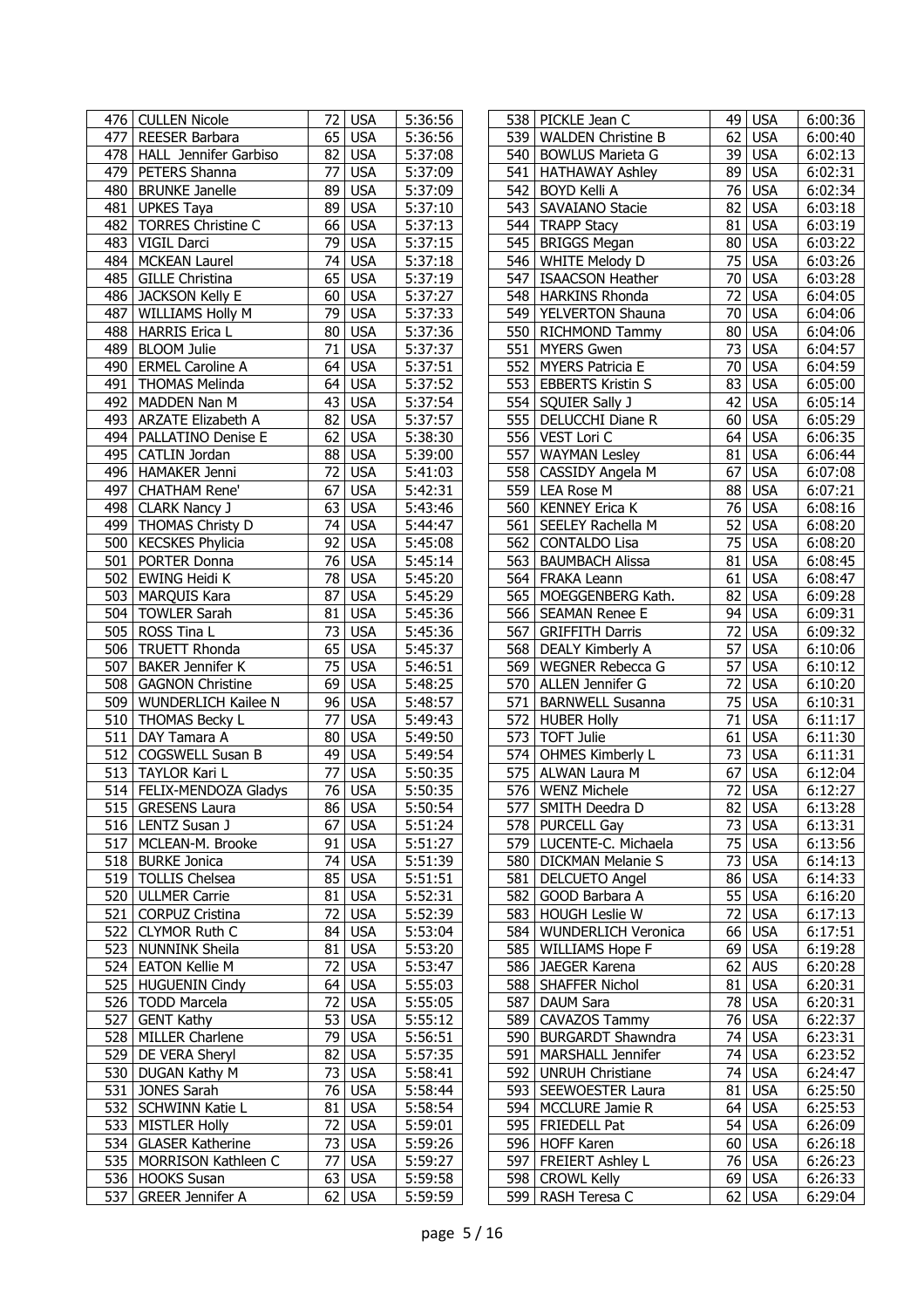|                 |                           |                 |                     |                      |                 | 60   RODRIGUEZ Gabriel    |                 | 78 USA     | 2:54:05              |
|-----------------|---------------------------|-----------------|---------------------|----------------------|-----------------|---------------------------|-----------------|------------|----------------------|
|                 | <b>MEN</b>                |                 |                     |                      | 61              | FITTING Christian         | 77              | <b>USA</b> | $\overline{2}:54:06$ |
| 1               | <b>CANADAY Sage</b>       | 86              | <b>USA</b>          | 2:10:03              |                 | 62 ZAKAVEC Brian          |                 | 84 USA     | 2:54:37              |
|                 |                           | 79              | <b>ERI</b>          |                      | 63              | MCMULLEN Ryan             | 75              | <b>USA</b> | 2:54:41              |
| 2               | <b>TEKLAY Azerya</b>      |                 |                     | 2:10:47              |                 | 64 THURMAN Wes            | 72              | <b>USA</b> | 2:55:04              |
| 3               | <b>WACKER Andy</b>        | 89              | <b>USA</b>          | 2:11:39              |                 | 65 ABBOTT Brent           | 83              | <b>USA</b> | 2:55:09              |
| $\overline{4}$  | <b>BLAKE Eric</b>         | $\overline{79}$ | <b>USA</b>          | 2:12:15              | 66              | MALLORY Jim               | 67              | <b>USA</b> | 2:55:26              |
| 5               | <b>GRAY Joseph</b>        | 84              | <b>USA</b>          | 2:13:02              | 67              | <b>GERMAKIAN Phil</b>     |                 | 84 USA     | 2:55:45              |
| 6               | VACCINA Tommaso           | 80              | <b>ITA</b>          | 2:13:59              | 68              | <b>KELLER David</b>       |                 | 68 USA     | 2:55:57              |
| 7               | <b>DELANEY Jason</b>      | 80              | <b>USA</b>          | 2:16:17              | 69              | <b>BAILEY Ian</b>         | $\overline{78}$ | <b>IRE</b> | 2:56:55              |
| 8               | <b>CHEVRIER Xavier</b>    | 90              | <b>ITA</b>          | 2:17:08              | 70              | <b>DOCKEMEYER Kevin</b>   | 86              |            |                      |
| 9               | MAKSIMOW Peter            | 79              | <b>USA</b>          | 2:21:11              |                 |                           |                 | <b>USA</b> | 2:57:10              |
| 10              | <b>ALIN Zinca</b>         | $\overline{83}$ | <b>ROU</b>          | 2:21:19              | 71              | MCDONAGH Neil             | 82              | <b>USA</b> | 2:57:20              |
| 11              | <b>HUBERT Stefan</b>      | 86              | <b>GER</b>          | 2:21:41              | 72              | <b>MACDONALD Timothy</b>  |                 | 71 USA     | 2:58:41              |
| 12 <sub>1</sub> | <b>GUTIERREZ Simon</b>    | 66              | <b>USA</b>          | 2:22:03              | 73              | <b>NALBACH Scott</b>      | 76              | <b>USA</b> | 2:58:43              |
| 13              | <b>STURM Marco</b>        | 77              | <b>GER</b>          | 2:22:45              | 74              | <b>CALLAWAY Kendrick</b>  |                 | 84 USA     | 2:58:50              |
|                 | 14   LAURENT Vicente      | 78              | <b>FRA</b>          | 2:23:05              |                 | 75 AGNE Doug              | 70              | <b>USA</b> | 2:58:52              |
|                 | 15   LAMOVEC Peter        | 84              | <b>SLO</b>          | 2:23:57              |                 | 76 DANIELS Travis         | $\overline{78}$ | <b>USA</b> | 2:58:56              |
|                 | 16 MEI Massimo            | 83              | <b>ITA</b>          | $\overline{2:}24:28$ |                 | 77 FOLTS Adam             |                 | 87 USA     | 2:59:11              |
| 17              | KOSOVELJ Mitja            | 84              | <b>SLO</b>          | 2:24:58              |                 | 78   MCCREADIE Ian        |                 | 89 USA     | 2:59:42              |
| 18              | <b>ABAD Norberto</b>      | 91              | <b>MEX</b>          | 2:25:40              |                 | 79 COOK Jeffrey           |                 | 90 USA     | 2:59:45              |
| 19              | <b>MIYA Lucky</b>         | 81              | <b>RSA</b>          | 2:26:44              |                 | 80   KNURR Benjamin       | 87              | <b>USA</b> | 3:00:29              |
| 20              | <b>MANZI Emanuele</b>     | 78              | <b>ITA</b>          |                      | 81              | <b>WELCH Sam</b>          | 90 <sub>1</sub> | <b>USA</b> | 3:00:52              |
|                 |                           |                 |                     | 2:28:25              | 82              | <b>CILIA Laurent</b>      | 79              | <b>USA</b> | 3:01:47              |
| 21              | SEILER Christian          | 83              | <b>GER</b>          | 2:28:43              | 83              | <b>DIRKS Taff</b>         | 85              | <b>USA</b> | 3:02:02              |
| 22              | <b>MCKAY David</b>        | 87              | <b>USA</b>          | 2:29:24              |                 | 84 RUTFORD Johnny         | 91              | <b>USA</b> | 3:02:17              |
| $\overline{23}$ | SMITH Ryan                | $\overline{79}$ | <b>USA</b>          | 2:29:37              |                 | 85 ROESKE David           | 81              | <b>USA</b> | 3:02:52              |
|                 | 24 IIDA Yujiro            | 86              | <b>JPN</b>          | 2:30:35              | 86              | <b>ROSS Timothy</b>       |                 | 88 USA     | 3:03:10              |
| 25              | MILLER Zach               | 89              | <b>USA</b>          | 2:31:11              | 87              | <b>GRAY William</b>       | 69              | <b>USA</b> | 3:03:37              |
| 26              | DAVIES James              | 80              | <b>WAL</b>          | 2:32:16              | 88              | <b>BOHN Eric</b>          | 81              | <b>USA</b> | 3:03:58              |
| 27              | SUNDBY Oyvind             | 84              | <b>NOR</b>          | 2:32:31              | 89              | <b>MAXWELL Justin</b>     | 80              | <b>NIR</b> | 3:04:04              |
| 28              | <b>DEGRAW Arthur</b>      | 80              | <b>USA</b>          | 2:34:06              |                 |                           |                 |            |                      |
| 29              | PECK Graham               | 89              | <b>USA</b>          | 2:34:17              | 90 <sub>1</sub> | NEWSOM James              | 64              | <b>USA</b> | 3:05:17              |
| 30              | TIGHE Josh                | $\overline{87}$ | <b>ENG</b>          | 2:35:04              | 91              | <b>MAYALL Mark</b>        | 72              | <b>USA</b> | 3:05:20              |
| 31              | <b>CORNTHWAITE Thomas</b> | 85              | <b>ENG</b>          | 2:35:25              | 92              | <b>TOPTUN Andrii</b>      | 81              | <b>UKR</b> | 3:05:35              |
|                 | 32 O'BRIEN Kyle           | 89              | <b>USA</b>          | 2:35:28              |                 | 93   SCHULER Tim          | 63              | <b>USA</b> | 3:05:55              |
| 33              | <b>GREEN Daniel</b>       | 74              | <b>AUS</b>          | 2:37:40              |                 | 94   SODERBERG Ryan       | 77              | <b>USA</b> | 3:06:27              |
|                 | 34 AMBROZIC Bojan         | 90              | <b>SLO</b>          | 2:37:51              | 95              | O'REGAN Duncan            | 88              | <b>RSA</b> | 3:06:41              |
| 35              | <b>FREUDENBURG Zac</b>    | 78              | <b>USA</b>          | 2:38:29              |                 | 96 AUZIAS Vincent         |                 | $66$ USA   | 3:07:13              |
| 36              | <b>GRAY Karl</b>          | 69              | <b>ENG</b>          | 2:38:56              | 97              | <b>CORNACCHIONE Marco</b> |                 | 64 USA     | 3:07:14              |
| 37              | <b>FOLTS Brian</b>        | 87              | <b>USA</b>          | 2:39:14              | 98              | <b>WILLIS Bryan</b>       | 60              | <b>USA</b> | 3:07:22              |
|                 | 38   DUFFUS Benjamin      |                 | $\overline{92}$ AUS | 2:39:37              |                 | 99 PARTON Nicholas        |                 | 86 USA     | 3:07:25              |
|                 | 39   MERCADO Victor       | 85              | <b>MEX</b>          | 2:40:53              |                 | 100   KIRKHAM Derek       |                 | $68$ USA   | 3:08:33              |
|                 | 40   ZUPANCIC Marjan      | 71              | <b>SLO</b>          | 2:41:32              |                 | 101   LEONARDO Kevin      |                 | 80 USA     | 3:08:40              |
|                 | 41   WHITON Timothy       | 86              | <b>USA</b>          | 2:41:38              |                 | 102   TROOIEN-SMITH Liam  |                 | 98 USA     | 3:09:30              |
| 42              | <b>MOAT Cody</b>          | 78              | <b>USA</b>          | 2:42:00              |                 | 103   KIRWAN Finbarr      |                 | 70 USA     | 3:10:51              |
|                 | 43   VOLCANSEK Mitja      | 80              | <b>SLO</b>          | 2:42:13              |                 | 104   CASTRO Jason        |                 | 69 USA     | 3:11:23              |
|                 | 44   MININGER Norman      | 85              | <b>USA</b>          | 2:43:33              |                 | 105   GIORDANO Roger A    |                 | $65$ USA   | 3:11:23              |
|                 |                           | 95              |                     |                      |                 | 106   SCHOPP John         |                 | 63 USA     | 3:11:49              |
|                 | 45 EGGER Dan              |                 | <b>USA</b>          | 2:43:53              |                 | 107 JOSEPH Trent          |                 | 83 USA     | 3:12:06              |
|                 | 46 KURZ Jed               | 77              | <b>USA</b>          | 2:45:11              |                 | 108   MCGRATH Patrick     |                 | 67 USA     | 3:12:10              |
| 47              | JACKSON Jonathan          | 73              | <b>USA</b>          | 2:45:52              |                 | 109 HOLLAND Josh          |                 | 76 USA     | 3:12:15              |
|                 | 48 KLOSER Mike            | 60              | <b>USA</b>          | 2:47:11              |                 | 110   SUMEY Christopher J |                 | 82 USA     | 3:12:21              |
|                 | 49   HANLIN Cameron       | 88              | <b>USA</b>          | 2:47:38              |                 | 111   TATUM Mark G        |                 | 60 USA     | 3:12:23              |
|                 | 50 KAHTAVA Adam           | 81              | <b>CAN</b>          | 2:48:09              |                 | 112   SAGER Michael S     |                 | 85 USA     | 3:12:32              |
|                 | 51 HAHN Andrew            | 73              | <b>USA</b>          | 2:48:11              |                 | 113   SUSSER Shawn        |                 | 71 USA     | 3:12:33              |
| 52              | <b>EVANS John</b>         | 89              | <b>USA</b>          | 2:48:27              |                 | 114 HIBBARD Heath A       |                 | 53 USA     | 3:12:38              |
| 53              | <b>IBARRA Ricardo</b>     | 93              | <b>MEX</b>          | 2:49:07              |                 | 115   WEST Richard D      |                 | 63 USA     | 3:12:39              |
| 54              | <b>BENFORD Andrew</b>     | 88              | <b>USA</b>          | 2:50:03              |                 | 116   VORSTER Anthony     |                 | 88 USA     | 3:12:40              |
|                 | 55   HITZ Cj              | 73              | <b>USA</b>          | 2:50:49              |                 | 117 ALLEN Larry A         |                 | 72 USA     | 3:12:41              |
|                 | 56   KASYON Mitch         | 93              | <b>USA</b>          | 2:51:28              |                 |                           |                 |            |                      |
| 57              | <b>CELINSKI Robert</b>    | 80              | <b>USA</b>          | 2:51:56              |                 | 118 JONES Logan M         |                 | 90 USA     | 3:12:55              |
|                 | 58 STEIDLER Tom           |                 | 70 USA              | 2:52:15              |                 | 119 MORROW Zachary        |                 | 86 USA     | 3:13:41              |
|                 | 59 GRAUCH Chris           | 73              | <b>USA</b>          | 2:53:53              |                 | 120   VAN ZILE Kyle       |                 | 89 USA     | 3:13:48              |
|                 |                           |                 |                     |                      |                 | 121 VITTAL Alexander      |                 | 85 USA     | 3:14:18              |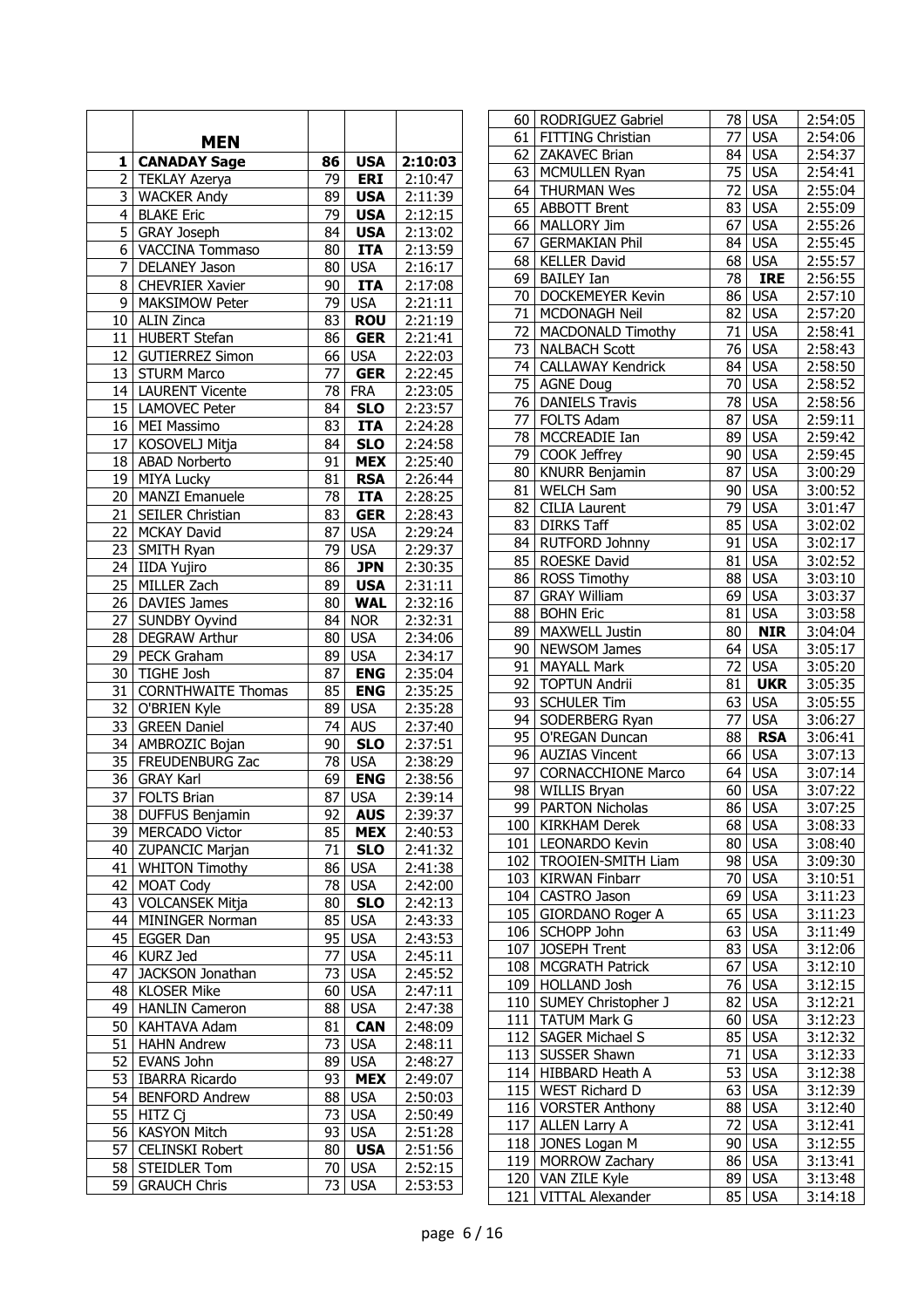|     | 122   MEANS Abe           | 98 I            | USA        | 3:14:30 |     | 184   OLIVER Matthew A     |    | 78   USA            | 3:25:45 |
|-----|---------------------------|-----------------|------------|---------|-----|----------------------------|----|---------------------|---------|
|     | 123   LEY Jeremy          | 76              | <b>USA</b> | 3:14:37 |     | 185 SMITH Kevin K          | 70 | CAN                 | 3:25:52 |
|     | 124   DILLON William      | 80              | <b>USA</b> | 3:15:06 |     | 186   HOFFMAN John M       | 83 | <b>USA</b>          | 3:26:12 |
|     | 125   LOISELLE Ryan       | 75              | <b>USA</b> | 3:15:22 | 187 | MCWILLIAMS Bryan S         | 72 | <b>USA</b>          | 3:26:26 |
|     | 126   LOMBARDO Greg       | 89              | <b>USA</b> | 3:15:38 |     | 188   MARTINEZ Fernando R  |    | 76 USA              | 3:26:37 |
|     |                           | 78              | <b>USA</b> |         |     |                            | 66 | <b>USA</b>          |         |
| 127 | <b>BASSETT David</b>      |                 |            | 3:15:52 | 189 | <b>KELLER Darren</b>       |    |                     | 3:26:42 |
|     | 128   KING Christopher A  | $\overline{97}$ | <b>USA</b> | 3:15:52 | 190 | <b>BARRY Jeremy</b>        | 80 | <b>USA</b>          | 3:27:06 |
|     | 129 EVERS Bob             | 51              | <b>USA</b> | 3:15:53 | 191 | <b>BALDWIN Matt Q</b>      | 76 | <b>USA</b>          | 3:27:24 |
|     | 130   MCGINN Michael P    | 67              | <b>USA</b> | 3:16:02 | 192 | <b>BALL Matthew V</b>      | 76 | <b>USA</b>          | 3:27:29 |
|     | 131 MASCARENAS Jesse T    | 85              | <b>USA</b> | 3:16:30 |     | 193 BOUTEN Trevor          |    | 89 USA              | 3:27:36 |
|     | 132   MARQUARDT Will      | 90              | <b>USA</b> | 3:17:02 |     | 194 JOHNSON Todd           |    | 80 USA              | 3:27:39 |
|     | 133   MADEMANN Curt       | 87              | <b>USA</b> | 3:17:24 |     | 195   INMAN Ryan R         | 85 | <b>USA</b>          | 3:27:41 |
|     | 134 HERBST Rich           | 66              |            |         |     |                            | 57 | <b>USA</b>          |         |
|     |                           |                 | <b>USA</b> | 3:17:53 | 196 | <b>MARTING Michael F</b>   |    |                     | 3:27:53 |
|     | 135   MONE Peter J        | 83              | <b>USA</b> | 3:18:09 | 197 | <b>BAKER Christopher D</b> |    | 75 USA              | 3:27:54 |
|     | 136   HEIDELBERG Jim B    | 59              | <b>USA</b> | 3:18:10 |     | 198   FLOLO Alan           | 64 | <b>USA</b>          | 3:27:57 |
|     | 137 GRAY Charlie          | 54              | <b>USA</b> | 3:18:15 | 199 | RAPER Chad R               | 77 | <b>USA</b>          | 3:28:53 |
|     | 138   BAUCK Todd          | 62              | <b>USA</b> | 3:18:18 | 200 | HICKMAN William C          | 64 | <b>USA</b>          | 3:29:15 |
|     | 139   FEHR Eric R         | $\overline{76}$ | <b>USA</b> | 3:18:20 | 201 | <b>DUNLAP Scott</b>        | 69 | <b>USA</b>          | 3:29:36 |
|     | 140   ANTONELLI Frank     | 79              | <b>USA</b> | 3:18:20 | 202 | <b>RUBSAM Michael</b>      | 70 | <b>USA</b>          | 3:29:42 |
|     | 141 TOTH Jason A          | 77              | <b>USA</b> | 3:18:28 | 203 | <b>MANUEL Toby</b>         | 83 | <b>USA</b>          | 3:30:23 |
|     |                           |                 |            |         |     |                            |    |                     |         |
|     | 142 GARNER John           | 74              | <b>USA</b> | 3:18:34 |     | 204   CLEMENT Tony         | 77 | <b>USA</b>          | 3:30:34 |
| 143 | <b>WILFONG Brian R</b>    | 81              | <b>USA</b> | 3:18:44 | 205 | REED Jason P               | 79 | <b>USA</b>          | 3:30:54 |
|     | 144   MCKENZIE-YOUNG Ray  | 82              | <b>USA</b> | 3:19:08 |     | 206 LEBOLD Michael         | 57 | <b>USA</b>          | 3:31:14 |
|     | 145 JOHNSON Nolan         | 85              | <b>USA</b> | 3:19:10 |     | 207 SHOULBERG Rick W       | 61 | <b>USA</b>          | 3:31:26 |
|     | 146 COULSTON Chris        | 68              | <b>USA</b> | 3:19:22 | 208 | <b>KURSCHNER Daniel L</b>  |    | 61 USA              | 3:31:29 |
|     | 147   GALLEGOS Michael    | 83              | <b>USA</b> | 3:19:26 | 209 | <b>CHALMERS Jeff</b>       | 72 | <b>USA</b>          | 3:31:30 |
|     |                           | 61              |            |         | 210 |                            | 68 | CAN                 |         |
|     | 148 ZENZINGER Ted S       |                 | <b>USA</b> | 3:19:27 |     | PARKER Philip L            |    |                     | 3:31:49 |
|     | 149 COLASUONNO Paul S     | 92              | <b>USA</b> | 3:20:06 | 211 | <b>SMITH Kevin M</b>       |    | 56 USA              | 3:32:01 |
|     | 150   KASPER Harald       | 64              | <b>USA</b> | 3:20:11 |     | 212 TRIPLETT Randy         | 60 | <b>USA</b>          | 3:32:10 |
|     | 151 BUTLER Brian          | $\overline{71}$ | <b>USA</b> | 3:20:12 | 213 | <b>OLSON Adrian N</b>      | 81 | <b>USA</b>          | 3:32:32 |
|     | 152 STIRLING Chris        | 82              | <b>ENG</b> | 3:20:20 |     | 214 ARIAS Jorge D          | 56 | <b>USA</b>          | 3:32:39 |
|     | 153 MUSCIANISI Dave J     | 71              | <b>USA</b> | 3:20:21 |     | 215   SHULTS Kyle          | 83 | <b>USA</b>          | 3:32:40 |
|     | 154   REED Chris S        | 64              | <b>USA</b> | 3:20:31 |     | 216   DELOY Joseph T       | 78 | <b>USA</b>          | 3:32:46 |
|     | 155   ROMERO Gerald B     | 72              | <b>USA</b> | 3:20:34 | 217 | <b>KUNTZE Justin</b>       | 81 | <b>USA</b>          | 3:32:52 |
|     | 156 KOVATS Julius A       | 63              | <b>USA</b> | 3:20:46 | 218 | SURVIL Jay E               |    | 59 USA              | 3:32:54 |
|     |                           |                 |            |         |     |                            |    |                     |         |
|     | 157   LALONDE Chaz J      | 59              | <b>USA</b> | 3:21:03 |     | 219 PELOSO Frank A         | 69 | <b>USA</b>          | 3:33:07 |
|     | 158   ROUTHIEAUX Daniel M | 67              | <b>USA</b> | 3:21:08 | 220 | <b>WILLIAMS Brooks H</b>   |    | $\overline{83}$ USA | 3:33:37 |
|     | 159   WEGNER Spencer A    | 98              | <b>USA</b> | 3:21:21 | 221 | <b>LINNEY Keith</b>        |    | 65 USA              | 3:33:50 |
|     | 160 MAYNARD Jordan        | $\overline{88}$ | <b>CAN</b> | 3:21:33 |     | 222 HEANEY Conor J         | 70 | <b>USA</b>          | 3:33:53 |
|     | 161   HENDRICKS Ron J     |                 | $52$ USA   | 3:21:34 |     | 223   KNORR Garrett M      |    | 97 USA              | 3:33:55 |
|     | 162 KUHL Thomas           | 76              | <b>USA</b> | 3:21:39 |     | 224   KENYON Alan P        |    | 83 USA              | 3:33:58 |
| 163 | MILLER-MCLEMORE Chris     | 86              | <b>USA</b> | 3:21:47 | 225 | <b>KRZAN Noah</b>          |    | 86 USA              | 3:34:28 |
|     |                           | 64              |            |         |     |                            |    |                     |         |
|     | 164   CARVER Mark R       |                 | <b>USA</b> | 3:21:49 |     | 226   ASHCRAFT Brent G     |    | 59 USA              | 3:34:38 |
|     | 165   PARLEE Matthew      | 80              | <b>USA</b> | 3:21:51 | 227 | NOLEEN Kevin G             | 77 | <b>USA</b>          | 3:34:41 |
|     | 166   LAWLER Marcus J     | 71              | <b>USA</b> | 3:22:27 | 228 | <b>MEANS Bill</b>          | 65 | <b>USA</b>          | 3:35:10 |
|     | 167   SALEEBY Stephen M   | 75              | <b>USA</b> | 3:22:29 | 229 | <b>BARNISH Tom R</b>       |    | 60 USA              | 3:35:12 |
|     | 168 RODDA Elliott         | 65              | <b>USA</b> | 3:22:33 | 230 | COOK Joshua A              |    | 85 USA              | 3:35:24 |
|     | 169   SWEENEY Jesse       | 75              | <b>USA</b> | 3:22:35 | 231 | <b>LEWIS Eric W</b>        |    | 72 USA              | 3:35:26 |
|     | 170   BRINK Joshua J      | 86              | <b>USA</b> | 3:22:36 |     | 232   FELIX Todd A         |    | 70 USA              | 3:35:29 |
| 171 | JELLISON Sean             | 88              | <b>USA</b> | 3:22:41 | 233 | <b>OSBURNSEN Peter</b>     |    | 75 USA              | 3:35:31 |
|     |                           |                 |            |         |     |                            |    |                     |         |
| 172 | <b>KRAUS Michael</b>      | 75              | <b>USA</b> | 3:23:20 |     | 234   BOZHKO Kostiantyn    | 78 | <b>UKR</b>          | 3:35:35 |
| 173 | <b>TRAVER Donald J</b>    | 76              | <b>USA</b> | 3:23:30 |     | 235 ELLIOTT Eric           |    | 90 USA              | 3:36:16 |
| 174 | HARRISON Greg C           | 59              | <b>USA</b> | 3:23:31 | 236 | <b>ERNST Markus M</b>      |    | 70 USA              | 3:36:22 |
|     | 175   STEIDLER Alex       | 92              | <b>USA</b> | 3:23:33 | 237 | <b>RAVEN Gregory</b>       |    | 62 USA              | 3:36:23 |
|     | 176   FRIDMAN Yoni        | 77              | <b>USA</b> | 3:23:34 | 238 | <b>BONDURANT Robert N</b>  | 73 | <b>USA</b>          | 3:36:31 |
| 177 | <b>RUTFORD Kris</b>       | 60              | <b>USA</b> | 3:23:35 | 239 | MAGISTRELLI Jacob          |    | 88 USA              | 3:36:46 |
| 179 | COXON Chad                | 88              | <b>USA</b> | 3:24:07 | 240 | AMATO Josh                 |    | 74 USA              | 3:36:53 |
|     | 178 MOODY Nathan A        | 76              | <b>USA</b> | 3:24:07 | 241 | SWAN Richard S             |    | 64 USA              | 3:37:14 |
|     |                           |                 |            |         |     |                            |    |                     |         |
|     | 180   PHILIPPS David N    | 78              | <b>USA</b> | 3:24:26 | 242 | <b>KRETSCH Peter J</b>     |    | 61 USA              | 3:37:21 |
| 181 | <b>KELECY Tom M</b>       | 56              | <b>USA</b> | 3:24:38 | 243 | SOUVEREIN Art              | 63 | <b>USA</b>          | 3:37:32 |
|     | 182 LUND Ron S            | 57              | <b>USA</b> | 3:25:01 | 244 | THRASHER Pete M            |    | 73 USA              | 3:37:36 |
|     | 183 RIVERA Carlos         | 73              | <b>USA</b> | 3:25:16 |     | 245   MADIBA Thabang E     | 84 | <b>RSA</b>          | 3:37:53 |
|     |                           |                 |            |         |     |                            |    |                     |         |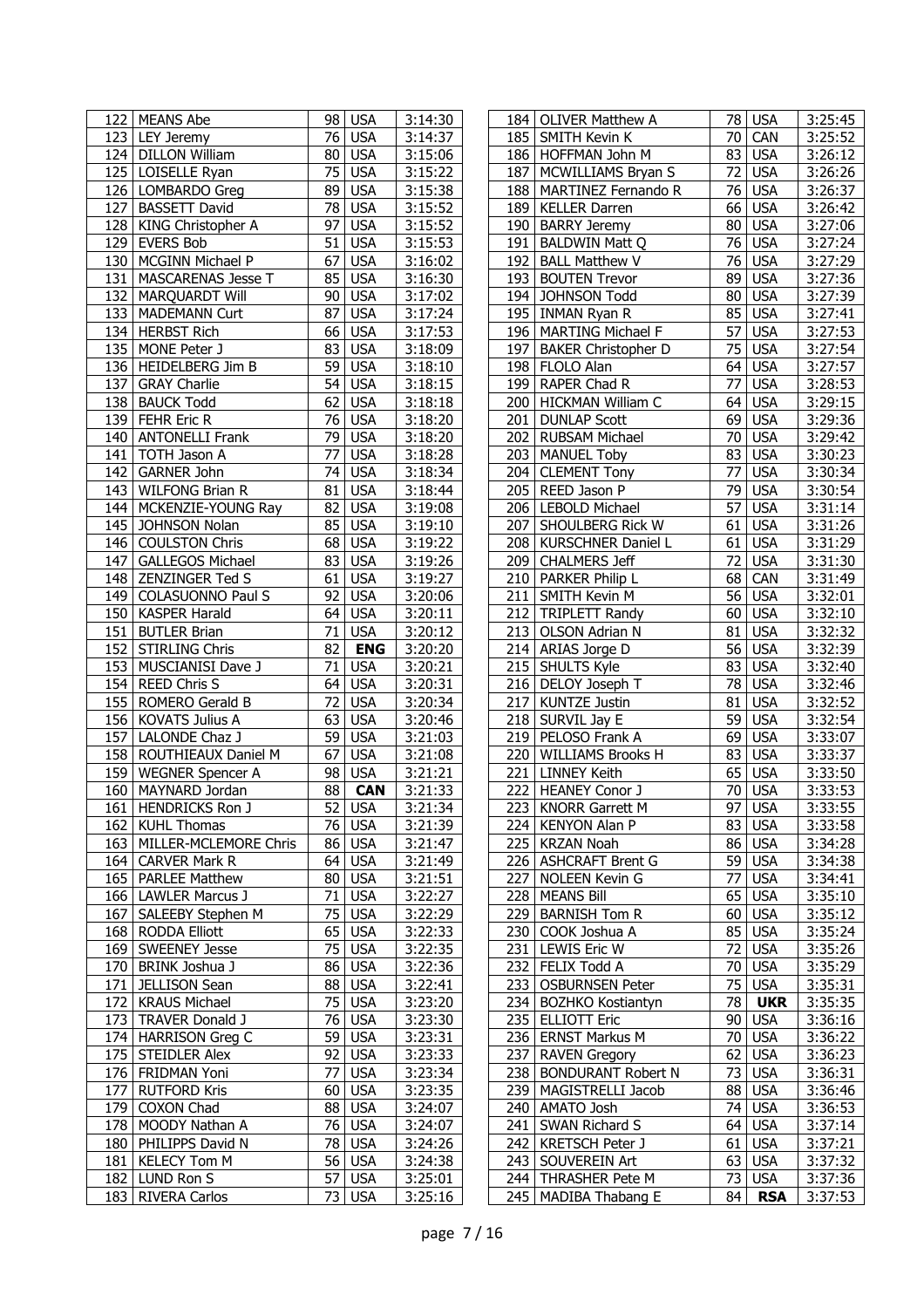|     | 246   WILLIAMS Troy L       |                 | 69 USA     | 3:37:53 |     | 308   CALISKAN Cenk      | 72              | <b>USA</b> | 3:47:27 |
|-----|-----------------------------|-----------------|------------|---------|-----|--------------------------|-----------------|------------|---------|
|     | 247 STEERS Brian J          | 86              | <b>USA</b> | 3:38:03 |     | 309   FENTON Kevin       | 81              | <b>USA</b> | 3:47:35 |
|     | 248   HACKLER II Andrew P   | 68              | <b>USA</b> | 3:38:09 |     | 310 SNOW Robert W        | 61              | <b>USA</b> | 3:47:38 |
|     | 249 TURK Chris              | 96              | <b>USA</b> | 3:38:23 |     | 311   LETH Allen D       | 75              | <b>USA</b> | 3:47:46 |
|     | 250   HARVEY Jeffrey M      | 77              | <b>USA</b> | 3:38:27 |     | 312   SECKER William W   | 77              | <b>USA</b> | 3:47:51 |
| 251 | MCKEE Jim                   | 79              | <b>USA</b> | 3:38:48 | 313 | <b>DARNE Emmanuel</b>    | 72              | <b>USA</b> | 3:47:54 |
| 252 | FRESQUEZ Art                | 79              | <b>USA</b> | 3:38:52 |     | 314 TOMKO Rob            | 64              | <b>USA</b> | 3:47:54 |
| 253 | MEYER David C               | 61              | <b>USA</b> | 3:38:55 |     | 315 LAWRENTZ Robin F     | 77              | <b>USA</b> | 3:48:03 |
|     | 254 HALL Leslie T           | 72              | <b>USA</b> | 3:38:56 |     | 316   BALLENGER Danny    | 65              | <b>USA</b> |         |
|     |                             |                 |            |         |     |                          |                 |            | 3:48:03 |
| 255 | <b>BRINSKI Matt</b>         | 76              | <b>USA</b> | 3:39:35 | 317 | CORNEJO Kristopher B     | 82              | <b>USA</b> | 3:48:04 |
|     | 256 RINK Steve              | 65              | <b>USA</b> | 3:39:50 | 318 | MARTINEZ Michael J       | 86              | <b>USA</b> | 3:48:08 |
| 257 | SULLIVAN David J            | 86              | <b>USA</b> | 3:39:51 | 319 | WALDEN David J           | 94              | <b>USA</b> | 3:48:14 |
|     | 258 WETZLER Andrew C        | 79              | <b>USA</b> | 3:40:09 | 320 | <b>KEHMEIER Jhon M</b>   | 69              | <b>USA</b> | 3:48:14 |
|     | 259   MOORE Michael R       | 80              | <b>USA</b> | 3:40:19 | 321 | <b>RIDDLE Dave</b>       | 52              | <b>USA</b> | 3:48:22 |
| 260 | <b>BEGAY Julius</b>         | 74              | <b>USA</b> | 3:40:25 | 322 | <b>MONTOYA Derrek</b>    | 86              | <b>USA</b> | 3:48:22 |
| 261 | <b>GLEICHMAN Neil</b>       | 54              | <b>USA</b> | 3:40:29 | 323 | <b>MAUNEY Lee</b>        | 85              | <b>USA</b> | 3:48:33 |
|     | 262   MADISON Jaeson R      | 86              | <b>USA</b> | 3:40:31 |     | 324 LANDRY Clyde L       | 47              | <b>USA</b> | 3:48:39 |
|     | 263 BATISTA Glen            | 86              | <b>USA</b> | 3:40:35 |     | 325 CLARK Craig W        | 77              | <b>USA</b> | 3:48:39 |
|     | 264   DAVIS-BIGELOW Jonah L | 81              | <b>USA</b> | 3:40:39 |     | 326 AHERN Sean W         | 68              | <b>USA</b> | 3:48:47 |
|     | 265 ALVAREZ Guy             | 74              | <b>USA</b> | 3:40:46 |     | 327 HEILMAN Benjamin     | 76              | <b>USA</b> | 3:48:53 |
|     | 266 STINEBUCK Joe           | $\overline{67}$ | <b>USA</b> | 3:40:48 |     | 328 TOUPIN Mark S        | $\overline{54}$ | <b>USA</b> | 3:49:02 |
| 267 | <b>EVERSON Michael F</b>    | 64              | <b>USA</b> | 3:40:48 | 329 | <b>CARLSON Steven E</b>  | 66              | <b>USA</b> | 3:49:06 |
|     | 268   MAJORS Joshua L       | 80              | <b>USA</b> | 3:40:52 | 330 | <b>EDWARDS Jonathan</b>  | 83              | <b>USA</b> | 3:49:18 |
|     |                             |                 |            |         |     |                          |                 |            |         |
| 269 | THRASHER Matt J             | 83              | <b>USA</b> | 3:40:56 | 331 | WALLACE Jason L          | 75              | <b>USA</b> | 3:49:21 |
| 270 | <b>BRANDMIER Doug</b>       | 51              | <b>USA</b> | 3:41:23 | 332 | <b>GRIEGO Steve</b>      | 67              | <b>USA</b> | 3:49:22 |
| 271 | MOEDER-C. Markus            | 85              | <b>USA</b> | 3:41:28 | 333 | ZARKOVACKI Peter         | 80              | <b>USA</b> | 3:50:02 |
|     | 272   ROMERO-NOTAH Scott M  | 69              | <b>USA</b> | 3:41:45 |     | 334 GAUNT Arnold J       | 62              | <b>USA</b> | 3:50:02 |
| 273 | <b>MILAR Matthew C</b>      | 83              | <b>USA</b> | 3:41:48 | 335 | OGREN Jeff K             | 57              | <b>USA</b> | 3:50:21 |
|     | 274   PARNELL Stephen       | 84              | <b>USA</b> | 3:41:48 | 336 | KARN Benjamin T          | 90              | <b>USA</b> | 3:50:31 |
| 275 | <b>BEASSE Danny</b>         | 76              | <b>USA</b> | 3:41:53 | 337 | <b>HEFTI Mike R</b>      | 79              | <b>USA</b> | 3:50:40 |
|     | 276 THURMAN Skip N          | 65              | <b>USA</b> | 3:42:02 | 338 | KAMNIK Ryan A            | 90              | <b>USA</b> | 3:50:48 |
|     |                             |                 |            |         |     |                          |                 |            |         |
|     |                             | 70              |            |         |     |                          | 71              |            |         |
| 277 | ASH Christopher             |                 | <b>USA</b> | 3:42:24 | 339 | <b>KOVTUNENKO Yuriy</b>  |                 | <b>UKR</b> | 3:50:58 |
|     | 278   FIELDS Michael J      | 50              | <b>USA</b> | 3:42:30 | 340 | FURSTENAU Ronald P       | 56              | <b>USA</b> | 3:51:00 |
| 279 | <b>HANS Nathan E</b>        | 85              | <b>USA</b> | 3:42:44 | 341 | JAMES Ancel R            | 73              | <b>USA</b> | 3:51:04 |
| 280 | PARK Richard L              | 53              | <b>USA</b> | 3:42:47 | 342 | MILLER Walter J          | 69              | <b>USA</b> | 3:51:07 |
| 281 | <b>GERYK Nate</b>           | 70              | <b>USA</b> | 3:42:55 | 343 | OWENS Lee C              | 70              | <b>USA</b> | 3:51:07 |
|     | 282   PILCHER Nathan        | 84              | <b>USA</b> | 3:43:28 | 344 | <b>GALLIART Paul M</b>   | 73              | <b>USA</b> | 3:51:13 |
| 283 | WHITE Nathan H              | 78              | <b>USA</b> | 3:43:32 |     | 345 JORDAN Jeffrey S     | 63              | <b>USA</b> | 3:51:19 |
| 284 | O'CONNELL Russell           |                 | 81 USA     | 3:43:56 |     | 346 MOORE Eric           | $\overline{97}$ | <b>USA</b> | 3:51:27 |
|     | 285 BRADLEY Steven          |                 | 76 USA     | 3:44:30 |     | 347 HAAKER Bill          |                 | 58 USA     | 3:51:30 |
|     | 286   HEIER Thomas          |                 | 80 USA     | 3:44:40 |     | 348   POWELL David J     |                 | 62 USA     | 3:51:40 |
|     | 287   SCHROEDER Heath       |                 | 73 USA     | 3:44:49 |     | 349   BIRK Greg E        |                 | 56 USA     | 3:51:42 |
|     | 288 WAKINO Paul             | 73 I            | <b>USA</b> | 3:44:51 |     | 350   LALIBERTE Joe      | 87              | <b>USA</b> | 3:51:48 |
|     | 289   MILLER Blake          | 89              | <b>USA</b> | 3:44:54 | 351 | <b>KUCERA Andrew J</b>   | 85              | <b>USA</b> | 3:51:49 |
| 290 | <b>BELL Mathias</b>         | 85              | <b>USA</b> | 3:45:02 | 352 | <b>MOLINARI Marcus A</b> | 89              | <b>USA</b> | 3:52:10 |
|     | 291 PERKINS Mark D          | 53              | <b>USA</b> | 3:45:07 |     | 353 ELDRIDGE Gary A      |                 | $61$ USA   | 3:52:11 |
|     | 292   TAYLOR Neal D         | 63              | <b>USA</b> | 3:45:34 |     | 354   THESING Adam T     | 81              | <b>USA</b> | 3:52:14 |
| 293 | <b>DIAZ Matthew</b>         | 83              | <b>USA</b> | 3:45:34 | 355 | <b>BAUGH Brian</b>       |                 | 80 USA     |         |
|     |                             | 61              |            |         |     | GOODWELL Dean            | 69              | <b>USA</b> | 3:52:16 |
|     | 294 GREER Rodger D          |                 | <b>USA</b> | 3:45:37 | 356 |                          |                 |            | 3:52:17 |
|     | 295   GARDNER John N        |                 | 59 USA     | 3:45:38 | 357 | <b>GRIFFIN Ben</b>       |                 | 69 USA     | 3:52:17 |
|     | 296   ROBINSON David        | 61              | <b>USA</b> | 3:45:42 |     | 358   RAYMO Chad K       | 72              | <b>USA</b> | 3:52:21 |
| 297 | <b>ARBUCKLE William</b>     | 83              | <b>USA</b> | 3:45:53 |     | 359 TANZER Herb J        |                 | 52 USA     | 3:52:23 |
|     | 298   NORMAN Todd           | 68              | <b>USA</b> | 3:45:54 | 360 | <b>RIEFER Markus</b>     |                 | 66 USA     | 3:52:23 |
|     | 299   SCHLOTTMAN Henry      |                 | 88 USA     | 3:45:56 | 361 | <b>KOLZ Matthew</b>      | 71              | <b>USA</b> | 3:52:28 |
|     | 300 RILEY Timothy D         | 73              | <b>USA</b> | 3:46:05 | 362 | <b>KRONSHAGE David</b>   |                 | 68 USA     | 3:52:28 |
|     | 301   KAHLE Adam C          | 92              | <b>USA</b> | 3:46:13 | 363 | <b>BELL Peter R</b>      | 54              | <b>ENG</b> | 3:52:37 |
|     | 302 WHITE Stephen           | 91              | <b>USA</b> | 3:46:29 | 364 | SMITH Stephen P          | 66 l            | <b>USA</b> | 3:52:38 |
|     | 303   ROTHENBURGER David    |                 | 69 USA     | 3:46:37 |     | 365   LINDSEY Randy      | 53              | <b>USA</b> | 3:52:43 |
|     | 304 WEBER Tom               | 75              | <b>USA</b> | 3:46:52 |     | 366   LUCHSINGER Nick    |                 | 88 USA     | 3:52:51 |
|     | 305 BLIXT Jeff K            | 72              | <b>USA</b> | 3:47:08 | 367 | <b>CRUZ Lonnie</b>       |                 | 83 USA     | 3:52:55 |
|     | 306   DUNN Michael C        |                 | 83 USA     | 3:47:13 |     | 368   MOORE Jim D        |                 | 66 USA     | 3:53:01 |
|     | 307   ATKINS Robert M       |                 | 74 USA     | 3:47:13 |     | 369   FROYEN Sverre      |                 | $51$ USA   | 3:53:12 |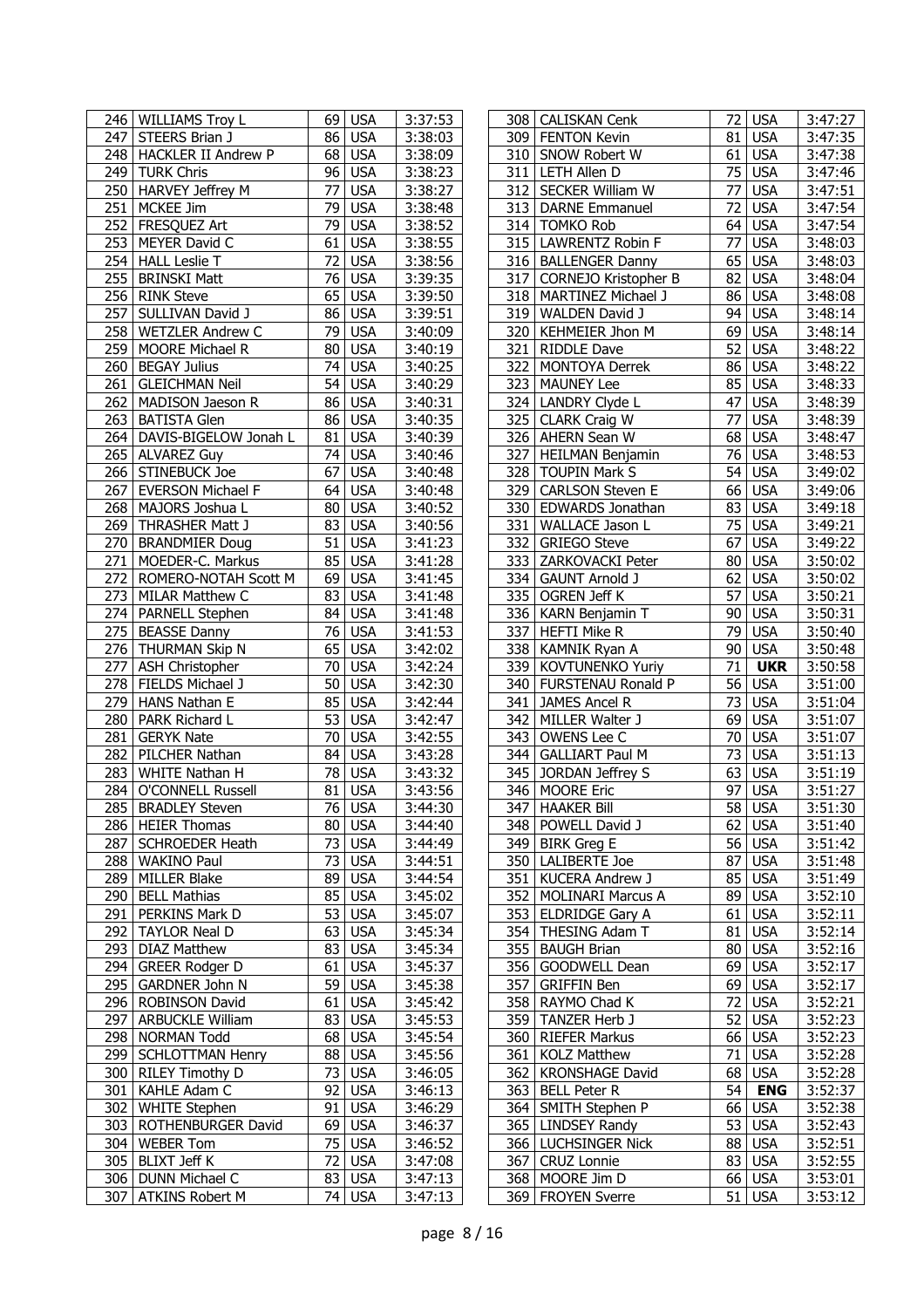| 370   BATTERSBY John             | <b>USA</b><br>77 I            | 3:53:16 |     | 432   TURK Joe J            | 64 USA                        | 4:01:05              |
|----------------------------------|-------------------------------|---------|-----|-----------------------------|-------------------------------|----------------------|
| 371<br><b>COLE Michael S</b>     | 64<br><b>USA</b>              | 3:53:27 |     | 433   SLAVEC Tony J         | 51<br><b>USA</b>              | 4:01:07              |
| 372 NORDHUS Brent W              | 68<br><b>USA</b>              | 3:53:34 | 434 | CARUSO Jeremy               | 81<br><b>USA</b>              | 4:01:11              |
| 373<br><b>WOOLFORD Paul</b>      | 69<br>CAN                     | 3:53:35 | 435 | <b>LUINA Nicholas</b>       | <b>USA</b><br>84              | 4:01:24              |
| 374<br><b>CREIGHTON Jonathan</b> | 85<br><b>USA</b>              | 3:53:42 |     | 436 KUNKEL Frank W          | 49<br><b>USA</b>              | 4:01:36              |
|                                  |                               |         |     |                             |                               |                      |
| <b>GEBOW Gene H</b><br>375       | 59<br><b>USA</b>              | 3:53:45 | 437 | <b>MARKUS Maurice</b>       | <b>USA</b><br>71              | 4:01:39              |
| 376<br><b>CONNARY Shane M</b>    | 66<br><b>USA</b>              | 3:53:58 | 438 | <b>CADY Winslow D</b>       | <b>USA</b><br>87              | 4:01:42              |
| 377 HARMON Bob E                 | 63<br><b>USA</b>              | 3:54:04 | 439 | <b>ROSIN</b> Greg           | 52<br><b>USA</b>              | 4:01:45              |
| 378 GLEASON Tom                  | 87<br><b>USA</b>              | 3:54:08 | 440 | <b>DUFF Steve</b>           | 70<br><b>USA</b>              | 4:01:51              |
| 379   LONNQUIST Kenneth J        | 84<br><b>USA</b>              | 3:54:09 | 441 | CARUSO Justin               | 85<br><b>USA</b>              | 4:01:54              |
| 380 MCNIFF Riley J               | 79<br><b>USA</b>              | 3:54:09 | 442 | PIEFFER Aaron               | <b>USA</b><br>80              | 4:02:11              |
|                                  |                               |         |     |                             |                               |                      |
| 381 SNYDER Jeremy                | 75<br><b>USA</b>              | 3:54:09 | 443 | <b>ANDERSON Tyler</b>       | <b>USA</b><br>73              | 4:02:20              |
| 382   LANGSTON Michael           | 74<br><b>USA</b>              | 3:54:20 | 444 | <b>FORTENBERRY Andrew</b>   | 79<br><b>USA</b>              | 4:02:20              |
| 383   WESTERVELD Chris           | 76<br><b>USA</b>              | 3:54:25 | 445 | <b>SETSER Chris</b>         | 76<br><b>USA</b>              | 4:02:25              |
| 384   LAUFER Mark                | 79<br><b>USA</b>              | 3:54:29 |     | 446 ROSE Michael            | 71<br><b>USA</b>              | 4:02:28              |
| 385 STECK Brian M                | <b>USA</b><br>84              | 3:54:33 | 447 | SHELDON David C             | <b>USA</b><br>64              | 4:02:32              |
| 386   ZEHNER Matt                | <b>USA</b><br>81              | 3:54:34 | 448 | ALVEY Joseph G              | 72<br><b>USA</b>              | 4:02:57              |
| 387 ALLEMAN Andrew               | 91<br><b>USA</b>              | 3:54:42 | 449 | <b>BROOKS Scott A</b>       | 65<br><b>USA</b>              | 4:02:59              |
|                                  |                               |         |     |                             |                               |                      |
| 388 THOMAN Ronald D              | 61<br><b>USA</b>              | 3:54:47 | 450 | <b>MONTOYA Tim</b>          | 68<br><b>USA</b>              | 4:03:07              |
| 389 PORSE Sean                   | 85<br><b>USA</b>              | 3:54:49 | 451 | <b>GIBSON David S</b>       | 61<br><b>USA</b>              | 4:03:10              |
| 390<br><b>MCRAE Todd</b>         | 65<br><b>USA</b>              | 3:55:07 | 452 | ABERNATHY Jason H           | 74<br><b>USA</b>              | 4:03:13              |
| 391<br><b>COHEN Davis</b>        | 97<br><b>USA</b>              | 3:55:13 | 453 | <b>BOWLES Roger</b>         | 54<br><b>USA</b>              | 4:03:14              |
| 392<br><b>KRONSHAGE Brandon</b>  | 96<br><b>USA</b>              | 3:55:39 | 454 | <b>BAKER Ramsey P</b>       | 71<br><b>USA</b>              | 4:03:19              |
| 393 HUTCHISON Scott              | 49<br><b>USA</b>              | 3:56:02 | 455 | <b>KOCH Mark</b>            | 59<br><b>USA</b>              | 4:03:30              |
|                                  |                               |         |     |                             |                               |                      |
| 394<br><b>GLEASON Mike J</b>     | 84<br><b>USA</b>              | 3:56:02 | 456 | <b>ORAKER Jeffrey E</b>     | <b>USA</b><br>69              | 4:03:39              |
| 395 LUSK Peter                   | 88<br><b>USA</b>              | 3:56:06 | 457 | <b>WASINGER Peter J</b>     | <b>USA</b><br>71              | 4:03:48              |
| 396 DUNN Michael T               | 80<br><b>USA</b>              | 3:56:28 | 458 | DIAZ Dave M                 | 48<br><b>USA</b>              | 4:03:51              |
| 397 MARILL Roland                | 51<br><b>USA</b>              | 3:56:35 | 459 | <b>STANFORD Scott</b>       | 77<br><b>USA</b>              | 4:03:54              |
| 398   HOKET Brian                | 81<br><b>USA</b>              | 3:56:45 | 460 | NICHOLSON Richard           | 60<br><b>USA</b>              | 4:04:05              |
| 399   WALSTEAD Scott A           | 58<br><b>USA</b>              | 3:56:46 | 461 | <b>BOTTKOL Matthew</b>      | <b>USA</b><br>77              | 4:04:09              |
|                                  |                               |         |     |                             |                               |                      |
| 400 KREMS Gregory                | 73<br><b>USA</b>              | 3:56:47 | 462 | <b>BUCKETT Austin</b>       | <b>USA</b><br>76              | 4:04:10              |
| 401 HAVER Joe                    | 74<br><b>USA</b>              | 3:56:50 | 463 | <b>MOLLOY Brian</b>         | 86<br><b>USA</b>              | 4:04:11              |
| <b>WEAVER Darrell C</b><br>402   | <b>USA</b><br>46              | 3:57:16 | 464 | <b>WHITNEY Chase B</b>      | <b>USA</b><br>80              | 4:04:12              |
| 403   BACA David                 | 90<br><b>USA</b>              | 3:57:25 |     | 465 RAASCH Joseph           | <b>USA</b><br>88              | 4:04:14              |
| SNOOK Tom A<br>404               | <b>USA</b><br>48              | 3:57:34 | 466 | <b>CHENOWETH Kevin</b>      | <b>USA</b><br>70              | 4:04:17              |
| 405   SAWYER Noel R              | 70<br><b>USA</b>              | 3:57:47 | 467 | KUZMA Paul M                | <b>USA</b><br>70              | 4:04:22              |
| 406 SIMEK Matt J                 | 84<br><b>USA</b>              | 3:57:57 | 468 | <b>HAISLEY Mark C</b>       | <b>USA</b><br>59              | 4:04:23              |
|                                  |                               |         |     |                             |                               |                      |
| 407 BERRY Scott L                | 58<br><b>USA</b>              | 3:57:58 | 469 | CURTIS Keith I              | 67<br><b>USA</b>              | 4:04:28              |
| 408 EVERSON Matthew K            | $\overline{88}$<br><b>USA</b> | 3:58:01 | 470 | LANGELLIER Nathan           | $\overline{75}$<br><b>USA</b> | $\overline{4:}04:29$ |
| 409   LACHTMAN David S           | 88 USA                        | 3:58:06 |     | 471 GORE Timothy S          | 67 USA                        | 4:04:35              |
| 410   DEUTCHMAN Robert           | 85 USA                        | 3:58:06 |     | 472   SCHIMMEL Ian L        | 80 USA                        | 4:04:41              |
| 411 HILL Steve                   | 55<br><b>USA</b>              | 3:58:17 | 473 | <b>WESTERFIELD Nathan E</b> | 91 USA                        | 4:04:47              |
| 412   KATER Eric P               | 93<br><b>USA</b>              | 3:58:22 |     | 474   STAPLES Michael F     | 85 USA                        | 4:04:47              |
| 413 SMIT Aaron J                 | <b>USA</b><br>81              | 3:58:23 |     | 475 SEIDEL Zachary          | 83 USA                        | 4:04:47              |
|                                  |                               |         |     |                             |                               |                      |
| 414   NOLAND Nicholas            | 85<br><b>USA</b>              | 3:58:24 |     | 476   IACONIS Chris         | 71 USA                        | 4:04:58              |
| 415   GALETTA Brian              | 88<br><b>USA</b>              | 3:58:46 |     | 477 LEWIS Brian J           | 80 USA                        | 4:05:17              |
| 416   ASHCRAFT Ben L             | 71<br><b>USA</b>              | 3:58:56 |     | 478 CHAVEZ Gene             | 68 USA                        | 4:05:20              |
| 417 WILSON Lawrence M            | 57<br><b>USA</b>              | 3:58:57 |     | 479 STAIGHT Daniel R        | 54 USA                        | 4:05:32              |
| 418 ROSE Andy                    | 72<br><b>USA</b>              | 3:58:58 | 480 | DICKHONER Blair M           | 81 USA                        | 4:05:58              |
| 419   SHUMWAY Steve A            | 60<br><b>USA</b>              | 3:59:05 | 481 | KLUTE Josh                  | 89 USA                        | 4:05:58              |
|                                  |                               |         |     |                             |                               |                      |
| 420 BURKE Corey A                | 64<br><b>USA</b>              | 3:59:16 | 482 | PREBLE Michael E            | 74 USA                        | 4:06:27              |
| 421<br>CAIN Joel D               | 55<br><b>USA</b>              | 3:59:19 |     | 483   PIAZZA Mike           | 68 USA                        | 4:06:31              |
| 422 PRICE Scott                  | 64<br><b>USA</b>              | 3:59:31 | 484 | <b>NORTON Russell S</b>     | 88 USA                        | 4:06:34              |
| 423<br><b>HARTLEY Michael J</b>  | 69<br><b>USA</b>              | 3:59:33 | 485 | <b>MEEK Aaron</b>           | 73 USA                        | 4:06:34              |
| 424   PACE John B                | 69<br><b>USA</b>              | 3:59:37 |     | 486   HOFFMANN Aaron        | 80 USA                        | 4:06:47              |
| 425   RAHILL Paul B              | 63<br><b>USA</b>              | 3:59:39 | 487 | <b>ARMSTRONG Lowell</b>     | <b>USA</b><br>75              | 4:07:00              |
| 426   GONZALES Matthew N         | 80                            |         |     | HENDRICKSON Nels M          | 66 USA                        | 4:07:01              |
|                                  | <b>USA</b>                    | 4:00:10 | 488 |                             |                               |                      |
| 427<br><b>KAMMER Aaron R</b>     | 85<br><b>USA</b>              | 4:00:26 | 489 | MCAFEE Ryan J               | 81 USA                        | 4:07:01              |
| 428<br><b>GURNEY Ben</b>         | 84<br><b>USA</b>              | 4:00:38 | 490 | <b>NORTH Michael</b>        | 58 USA                        | 4:07:04              |
| 429   LIGHTNER Rodney            | 66<br><b>USA</b>              | 4:00:42 | 491 | PARITH Timothy J            | 87 USA                        | 4:07:07              |
| 430   MORGAN Justin L            | 85<br><b>USA</b>              | 4:00:54 | 492 | JOHANSSON Hans G            | 54 USA                        | 4:07:09              |
| 431   SEABECK David              | 80 USA                        | 4:01:04 |     | 493   WEIMAR Chris          | 62 USA                        | 4:07:10              |
|                                  |                               |         |     |                             |                               |                      |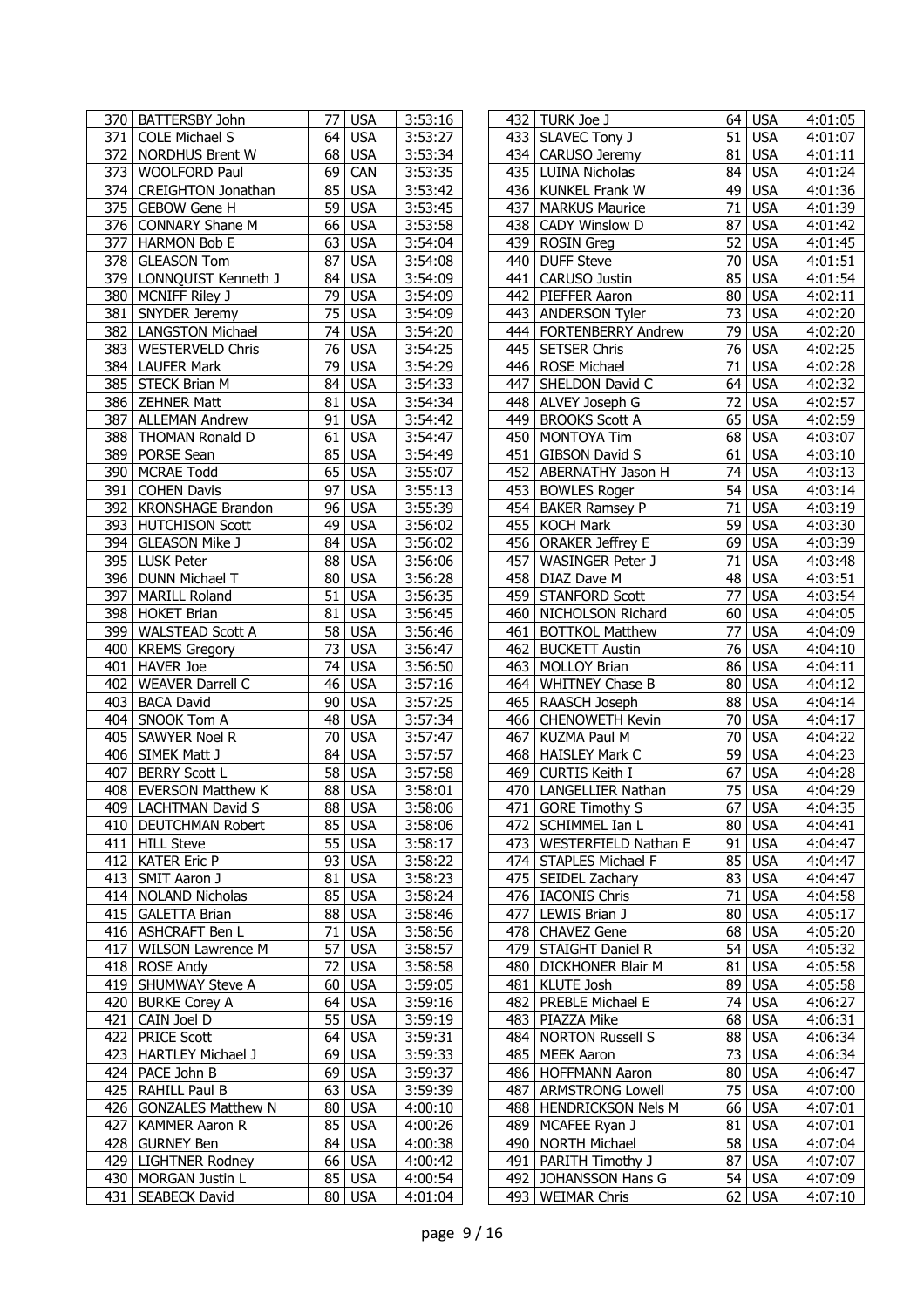|     | 494   FUENTES Robert        | 59              | <b>USA</b> | 4:07:16              | 556 | <b>CORNELL Dan</b>          |    | 71 USA              | 4:12:26              |
|-----|-----------------------------|-----------------|------------|----------------------|-----|-----------------------------|----|---------------------|----------------------|
|     | 495   JENSEN Jordan         | 80              | <b>USA</b> | 4:07:20              |     | 557 TADA David              |    | 66 USA              | $\overline{4:}12:31$ |
|     | 496   WAITS Matt W          | 77              | <b>USA</b> | $\overline{4:07:25}$ | 558 | <b>SWINICKI Kevin W</b>     |    | 62 USA              | 4:12:33              |
|     | 497 SMITH Randall G         | 66              | <b>USA</b> | 4:07:30              |     | 559 SAGER Stephen E         | 47 | <b>USA</b>          | 4:12:41              |
|     | 498 WEGNER AI D             | 59              | <b>USA</b> | 4:07:36              |     | 560 VOHLAND John B          | 52 | <b>USA</b>          | 4:12:42              |
| 499 | MCKELVY Shawn D             | 74              | <b>USA</b> | 4:07:40              | 561 | HOLCOMBE Christopher J      | 83 | <b>USA</b>          | 4:12:47              |
| 500 | <b>KAISER Reid</b>          | $\overline{70}$ | <b>USA</b> | 4:07:44              | 562 | LABOSKY David A             | 47 | <b>USA</b>          | 4:12:49              |
| 501 | <b>NIXON Marcellus</b>      | 66              | <b>USA</b> | 4:07:48              | 563 | ROSS Doug M                 | 61 | <b>USA</b>          | 4:13:06              |
| 502 | <b>BOTCHERBY Andrew</b>     | 72              | <b>USA</b> | 4:07:51              |     | 564 STEPAN Caleb            |    | $\overline{76}$ USA | 4:13:12              |
|     | 503 STUTZMAN Tyler M        | 72              | <b>USA</b> | 4:07:58              | 565 | <b>ENRIQUEZ Julio</b>       | 77 | <b>USA</b>          | 4:13:19              |
|     | 504 JONES Brian R           | 62              | <b>USA</b> | 4:07:58              | 566 | <b>MASSA Nick</b>           |    | 84 USA              | 4:13:20              |
|     | 505   MCCLELLAN Sean        | 71              | <b>USA</b> | 4:08:00              | 567 | <b>GRIFFIN Tommy</b>        |    | 83 USA              | 4:13:30              |
|     | 506 DUNN Patrick            | 61              | <b>USA</b> | 4:08:06              | 568 | <b>HARBIN Rick</b>          |    | 54 USA              | 4:13:31              |
|     | 507 TITUS Travis            | 85              | <b>USA</b> | 4:08:07              | 569 | <b>LAINIS Andrew C</b>      |    | 59 USA              | 4:14:07              |
|     | 508   KIERNAN Marc          | 52              | <b>USA</b> | 4:08:08              |     | 570 SERRANO Arturo          |    | 74 USA              | 4:14:21              |
|     | 509   WALDBUSSER Joe        | 81              | <b>USA</b> | 4:08:10              |     | 571   KNIGHT Christopher D  |    | 66 USA              | 4:14:40              |
|     | 510 TAYLOR Stuart G         | 82              | <b>USA</b> | 4:08:12              | 572 | ARAGON Jay A                | 65 | <b>USA</b>          | 4:14:51              |
|     | 511 RAFALSKI Doug           | 79              | <b>USA</b> | 4:08:13              |     | 573   HALL Nicholas M       | 82 | <b>USA</b>          | 4:14:58              |
|     | 512   GREENWOOD Michael     | 81              | <b>USA</b> | 4:08:21              |     | 574   KRILLENBERGER John    |    | 61 USA              | 4:15:01              |
|     | 513 VIRGO Timothy           | 54              | <b>USA</b> | 4:08:28              | 575 | PERCY Kevin D               |    | 65 USA              | 4:15:05              |
|     | 514 URBACH Rob              | 62              | <b>USA</b> | $\overline{4:}08:32$ | 576 | <b>RIEDER Noel</b>          |    | $76$ USA            | 4:15:23              |
|     | 515   KELLY Kyle W          | 63              | <b>USA</b> | 4:08:33              | 577 | <b>RICHARDSON Matthew</b>   | 82 | <b>USA</b>          | 4:15:24              |
|     | 516 SILBOR Keith            | 77              | <b>USA</b> | 4:08:38              | 578 | JOHNSON Scott G             |    | 68 USA              | 4:15:31              |
|     | 517 LUCHTE Mark W           | 55              | <b>USA</b> | 4:08:39              | 579 | PAGE Jeremy                 | 73 | <b>USA</b>          | 4:15:42              |
|     | 518   BOYLE Joseph C        | 66              | <b>USA</b> | 4:08:42              | 580 | <b>SAREN Justin T</b>       |    | 89 USA              | 4:15:43              |
|     | 519 MUSGRAVE Saxon          | 97              | <b>USA</b> | 4:08:49              | 581 | <b>KIRBY Morgan</b>         | 67 | <b>USA</b>          | 4:16:06              |
| 520 | <b>STERN Charles</b>        | 82              | <b>USA</b> | 4:09:26              | 582 | <b>GRAVES Eric S</b>        | 70 | <b>USA</b>          | 4:16:43              |
|     | 521 SWITZER Nick            | 85              | <b>USA</b> | 4:09:31              | 583 | <b>GEORGE Chris</b>         | 72 | <b>USA</b>          | 4:16:58              |
|     | 522   EVERSON Michael P     | 90              | <b>USA</b> | 4:09:32              | 584 | <b>CANTWELL Christopher</b> |    | 80 USA              | 4:17:31              |
|     | 523   LINZBICHLER Helmut K  | 42              | <b>AUT</b> | 4:09:34              | 585 | GIBSON Bradford H           |    | 44 USA              | 4:17:40              |
|     | 524 HURLEY Jeremy S         | 79              | <b>USA</b> | 4:09:38              | 586 | MAGGINETTI Adam L           |    | 94 USA              | 4:17:53              |
|     | 525   KELLER Derek R        | 71              | <b>USA</b> | 4:09:39              | 587 | NELSON Carl J               | 49 | <b>USA</b>          | 4:17:57              |
|     | 526 BROWN Edward T          | 62              | <b>USA</b> | 4:09:40              | 588 | <b>ZIEG Daniel</b>          |    | 85 USA              | 4:18:14              |
| 527 | <b>COUGHLIN Bradley</b>     | 68              | <b>USA</b> | 4:09:40              | 589 | PERSALL Jake                | 79 | <b>USA</b>          | 4:18:24              |
|     | 528   FRITZ Justin          | 79              | <b>USA</b> | 4:09:43              | 590 | <b>SWARTS Jeff</b>          |    | 81 USA              | 4:18:33              |
| 529 | <b>BAER Roger C</b>         | 55              | <b>USA</b> | 4:09:43              | 591 | <b>DUCKWITZ Michael</b>     | 77 | <b>USA</b>          | 4:19:40              |
|     | 530 RIGGS Michael           | 81              | <b>USA</b> | 4:09:43              |     | 592   LEE Steve R           |    | 55 USA              | 4:19:50              |
|     | 531   BRODMERKEL Colin W    | 86              | <b>USA</b> | 4:09:48              |     | 593 FERGUSON Chris          | 67 | <b>USA</b>          | 4:19:57              |
| 532 | SMITH Richard F             | 72              | <b>USA</b> | 4:09:49              |     | 594 ROSIN Devin             | 85 | <b>USA</b>          | 4:19:59              |
|     | 533 YOST Travis W           |                 | 71 USA     | 4:09:51              |     | 595   KINDERWATER Kurt M    |    | 58 USA              | 4:20:05              |
|     | 534   SHAW Sam J            |                 | 68 USA     | 4:09:52              |     | 596 WITHERELL Colton        |    | 96 USA              | 4:20:16              |
|     | 535   WHEELER Gabe          |                 | 79 USA     | 4:09:57              | 597 | LANG Steven G               |    | $\overline{53}$ USA | 4:20:17              |
|     | 536   MARQUES Patrick       | 68              | <b>USA</b> | 4:10:03              |     | 598 WITHERELL Kenneth W     |    | 65 USA              | 4:20:18              |
|     | 537   MENDOZA Christopher M | 82              | <b>USA</b> | 4:10:09              | 599 | <b>GREENLY Pete</b>         |    | 69 USA              | 4:20:24              |
|     | 538 SIMON Gerry             | 60              | <b>USA</b> | 4:10:17              | 600 | <b>GREENLY Thomas</b>       |    | 67 USA              | 4:20:24              |
|     | 539 HENNINGER Terry S       | 77              | <b>USA</b> | 4:10:23              | 601 | <b>VILLASENOR Mario</b>     |    | 80 USA              | 4:20:35              |
|     | 540   BRUNETT Matthew L     | 66              | <b>USA</b> | 4:10:25              |     | 602 BROOKS Steven R         |    | 67 USA              | 4:20:36              |
|     | 541 BAUER Gary              | 66              | <b>USA</b> | 4:10:30              |     | 603 RUNDBERG Steve          |    | 55 USA              | 4:20:45              |
|     | 542 BLIZZARD Wade           | 74              | <b>USA</b> | 4:10:31              | 604 | <b>DEJARNETTE Richard</b>   |    | 84 USA              | 4:20:49              |
|     | 543 LITTLEBOY Gavin         | 81              | <b>USA</b> | 4:10:43              |     | 605   BISHOP James          |    | 82 USA              | 4:20:50              |
|     | 544   PEARLMAN Michael      | 73              | <b>USA</b> | 4:10:53              |     | 606   TROEH Rick            |    | 65 USA              | 4:20:53              |
|     | 545   YARBROUGH Mark        | 67              | <b>USA</b> | 4:11:11              | 607 | <b>BOBAK Eric A</b>         |    | 83 USA              | 4:21:12              |
|     | 546   MEADOWS Gordon S      | 83              | <b>USA</b> | 4:11:12              |     | 608   SCHAEFER Nick         |    | 78 USA              | 4:21:22              |
|     | 547   LIEMANDT Tim          | 81              | <b>USA</b> | 4:11:19              |     | 609   EWING James C         |    | 78 USA              | 4:21:22              |
|     | 548 SMITH Bob J             | 59              | <b>USA</b> | 4:11:29              | 610 | <b>WELLS Steve</b>          |    | 61 USA              | 4:21:41              |
|     | 549 DEASON Marty            | 66              | <b>USA</b> | 4:11:32              | 611 | <b>GARDNER Michael J</b>    |    | 54 USA              | 4:21:44              |
|     | 550 EWING James L           | 89              | <b>USA</b> | 4:11:34              |     | 612 RUSSELL Michael J       |    | 71 USA              | 4:21:45              |
|     | 551 SITTON Richard          | 83              | <b>USA</b> | 4:11:38              |     | 613 SWAIN Jerry             |    | 76 USA              | 4:21:46              |
|     | 552   THOMPSON Michael L    |                 | $66$ USA   | 4:11:49              |     | 614 ESPY Scott              |    | 61 USA              | 4:21:50              |
|     | 553 MIKOS Steve             | 62              | <b>USA</b> | 4:11:56              |     | 615 CHUPKA Kris             |    | 72 USA              | 4:21:51              |
|     | 554 HOLLENBECK Andrew       | 89              | <b>USA</b> | 4:12:04              |     | 616   HARRISON Logan        |    | 85 USA              | 4:21:51              |
|     | 555 GROTH Miles             | 87              | <b>USA</b> | 4:12:21              |     | 617   HALL Johnathan        |    | 85 USA              | 4:21:56              |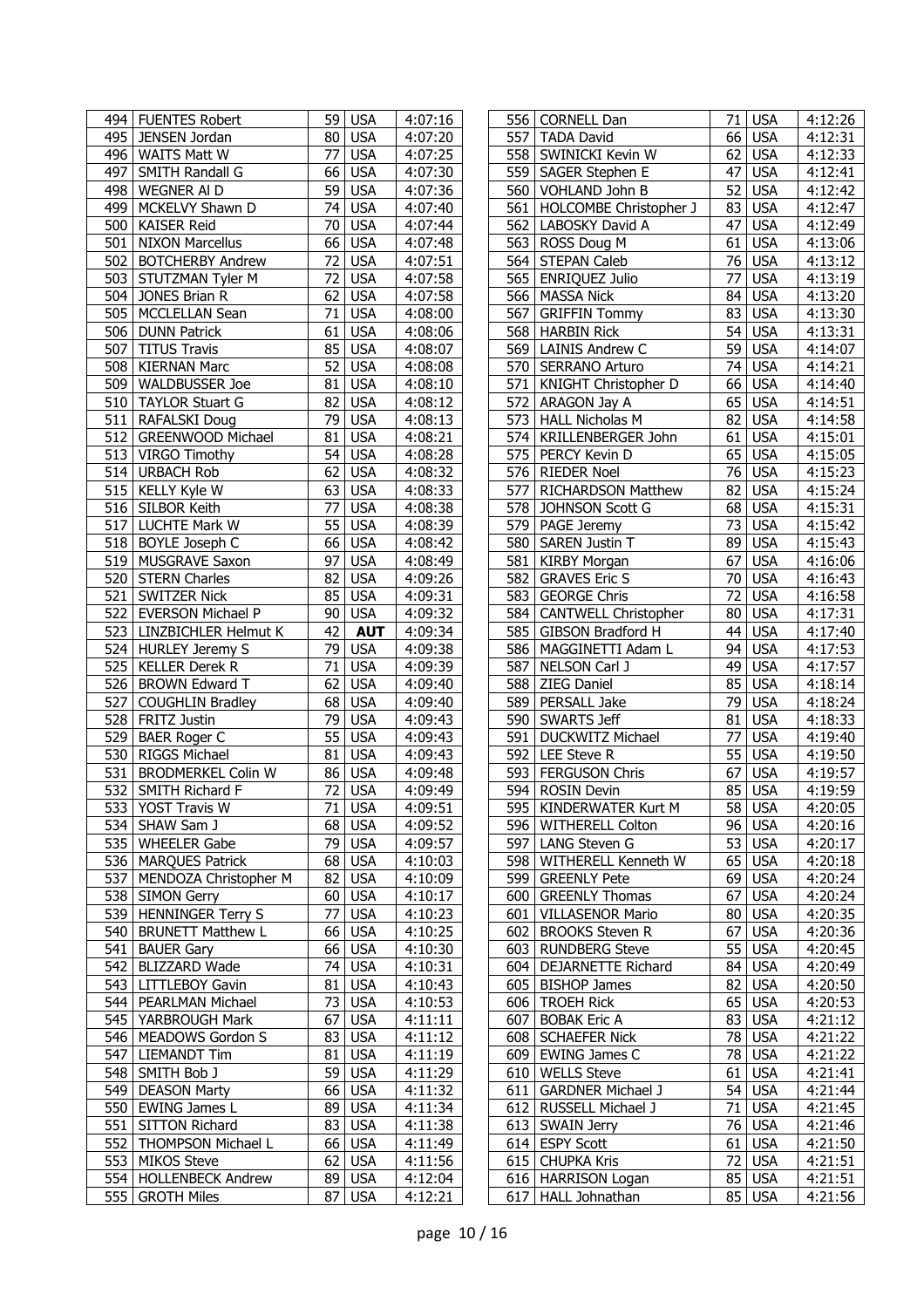| 618   WILSON David J                            | 78              | <b>USA</b> | 4:22:02              |     | 680   MILLER Casey                          |                 | 90 USA              | 4:32:21            |
|-------------------------------------------------|-----------------|------------|----------------------|-----|---------------------------------------------|-----------------|---------------------|--------------------|
| 619   HILSABECK Tom                             | 85              | <b>USA</b> | 4:22:03              |     | 681 TOLLIS Ryan                             | 87              | <b>USA</b>          | 4:32:29            |
| 620 SIMON Matthew R                             | 77              | <b>USA</b> | 4:22:06              | 682 | CORNICK Jon C                               |                 | 56 USA              | 4:32:32            |
| 621 MILMINE Iain                                | 70              | <b>USA</b> | 4:22:12              |     | 683   FAZIO Michael V                       | 52              | <b>USA</b>          | 4:32:37            |
| 622   MCALLISTER Colin                          | $\overline{71}$ | <b>USA</b> | 4:22:14              | 684 | <b>CASTLE Thomas B</b>                      | $\overline{71}$ | <b>USA</b>          | 4:32:41            |
| 623   ANSLEY Shelton L                          | 52              | <b>USA</b> | 4:22:17              | 685 | <b>MILIUS Chris</b>                         |                 | 65 USA              | 4:33:03            |
| 624 CASTLE Kevin                                | 63              | <b>USA</b> | 4:22:23              | 686 | STANKEVICH Stephen                          |                 | 83 USA              | 4:33:37            |
| 625<br><b>FELLERS Russell</b>                   | 64              | <b>USA</b> | 4:22:33              | 687 | SEELYE Mark C                               | 52              | <b>USA</b>          | 4:33:49            |
| 626   MENSCH Kurt                               | 66              | <b>USA</b> | 4:22:39              | 688 | <b>HOLMES James M</b>                       |                 | $\overline{66}$ USA | 4:33:53            |
| 627 BUXTON Brenton H                            | 63              | <b>USA</b> | 4:23:00              |     | 689 HARRIS Mark                             |                 | 86 USA              | 4:33:57            |
| 628 HICKERSON Todd                              | 69              | <b>USA</b> | $\overline{4:}23:02$ |     | 690 YEAGER Brian W                          | 74              | <b>USA</b>          | 4:34:02            |
| 629 WIRTANEN David J                            | 61              | <b>USA</b> | 4:23:12              | 691 | MARIN Dan                                   | 61              | <b>USA</b>          | 4:34:03            |
| 630 KINSER Kevin B                              | 57              | <b>USA</b> |                      | 692 |                                             |                 | 85 USA              |                    |
|                                                 |                 |            | $\overline{4:}23:26$ |     | WITT Tyler                                  |                 |                     | 4:34:04            |
| 631   FOSTER Mark D                             | 69              | <b>USA</b> | 4:23:26              |     | 693   IVERSON Russ A                        |                 | 70 USA              | 4:34:07            |
| 632 COPLEN Phillip                              | 83              | <b>USA</b> | 4:23:27              |     | 694 HIEBERT Brad J                          | 82              | <b>USA</b>          | 4:34:17            |
| 633   RODGERS Matt                              | 80              | <b>USA</b> | 4:23:28              |     | 695   PETHERICK Greg                        |                 | 65 USA              | 4:34:18            |
| 634 GREENING Mitch                              | 62              | <b>USA</b> | 4:23:31              |     | 696 MARKEL Matt R                           | 82              | <b>USA</b>          | 4:34:31            |
| 635 GZYBOWSKI Andrew                            | 82              | <b>USA</b> | 4:23:38              | 697 | <b>STEIN Robert</b>                         | 70              | <b>USA</b>          | 4:34:47            |
| 636 ELDRIDGE Dale R                             | 58              | <b>USA</b> | 4:23:42              |     | 698 VALLEJO Daniel M                        |                 | 83 USA              | 4:35:15            |
| 637   FALLAT James                              | $\overline{79}$ | <b>USA</b> | 4:23:42              |     | 699 MARTIN Scott E                          |                 | 74 USA              | 4:35:15            |
| 638 ROYCE Richard                               | 54              | <b>USA</b> | 4:23:42              |     | 700 CAMERON Ray                             |                 | 71 USA              | 4:35:16            |
| 639 FERGUSON Davey                              | 73              | <b>USA</b> | 4:24:20              |     | 701 LYNCH Robert R                          | 72              | <b>USA</b>          | 4:35:16            |
| 640<br><b>BACA Edward M</b>                     | $\overline{62}$ | <b>USA</b> | 4:24:32              |     | 702 PATTEN Sean                             | $\overline{79}$ | <b>USA</b>          | 4:35:30            |
| 641 LAMBERT Ian P                               | 75              | <b>USA</b> | 4:24:38              |     | 703 AUSTIN Roger L                          |                 | $\overline{65}$ USA | 4:35:50            |
| 642   PRATT Robert A                            | 60              | <b>USA</b> | 4:24:40              |     | 704   PETRUNAK Fred                         |                 | $\overline{53}$ USA | 4:36:00            |
| 643<br><b>GOEBEL Patrick M</b>                  | 71              | <b>USA</b> | 4:24:59              | 705 | PAREDES Humberto P                          | 57              | <b>USA</b>          | 4:36:11            |
| 644 BURLESON Philip                             | 81              | <b>USA</b> | 4:25:09              | 706 | PINELLO Jacob A                             | 89              | <b>USA</b>          | 4:36:22            |
| 645   TEAGUE Greg                               | 82              | <b>USA</b> | 4:25:23              |     | 707   VAN HORN Andrew V                     | 71              | <b>USA</b>          | 4:36:32            |
| 646   WROTEN Matthew C                          | 82              | <b>USA</b> | 4:25:37              |     | 708   HUTCHINSON Jesson                     |                 | 81 USA              | 4:36:46            |
| <b>AYERS Mark</b><br>647                        | 61              | <b>USA</b> | 4:25:51              |     | 709 HOLMES Gary                             |                 | 80 USA              | 4:37:02            |
| 648 GOOD Mark A                                 | 55              | <b>USA</b> | 4:25:59              |     | 710 REICH Richard F                         | 73              | <b>USA</b>          | 4:37:16            |
| 649 EDWARDS Bryan D                             | 74              | <b>USA</b> | 4:26:11              | 711 | <b>HATFIELD Todd</b>                        |                 | 64 USA              | 4:37:19            |
| 650   ABERNATHY Justin R                        | 74              | <b>USA</b> | 4:26:17              |     | 712 SMITH Barry S                           |                 | 68 USA              | 4:37:22            |
| 651 KOCIK Jon C                                 | 69              | <b>USA</b> | 4:26:19              |     | 713   MARTINDALE Jeffrey R                  |                 | 63 USA              | 4:37:38            |
| 652 HOFMANN Tim                                 | 59              | <b>USA</b> | 4:26:21              | 714 | <b>CABORN David</b>                         | 57              | <b>USA</b>          | 4:37:42            |
| 653<br><b>ORAKER Jason C</b>                    | $\overline{78}$ | <b>USA</b> | 4:26:22              | 715 | CANEDY John M                               |                 | 68 USA              | 4:37:53            |
| 654 MATTHEWS Tyler                              | 88              | <b>USA</b> | 4:26:28              |     | 716 HANKINS John                            | 57              | <b>USA</b>          | 4:37:55            |
| 655 DOLAN Tim S                                 | 69              | <b>USA</b> | 4:26:28              |     | 717 GLEASON Edward A                        |                 | 55 USA              | 4:38:01            |
| 656 STRIZICH Brian                              | $\overline{68}$ | <b>USA</b> | 4:26:37              |     | 718 JOHNSON Robert W                        | 82              | <b>USA</b>          | 4:38:02            |
| 657 ELLIOTT Seth                                |                 | $82$ USA   | 4:26:40              |     | 719 SMITH Phillip                           |                 | <b>76 USA</b>       | 4:38:03            |
|                                                 |                 | 74 USA     |                      |     |                                             |                 |                     |                    |
| 658   HJELMSTAD Jeffrey<br>659 RUSSELL Benjamin | 82              |            | 4:26:45              |     | 720   FREEMAN Frank<br><b>WEST Robert E</b> |                 | 64 USA<br>65 USA    | 4:38:06<br>4:38:18 |
|                                                 |                 | <b>USA</b> | 4:27:03              | 721 | <b>KEELER Douglas</b>                       |                 | $\overline{79}$ USA |                    |
| 660   PATILLO James                             | 83              | <b>USA</b> | 4:27:04              | 722 |                                             |                 |                     | 4:38:28            |
| 661   DICKENS Aaron                             | 81              | <b>USA</b> | 4:28:14              | 723 | VALAIKA Christopher R                       |                 | 80 USA              | 4:39:02            |
| 662   HENDERSON Roger                           | 65              | <b>USA</b> | 4:28:18              | 724 | <b>MOAK Cliff</b>                           |                 | 74 USA              | 4:39:03            |
| 663 RUFIN Alpert                                | 79              | <b>USA</b> | 4:28:56              | 725 | <b>STANKEY Timothy A</b>                    |                 | 67 USA              | 4:39:29            |
| 664 BRIDGES Alan                                | 62              | <b>USA</b> | 4:29:01              |     | 726   ERICKSON Jon A                        |                 | 96 USA              | 4:39:50            |
| 665 CHAVEZ Chris                                | 59              | <b>USA</b> | 4:29:02              |     | 727 MOODY Brian                             |                 | 63 USA              | 4:39:58            |
| 666   ROUMPF Steven                             | 68              | <b>USA</b> | 4:29:04              | 728 | <b>ENGELKE Kent</b>                         |                 | 63 USA              | 4:40:05            |
| 667 SIDELKO Sean                                |                 | 78 USA     | 4:29:13              | 729 | <b>MOLINARI Travis R</b>                    |                 | $91$ USA            | 4:40:05            |
| 668   CIMATO Michael                            | 74              | <b>USA</b> | 4:29:17              | 730 | <b>JENNINGS Travis</b>                      | 72              | <b>USA</b>          | 4:40:06            |
| 669   EVERSON Shawn                             | 63              | <b>USA</b> | 4:29:28              | 731 | <b>HISER Steve</b>                          |                 | $60$ USA            | 4:40:08            |
| 670 DIRKSEN Douglas                             | 79              | <b>USA</b> | 4:29:37              | 732 | <b>BURKE Ryan</b>                           |                 | 73 USA              | 4:40:14            |
| 671   KOCIAN Matt W                             | 80              | <b>USA</b> | 4:29:46              | 733 | <b>KLAASMEYER Corey M</b>                   |                 | 70 USA              | 4:40:18            |
| 672   ROBERTS Judson                            | 73              | <b>USA</b> | 4:30:11              | 734 | <b>THIESSEN Greg</b>                        |                 | 75 USA              | 4:41:16            |
| 673   MOLINAR Ricardo                           | 57              | <b>USA</b> | 4:30:15              | 735 | <b>EVERSON Sean</b>                         |                 | 92 USA              | 4:41:22            |
| 674   BEGLEY Jeremy                             | 89              | <b>USA</b> | 4:30:26              | 736 | <b>GIMARC Charles E</b>                     |                 | 54 USA              | 4:41:23            |
| 675   CAMPBELL Stephen                          | 69              | <b>USA</b> | 4:31:30              | 737 | CHAPMAN Jeff M                              |                 | 56 USA              | 4:42:45            |
| 676   RAPAVI Paul                               | 57              | <b>USA</b> | 4:31:49              | 738 | <b>BOWLING Frank</b>                        |                 | 53 USA              | 4:43:03            |
| 677   HIGHFILL Brian                            | 83              | <b>USA</b> | 4:31:59              | 739 | <b>BRANDT Mike C</b>                        |                 | 83 USA              | 4:43:15            |
| 678   MARTINO Greg                              | 62              | <b>USA</b> | 4:32:07              | 740 | <b>DANIEL Ronnie</b>                        |                 | 70 USA              | 4:43:29            |
| 679 TOUSSAINT Tim                               | 71              | <b>USA</b> | 4:32:09              | 741 | <b>GREIMANN Todd K</b>                      |                 | 62 USA              | 4:43:56            |
|                                                 |                 |            |                      |     |                                             |                 |                     |                    |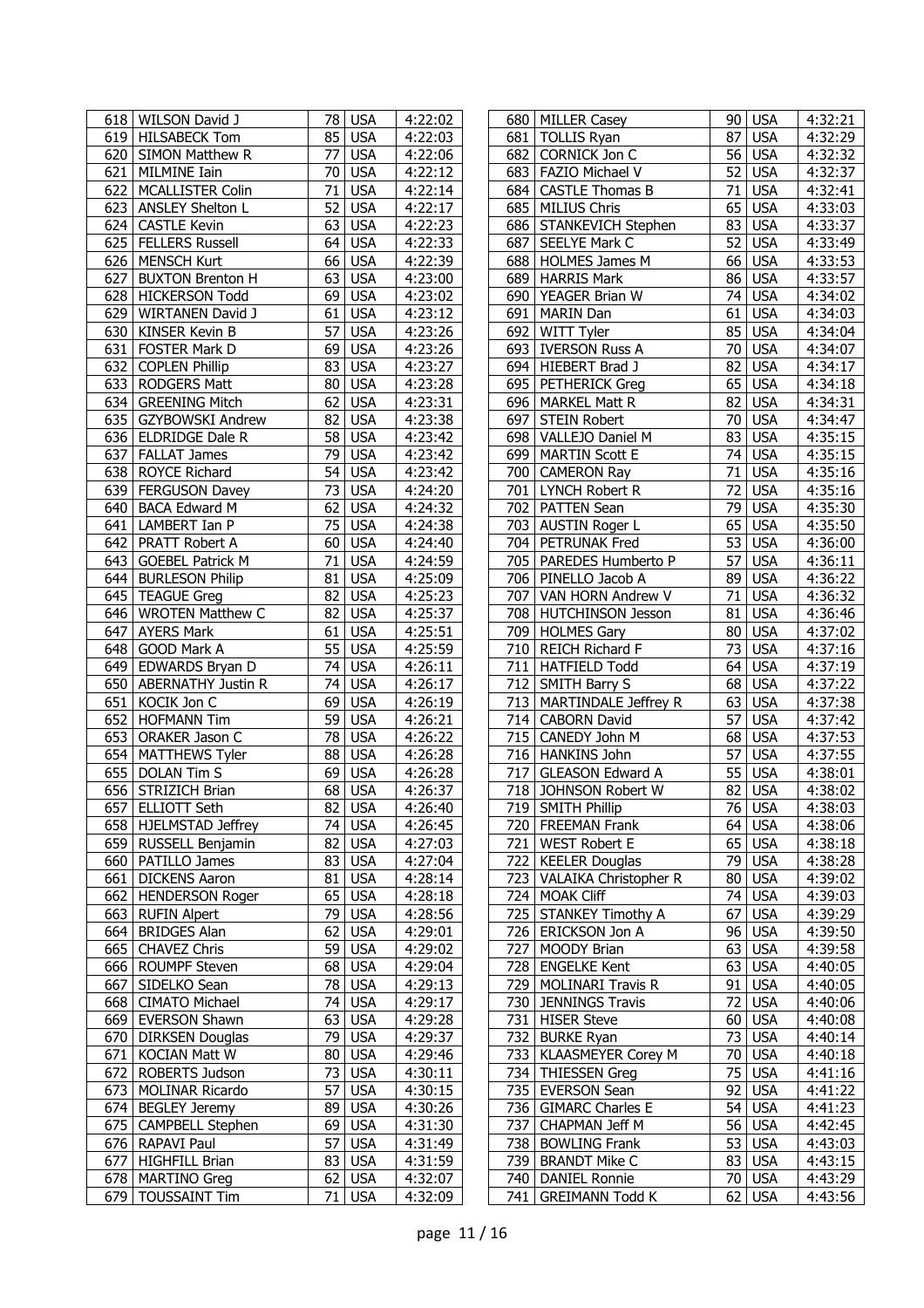|     | 742   HOFFMANN Kurt J      |                 | 79 USA     | 4:44:01 |     | 804   FENBERG Jay A      | 47              | <b>USA</b> | 4:56:04 |
|-----|----------------------------|-----------------|------------|---------|-----|--------------------------|-----------------|------------|---------|
|     | 743   BREDAHL Jason        | 73              | <b>USA</b> | 4:44:03 |     | 805 BOOK Brett R         | 60              | <b>USA</b> | 4:56:11 |
|     | 744   MOBOLADE Blessing A  | 79              | <b>USA</b> | 4:44:09 |     | 806   MEYER Chris G      | 77              | <b>USA</b> | 4:56:12 |
|     | 745 JAGGER Thomas H        | 55              | <b>USA</b> | 4:44:14 | 807 | DELUCCHI David           | 62              | <b>USA</b> | 4:56:14 |
| 746 | MILLER Kris H              | 63              | <b>USA</b> | 4:44:16 | 808 | <b>BOWEN Lewis</b>       | 78              | <b>USA</b> | 4:56:26 |
| 747 | MALLERY Lonny J            | 65              | <b>USA</b> | 4:44:38 | 809 | PHILLIPS Ray R           | 60              | <b>USA</b> | 4:56:38 |
| 748 | <b>RAHTZ James</b>         | 58              | <b>USA</b> | 4:44:44 |     | 810 HOLT Scott           | 90              | <b>USA</b> | 4:56:44 |
|     | 749   LOPEZ III Arthur     | 66              | <b>USA</b> | 4:45:53 |     | 811   MALLERY Larry      | 50              | <b>USA</b> | 4:56:47 |
|     | 750   MARRS Joel C         | 80 <sub>1</sub> | <b>USA</b> | 4:45:57 | 812 | MORREY Frank J           | 42              | <b>USA</b> | 4:57:33 |
| 751 | <b>BUCKWALTER Joseph E</b> | 83              | <b>USA</b> | 4:46:07 |     | 813   KERR Jim           | 48              | <b>USA</b> | 4:58:04 |
|     | 752   MCGLONE Kevin        | 79              | <b>USA</b> | 4:46:48 |     | 814 HIEBERT Greg         |                 | 56 USA     | 4:58:05 |
|     | 753   SULLINS Louie        | 75              | <b>USA</b> | 4:46:51 |     | 815 ESPY Aaron           | 94              | <b>USA</b> |         |
|     |                            | 87              |            |         |     |                          |                 |            | 4:58:09 |
|     | 754 PETERING Ben G         |                 | <b>USA</b> | 4:46:56 |     | 816   HAUCK Michael J    | 59              | <b>USA</b> | 4:58:35 |
|     | 755   CARBARY James        | 51              | <b>USA</b> | 4:47:05 |     | 817   TORRES Kevin M     | 62              | <b>USA</b> | 4:59:00 |
|     | 756   BROOKS Andrew M      | 84              | <b>USA</b> | 4:47:16 |     | 818 CHEADLE Matt         | 55              | <b>USA</b> | 4:59:00 |
| 757 | WYND Colin W               | 65              | <b>USA</b> | 4:47:23 |     | 819 HOLWAY Brad          | 63              | <b>USA</b> | 4:59:13 |
|     | 758 GRIFFITH Scott C       | 64              | <b>USA</b> | 4:47:26 |     | 820   KITA Jay E         | 53              | <b>USA</b> | 4:59:31 |
| 759 | <b>CARLSTEN Bruce E</b>    | 58              | <b>USA</b> | 4:47:36 |     | 821 MILLENDEZ Ryan       | 87              | <b>USA</b> | 5:00:43 |
| 760 | <b>CLARK Brian</b>         | 60              | <b>USA</b> | 4:47:52 |     | 822 CARNLEY Jeff D       | 73              | <b>USA</b> | 5:00:59 |
| 761 | NORRIS William E           | 57              | <b>USA</b> | 4:47:54 | 823 | VOGL William J           | 89              | <b>USA</b> | 5:01:02 |
|     | 762 FULLMER Drew E         | 81              | <b>USA</b> | 4:48:20 |     | 824 RASH Delbert F       | 56              | <b>USA</b> | 5:01:24 |
|     | 763   MELDRUM Schad        | 70              | <b>USA</b> | 4:48:28 | 825 | <b>EVERSON Thomas J</b>  | 57              | <b>USA</b> | 5:01:28 |
| 764 | <b>CARROLL Neil J</b>      | 85              | <b>USA</b> | 4:48:29 | 826 | <b>WONG Isaac</b>        | 76              | <b>USA</b> | 5:01:43 |
| 765 | <b>MARTINEZ Patrick</b>    | 80              | <b>USA</b> | 4:48:33 | 827 | CANNEY Randy C           | 62              | <b>USA</b> | 5:02:10 |
|     | 766   THAUT Lane C         | 89              | <b>USA</b> | 4:48:38 |     | 828   KELLEY Patrick R   | 81              | <b>USA</b> | 5:02:27 |
| 767 | <b>BRIGGS Joss</b>         | 79              | <b>USA</b> | 4:48:55 |     | 829 HEISER Norman E      | 49              | <b>USA</b> | 5:02:35 |
|     | 768 VANIS Mark             | 87              | <b>USA</b> | 4:49:08 | 830 | <b>GALIK Raymond</b>     | 69              | <b>USA</b> | 5:03:08 |
| 769 | <b>SCARPELLA James A</b>   | 81              | <b>USA</b> | 4:49:32 | 831 | <b>COREY Douglas N</b>   | 62              | <b>USA</b> | 5:03:22 |
|     | 770   BENIGHT Charles C    | 62              | <b>USA</b> | 4:49:44 | 832 | <b>GARCIA Scott L</b>    | 67              | <b>USA</b> | 5:04:09 |
| 771 | MCDONALD Brad W            | $\overline{73}$ | <b>USA</b> | 4:49:47 | 833 | <b>DENNIS Duke R</b>     | 91              | <b>USA</b> | 5:04:24 |
| 772 | JANNEY Jack T              | 52              | <b>USA</b> | 4:49:51 |     | 834 HOOKS Dean           | 60              | <b>USA</b> | 5:04:27 |
|     | 773   FORD Caleb H         | 86              | <b>USA</b> | 4:49:54 |     | 835   PACKARD Paul D     | 57              | <b>USA</b> | 5:04:35 |
| 774 | <b>CANNAMELA Anthony J</b> | 86              | <b>USA</b> | 4:50:12 |     | 836   PACKARD Benjamin   | 90 <sub>1</sub> | <b>USA</b> | 5:04:36 |
| 775 | <b>MANAUGH Wally</b>       | 54              | <b>USA</b> | 4:50:51 | 837 | <b>SUTTER Larry</b>      | 88              | <b>USA</b> | 5:04:56 |
|     | 776 BISHOP Brenden B       | 65              | <b>USA</b> | 4:50:54 |     | 838   KAPLAN Andrew L    | 69              | <b>USA</b> | 5:04:57 |
| 777 | MOWINSKI Dan               | 82              | <b>USA</b> | 4:51:27 |     | 839 STEARNS Stephen      | 57              | <b>USA</b> | 5:04:59 |
| 778 | <b>STONNER Clayton</b>     | 84              | <b>USA</b> | 4:51:30 | 840 | <b>BREITIGAN James L</b> | 69              | <b>USA</b> | 5:05:02 |
| 779 | <b>WALTER Peter</b>        | 57              | <b>USA</b> | 4:51:41 | 841 | <b>GRIFFIN James</b>     | 59              | <b>USA</b> | 5:05:05 |
| 780 | <b>HINKLE James R</b>      |                 | 80 USA     | 4:51:52 |     | 842 TURNER Levi G        | 86              | <b>USA</b> | 5:05:11 |
|     |                            |                 |            |         |     |                          |                 |            |         |
|     | 781   LABARRY Brad G       |                 | 74 USA     | 4:51:56 |     | 843 SUTTON Todd M        |                 | 81 USA     | 5:05:12 |
|     | 782 GILLES Todd            |                 | 86 USA     | 4:51:59 |     | 844   LOWREY Brent W     |                 | 62 USA     | 5:05:13 |
|     | 783   KLEIN John J         |                 | 56 USA     | 4:52:01 |     | 845   ASBURY Richard     |                 | 65 USA     | 5:05:22 |
|     | 784   LLOYD Russell        |                 | 58 USA     | 4:52:05 |     | 846   SHARP William A    |                 | 87 USA     | 5:05:38 |
|     | 785   RUBINSTEIN Scott R   |                 | 78 USA     | 4:52:16 |     | 847   LIESE John         |                 | 60 USA     | 5:05:38 |
|     | 786   RAMSEY Manuel L      |                 | 62 USA     | 4:52:26 |     | 848   BROOKS Theo        |                 | 49 USA     | 5:05:40 |
|     | 787 ASH Glen L             |                 | 37 USA     | 4:52:29 |     | 849   NOLTHENIUS Richard |                 | 53 USA     | 5:05:46 |
|     | 788 ELWELL Jeffrey         |                 | 74 USA     | 4:52:30 |     | 850 EVANS Will A         |                 | 87 USA     | 5:05:49 |
|     | 789   STEPAN Robert        |                 | 53 USA     | 4:52:33 |     | 851 ESOLA Jim L          |                 | 59 USA     | 5:05:54 |
|     | 790   SORENSEN Chris       |                 | 64 USA     | 4:52:43 |     | 852 SYMONANIS Michael    |                 | 66 USA     | 5:05:58 |
|     | 791 HESSEK Rick M          |                 | 66 USA     | 4:52:45 |     | 853 MILLIGAN Les         |                 | $64$ USA   | 5:06:02 |
|     | 792 COLLINS Lee W          |                 | 89 USA     | 4:53:14 |     | 854   SMALL Chip         |                 | 73 USA     | 5:06:08 |
|     | 793   MCQUIRE Kyle         |                 | 85 USA     | 4:53:15 |     | 855 WILSON Aaron R       |                 | 74 USA     | 5:06:22 |
|     | 794 YASSO Bart F           |                 | 56 USA     | 4:53:40 |     | 856   AHRENS Michael     |                 | $51$ USA   | 5:06:27 |
|     | 795   BRAUN Dave J         |                 | 70 USA     | 4:54:04 |     | 857 WILKINS Jeffrey T    |                 | 81 USA     | 5:07:11 |
|     | 796   RICHTER Thomas       | 64 <sup>1</sup> | <b>USA</b> | 4:54:59 |     | 858   KANTERS Steve C    |                 | 52 USA     | 5:07:25 |
|     | 797 CONNOR William         |                 | 69 USA     | 4:55:06 |     | 859 GUIRGIS George G     |                 | 73 USA     | 5:07:51 |
| 798 | <b>SKARUPA Ronald C</b>    |                 | 68 USA     | 4:55:09 |     | 860   SORDEN Bobby       |                 | 79 USA     | 5:08:17 |
|     | 799 JENSEN Scott D         |                 | 64 USA     | 4:55:27 |     | 861 PHILLIPS Jim         |                 | 65 USA     | 5:08:25 |
|     | 800 JOOS Stephen W         |                 | 84 USA     | 4:55:35 |     | 862 SHELDEN Terry L      | 41              | <b>USA</b> | 5:08:43 |
|     | 801 HILL Garry             |                 | 59 USA     | 4:55:36 |     | 863   MCELGUNN Kevin M   |                 | 62 USA     | 5:08:52 |
|     | 802   LEOPOLD David M      |                 | 72 USA     | 4:55:49 |     | 864   SNEDAKER Ron       | 77              | <b>USA</b> | 5:10:14 |
|     | 803 ZAHN D K               |                 | 70 USA     | 4:55:50 |     | 865   BARRERA Jesse E    |                 | 64 USA     | 5:10:22 |
|     |                            |                 |            |         |     |                          |                 |            |         |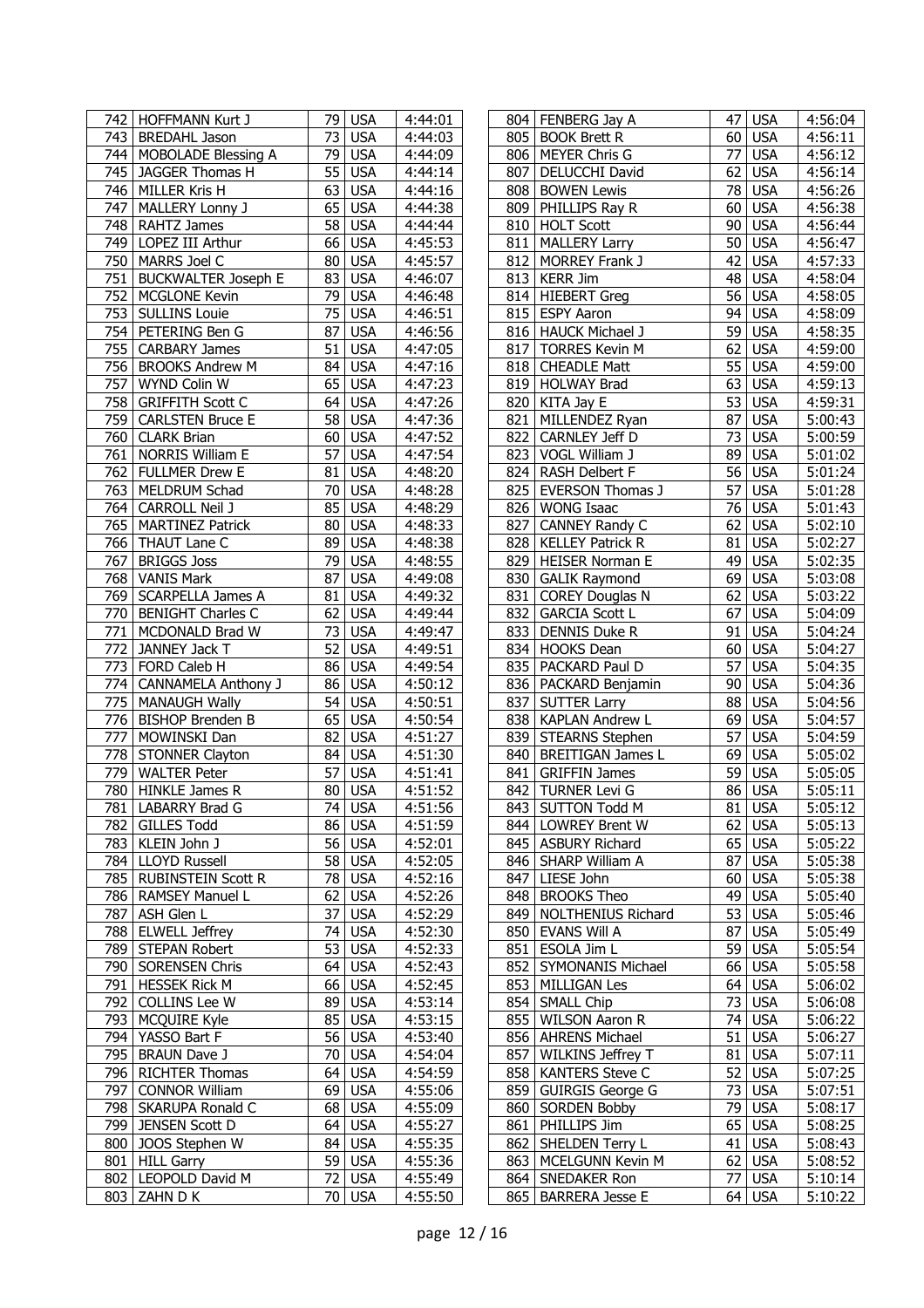|     | 866   LOPEZ Abel          | 83 I            | <b>USA</b> | 5:10:29              |     | 928   FISHER William L    |                 | 55 USA              | 5:24:17 |
|-----|---------------------------|-----------------|------------|----------------------|-----|---------------------------|-----------------|---------------------|---------|
| 867 | <b>TANIO Steve A</b>      | 61              | <b>USA</b> | 5:10:48              | 929 | O'CONNOR Erin P           |                 | 68 USA              | 5:24:24 |
|     | 868 LINS Rob              | 71              | <b>USA</b> | 5:11:12              |     | 930 GIBBONS Greg          |                 | 56 USA              | 5:24:48 |
|     | 869   MAHON James E       | 47              | <b>USA</b> | 5:11:16              | 931 | SHERWOOD Arthur J         |                 | 48 USA              | 5:25:03 |
| 870 | <b>HARVEY Ted</b>         | 65              | <b>USA</b> | 5:12:07              | 932 | <b>ERVIN Chris</b>        |                 | 63 USA              | 5:25:17 |
| 871 | RAUSCH Justin W           | 81              | <b>USA</b> | 5:12:41              | 933 | DEOKI Parsana             | 76              | <b>USA</b>          | 5:26:10 |
| 872 | RATCLIFFE Peter D         | 69              | <b>USA</b> | 5:13:02              | 934 | MASSA Jim                 | $\overline{53}$ | <b>USA</b>          | 5:26:11 |
| 873 | FUHRMAN Kurt M            | 68              | <b>USA</b> | $\overline{5:}13:06$ | 935 | <b>MARSH Ron</b>          | 64              | <b>USA</b>          | 5:26:26 |
| 874 | <b>HOBBS Rick</b>         | $\overline{56}$ | <b>USA</b> | 5:13:28              | 936 | PORACH Michael F          | 75              | <b>USA</b>          | 5:26:41 |
| 875 | <b>JACKSON Jerry R</b>    | 60              | <b>USA</b> | $\overline{5:}13:38$ | 937 | ATWOOD Bruce T            | 55              | <b>USA</b>          | 5:26:51 |
| 876 | <b>ENOMOTO Mark</b>       | 79              | <b>USA</b> | 5:13:44              | 938 | <b>CANTERBURY Dick</b>    | 48              | <b>USA</b>          | 5:26:56 |
| 877 | LABAR Paul M              | 61              | <b>USA</b> | 5:13:47              | 939 | CALES Jason M             |                 | 73 USA              | 5:27:16 |
| 878 | <b>PERRIE Matthew</b>     | 81              | <b>USA</b> | 5:13:50              | 940 | FRYE Matthew C            |                 | 83 USA              | 5:28:29 |
| 879 | MOORE Tim K               | 74              | <b>USA</b> | 5:13:52              |     | 941   ALDEN Jared         |                 | 82 USA              | 5:28:40 |
| 880 | <b>REBAIN Donald</b>      | 64              | <b>USA</b> | 5:14:01              |     | 942   FREIERT Jonathan A  |                 | 75 USA              | 5:28:59 |
| 881 | <b>HORNE Jonathan E</b>   | 72              | <b>USA</b> | 5:14:15              | 943 | <b>DENNIS James M</b>     |                 | 56 USA              | 5:29:52 |
| 882 | PEREZ Mario               | 65              | <b>USA</b> | 5:14:15              | 944 | <b>RESMAN Tom A</b>       |                 | 63 USA              | 5:30:16 |
| 883 | <b>SCHNEIDER Scott A</b>  | 82              | <b>USA</b> | 5:14:48              | 945 | DELLARIO Michael J        |                 | 80 USA              | 5:30:52 |
| 884 | SOVA Eric J               | 71              | <b>USA</b> | 5:15:20              |     | 946   ACEVEDO Adrian      | 47              | <b>USA</b>          | 5:32:15 |
| 885 | KELLY John P              | 66              | <b>USA</b> | 5:15:23              |     | 947 DEHN Jonathan D       | 83              | <b>USA</b>          | 5:32:18 |
| 886 | <b>SOMANN Jesse</b>       | 82              | <b>USA</b> | 5:15:54              | 948 | <b>WILSON Dennis J</b>    |                 | 58 USA              | 5:32:20 |
| 887 | <b>GOLDSMITH Shane</b>    | 64              | <b>USA</b> | 5:16:20              | 949 | <b>LANGSTON Ben</b>       |                 | 62 USA              | 5:32:29 |
| 888 | <b>KLIEWER Maurice L</b>  | 61              | <b>USA</b> | 5:16:26              | 950 | <b>JUSTICE Dane F</b>     | 62              | <b>USA</b>          | 5:32:30 |
| 889 | ROCKWELL Ronald A         | 59              | <b>USA</b> | 5:16:30              | 951 | <b>TILLERY Chris</b>      | 71              | <b>USA</b>          | 5:32:46 |
| 890 | <b>BEAGLE William</b>     | 52              | <b>USA</b> | 5:16:33              | 952 | <b>ERICKSON Scott</b>     | 64              | <b>USA</b>          | 5:33:22 |
| 891 | <b>WALL Jim</b>           | 62              | <b>USA</b> | 5:16:34              | 953 | COFFIN Colten D           |                 | 89 USA              | 5:33:41 |
| 892 | PATERSON Andrew           | 67              | <b>USA</b> | 5:16:43              | 954 | <b>WILSON Kevin R</b>     |                 | 76 USA              | 5:33:43 |
| 893 | LONNQUIST Keith J         | 54              | <b>USA</b> | 5:16:48              | 955 | <b>TRUSKETT Harve</b>     | 72              | <b>USA</b>          | 5:33:54 |
| 894 | <b>FISHER Mauro</b>       | 63              | <b>USA</b> | 5:16:54              |     | 956   DEHN Dave E         | 53              | <b>USA</b>          | 5:34:06 |
| 895 | <b>BRANDON Christoph</b>  | 84              | <b>USA</b> | 5:16:55              | 957 | DEHN Ron E                |                 | 48 USA              | 5:34:07 |
|     | 896 AKINS Chuck           | 62              | <b>USA</b> | 5:17:18              | 958 | SPAWR Ryan C              |                 | 84 USA              | 5:34:10 |
| 897 | WITT Christopher C        | 62              | <b>USA</b> | 5:17:20              |     | 959   CAMACHO Stephen     |                 | 70 USA              | 5:34:19 |
| 898 | PEARSON Jeff              | $\overline{52}$ | <b>USA</b> | $\overline{5:}17:31$ | 960 | <b>SCHERRER Stephen</b>   | $\overline{72}$ | <b>USA</b>          | 5:34:21 |
| 899 | <b>BROWN Derrick</b>      | 82              | <b>USA</b> | 5:17:56              | 961 | <b>HUGUENIN Blake</b>     |                 | 64 USA              | 5:34:26 |
| 900 | <b>MCALLISTER Joel</b>    | 69              | <b>USA</b> | 5:18:16              | 962 | <b>WHEELER Vincent</b>    |                 | 90 USA              | 5:34:32 |
| 901 | SMITH Jan R               | 57              | <b>USA</b> | 5:18:22              | 963 | NELSON John L             |                 | 56 USA              | 5:34:41 |
| 902 | <b>KRAUD Kris W</b>       | 70              | <b>USA</b> | 5:19:14              | 964 | <b>BERRY Chris M</b>      | 71              | <b>USA</b>          | 5:34:46 |
| 903 | PENDLEY Vernie            | 70              | <b>USA</b> | 5:19:27              | 965 | O'KANE Shawn V            | 65              | <b>USA</b>          | 5:34:46 |
| 904 | <b>BEERS Nicholas</b>     | 79              | <b>USA</b> | 5:19:32              |     | 966 THOMAS Eric B         |                 | 68 USA              | 5:35:07 |
|     | 905 SEALS Craig D         |                 | 81 USA     | 5:19:46              |     | 967 OLDS Nicholas         |                 | 82 USA              | 5:35:38 |
|     | 906   O'ROURKE John J     |                 | 68 USA     | 5:20:25              |     | 968   GORMAN Mark W       |                 | 57 USA              | 5:35:59 |
|     | 907   SHERWOOD Daniel L   | 74              | <b>USA</b> | 5:21:03              |     | 969 STANLEY Josh L        |                 | 77 USA              | 5:36:14 |
|     | 908   TOPPING Patrick A   | 81              | <b>USA</b> | 5:21:05              |     | 970   FERRIER Jeff        |                 | 73 USA              | 5:36:30 |
|     | 909 SHERWOOD Ryan C       | 97              | <b>USA</b> | 5:21:12              | 971 | <b>THAPA Kisam</b>        |                 | 81 USA              | 5:36:44 |
|     | 910 STEELE Kelly D        | 64              | <b>USA</b> | 5:21:14              | 972 | WHITE Joel P              |                 | 73 USA              | 5:37:03 |
|     | 911 BULLOCK James D       | 82              | <b>USA</b> | 5:21:30              |     | 973   SAJAK Roger         |                 | 53 USA              | 5:37:08 |
| 912 | <b>BUCHKOSKI Michael</b>  | 71              | <b>USA</b> | 5:21:32              |     | 974 LENAHAN Joseph J      |                 | 47 USA              | 5:37:13 |
|     | 913 GARVER John M         | 70              | <b>USA</b> | 5:21:38              |     | 975   LIGHTFOOT Jeremy    |                 | 75 USA              | 5:37:18 |
|     | 914 CARICO Franklin R     | 63              | <b>USA</b> | 5:21:58              |     | 976   MCKEE Mitch W       |                 | 53 USA              | 5:37:21 |
|     | 915   SNOW James L        | 44              | <b>USA</b> | 5:22:15              | 977 | MAGGINETTI Paul L         |                 | 60 USA              | 5:37:22 |
|     | 916   DIXON Peter         | 73              | <b>USA</b> | 5:22:16              | 978 | <b>CARNEY Allen</b>       |                 | 76 USA              | 5:37:24 |
|     | 917   LORETTO Joseph L    | 46              | <b>USA</b> | 5:22:21              | 979 | <b>POWERS Brian</b>       |                 | 76 USA              | 5:37:27 |
|     | 918   MCMULLEN Sean       | 84              | <b>USA</b> | 5:22:27              |     | 980   KAPALKA Jack        |                 | 64 USA              | 5:37:58 |
|     | 919 MIHELIC Dan           | 67              | <b>USA</b> | 5:22:30              | 981 | <b>MARTINEZ Steve</b>     |                 | 55 USA              | 5:37:58 |
|     | 920   ORFE Christian      | 60              | <b>USA</b> | 5:22:35              | 982 | <b>HARRISON David R</b>   |                 | 65 USA              | 5:38:04 |
| 921 | <b>WHITEMAN Joseph B</b>  | 40              | <b>USA</b> | 5:22:41              | 983 | <b>RUEN Robert</b>        |                 | 71 USA              | 5:38:20 |
| 922 | HYMAN Jordan              | 97              | <b>USA</b> | 5:22:45              |     | 984   PALLATINO Michael T |                 | 56 USA              | 5:38:31 |
| 923 | <b>HEGGIE Ronald D</b>    | 73              | CAN        | 5:22:49              |     | 985   MICHIEL James       |                 | 83 USA              | 5:38:38 |
|     | 924   HADDAN Chester C    | 67              | <b>USA</b> | 5:23:02              |     | 986   ATKINSON Bryan      |                 | 75 USA              | 5:39:15 |
|     | 925   HAWKINS James N     | 61              | <b>USA</b> | 5:23:19              | 987 | <b>SULLIVAN Mike A</b>    |                 | 66 USA              | 5:39:17 |
|     | 926 DEHN Bryan            | 71              | <b>USA</b> | 5:23:34              |     | 988   SHELTON Stuart      |                 | 63 USA              | 5:39:28 |
| 927 | <b>SERGEANT William M</b> | 41              | <b>USA</b> | 5:23:57              | 989 | <b>BORNHORST Joshua</b>   |                 | $\overline{75}$ USA | 5:40:03 |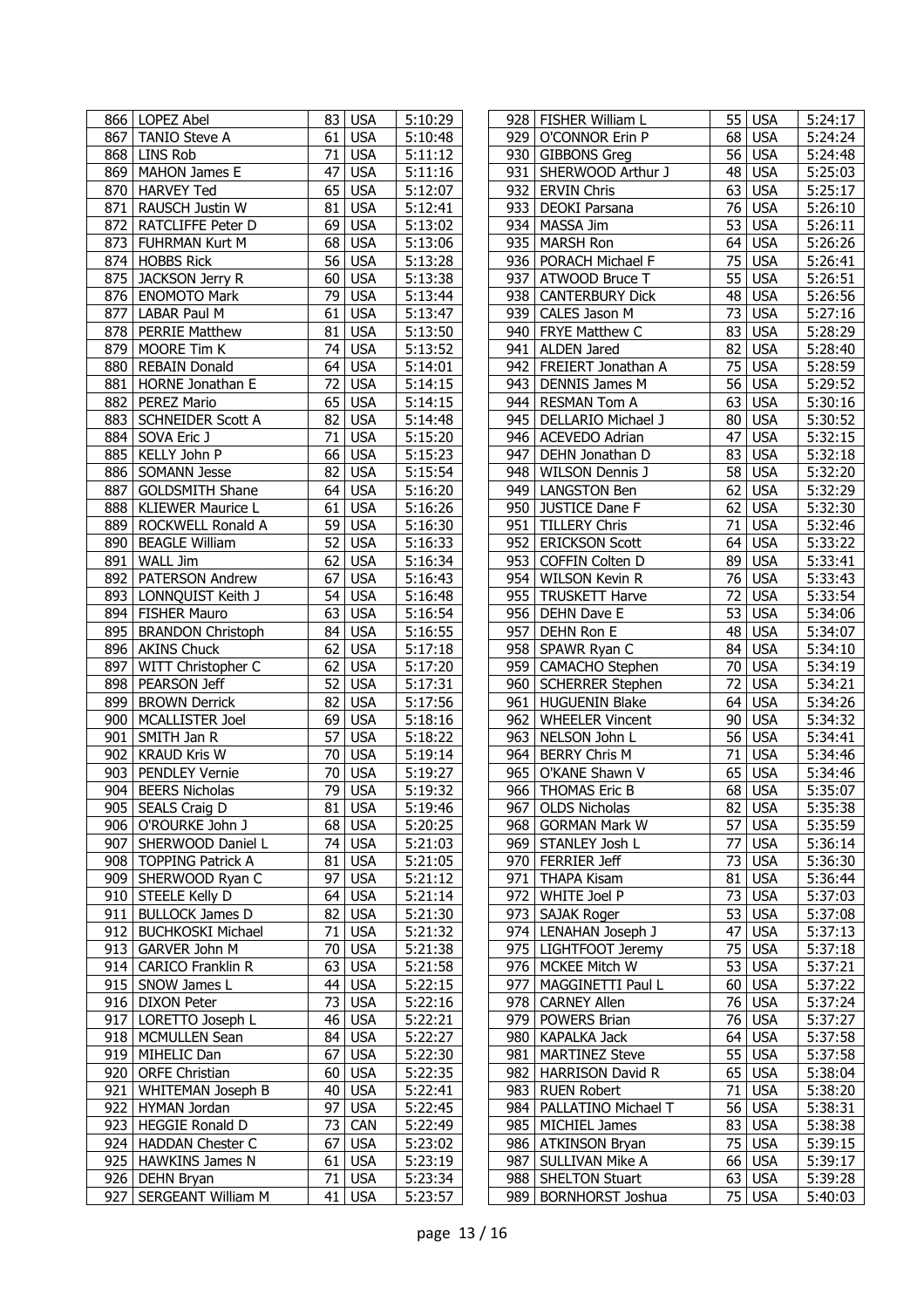|      | 990   ROBERTS Bruce       | 62              | <b>USA</b> | 5:40:17              | 1039 | LEBOWSKI Edward          | 74              | <b>USA</b>          | $\overline{5:}59:18$  |
|------|---------------------------|-----------------|------------|----------------------|------|--------------------------|-----------------|---------------------|-----------------------|
| 991  | <b>KLOPFENSTEIN Herb</b>  | 65              | <b>USA</b> | 5:41:34              | 1040 | <b>MISTLER Brent</b>     | 69              | <b>USA</b>          | $\overline{5}$ :59:35 |
|      | 992 BUSHNELL James        | 63              | <b>USA</b> | 5:41:34              | 1041 | <b>BULOW Joe</b>         | 70              | <b>USA</b>          | 6:00:13               |
|      | 993   ORWIG Brian         | 78              | <b>USA</b> | 5:41:47              | 1042 | NEWSOM Jim               | 43              | <b>USA</b>          | 6:00:14               |
|      | 994 MATHISEN Wayne C      | 66              | <b>USA</b> | 5:41:53              | 1043 | <b>HILL Michael</b>      | 72              | <b>USA</b>          | 6:00:56               |
| 995  | <b>BISHOP Tyler B</b>     | 91              | <b>USA</b> | 5:42:36              | 1044 | <b>DORRANCE Richard</b>  | 80              | <b>USA</b>          | 6:01:58               |
|      | 996 GREER Michael A       | $\overline{59}$ | <b>USA</b> | 5:43:06              | 1045 | <b>BOUCHER Daniel R</b>  | $\overline{71}$ | <b>USA</b>          | 6:02:51               |
| 997  | <b>ELLIOTT Timothy J</b>  | 65              | <b>USA</b> | 5:43:21              | 1046 | <b>FIKE Bruce</b>        | $\overline{68}$ | <b>USA</b>          | 6:03:42               |
|      | 998 COTE Scott F          | 75              | <b>USA</b> | 5:43:26              | 1047 | MAKURATH Paul A          | 46              | <b>USA</b>          | 6:04:00               |
|      | 999 GREGOIRE Jim L        | $\overline{47}$ | <b>USA</b> | 5:43:29              | 1048 | MILLER Scott A           | 65              | <b>USA</b>          | 6:04:38               |
|      | 1000 PARKER Rob           | 49              | <b>USA</b> | 5:43:43              | 1049 | <b>GILMAN Andrew L</b>   | 69              | <b>USA</b>          | 6:04:52               |
| 1001 | <b>WALKER Richard S</b>   | 54              | <b>USA</b> | 5:43:59              | 1050 | <b>EATON Darren</b>      | 70              | <b>USA</b>          | 6:05:00               |
|      | 1002 CARLSON Troy         | 62              | <b>USA</b> | 5:45:18              | 1051 | SQUIER III William C     | 42              | <b>USA</b>          | 6:05:16               |
|      | 1003 BUI Thomas           | 75              | <b>USA</b> | 5:45:26              | 1052 | <b>BOOTH Keith J</b>     | 54              | <b>USA</b>          | 6:05:19               |
|      | 1004 STAPLES Michael R    | 74              | <b>USA</b> | 5:45:27              | 1053 | <b>LAIRD Jerry</b>       | 64              | <b>USA</b>          | 6:05:34               |
|      | 1005 NICHOLS Robert       | 79              | <b>USA</b> | 5:45:36              | 1054 | VEST Edward J            | 63              | <b>USA</b>          | 6:06:36               |
|      | 1006 STEWART Burl G       | 49              | <b>USA</b> | 5:45:53              | 1055 | WAUGH Joe B              | 63              | <b>USA</b>          | 6:07:23               |
|      | 1007 O'DONNELL Mike       | $\overline{56}$ | <b>USA</b> | 5:46:06              | 1056 | HANAVAN Loren D          | $\overline{58}$ | <b>USA</b>          | 6:07:35               |
|      | 1008 EDWARDS Rhett        | 78              | <b>USA</b> | 5:46:21              | 1057 | MEYER Alex J             | 42              | <b>USA</b>          | 6:08:10               |
|      | 1009 MCELGUNN Chris       | 60              | <b>USA</b> | 5:47:42              | 1058 | <b>MULLINS Steve S</b>   | $\overline{61}$ | <b>USA</b>          | 6:09:02               |
|      | 1010   MORGAN Andrew H    | $\overline{70}$ | <b>USA</b> | 5:47:50              | 1059 | <b>HARMON Joseph</b>     | 81              | <b>USA</b>          | 6:09:29               |
|      | 1011   HOGG Douglas       | 48              | <b>USA</b> | $\overline{5:}48:08$ | 1060 | <b>CAPSHAW Phillip L</b> | 55              | <b>USA</b>          | 6:11:52               |
|      | 1012 BULLOCK Garland R    | $\overline{52}$ | <b>USA</b> | 3:48:14              | 1061 | <b>TIPPIT Dennis M</b>   | 74              | <b>USA</b>          | 6:11:58               |
|      | 1013 WOLF Joshua E        | 84              | <b>USA</b> | 5:48:20              | 1062 | <b>MADER Craig S</b>     | 69              | <b>USA</b>          | 6:12:04               |
|      | 1014   PHILLIPS David A   | 51              | <b>USA</b> | 5:48:24              | 1063 | <b>WENZ Kelly M</b>      | 73              | <b>USA</b>          | 6:12:29               |
|      | 1015   ROSCOE Mark P      | 60              | <b>USA</b> | 5:48:26              | 1064 | <b>WEBBER Keith R</b>    | 57              | <b>USA</b>          | 6:13:04               |
|      | 1016 BURTON Lee A         | 61              | <b>USA</b> | $\overline{5:}48:40$ | 1065 | VAN BEEK Vernon G        | $\overline{58}$ | <b>USA</b>          | 6:13:28               |
|      | 1017   PILGRIM Randy L    | 60              | <b>USA</b> | 5:48:42              | 1066 | <b>HAUBER Eric</b>       |                 | $81$ USA            | 6:13:34               |
|      | 1018 DAY Jack D           | 71              | <b>USA</b> | 5:49:52              | 1067 | <b>HOWE Douglas R</b>    | 74              | <b>USA</b>          | 6:14:08               |
|      | 1019 EVATT Kent           | $\overline{81}$ | <b>USA</b> | 5:49:53              | 1068 | <b>ATILANO Modesto R</b> | 64              | <b>USA</b>          | 6:14:21               |
|      | 1020   PETERSON Stephen L | 67              | <b>USA</b> | 5:50:19              | 1069 | RITCHIE William D        | 50              | <b>USA</b>          | 6:14:26               |
| 1021 | WOOD Connor J             | 88              | <b>USA</b> | $\overline{5:}50:34$ | 1070 | MOYLE Bill J             | 39              | <b>USA</b>          | 6:15:13               |
| 1022 | MENDOZA Julius A          | $\overline{77}$ | <b>USA</b> | 5:50:35              | 1071 | <b>WALLS Richard A</b>   | $\overline{76}$ | <b>USA</b>          | 6:15:15               |
| 1023 | <b>REID Reggie</b>        | 74              | <b>USA</b> | 5:50:51              | 1072 | <b>SHARP Cory L</b>      | 60              | <b>USA</b>          | 6:15:59               |
|      | 1024   DIGNUM Ryan A      | 86              | <b>USA</b> | 5:50:55              | 1073 | <b>MANIS Charles</b>     | 56              | <b>USA</b>          | 6:17:09               |
| 1025 | <b>CARTER William E</b>   | 52              | <b>USA</b> | 5:52:40              | 1074 | <b>BAKER Ron L</b>       | 68              | <b>USA</b>          | 6:19:50               |
|      | 1026 MULLER Bart G        | 59              | <b>USA</b> | 5:52:46              | 1075 | <b>SCHUMACHER Tim</b>    | 69              | <b>USA</b>          | 6:19:55               |
| 1027 | <b>VIDETICH Steve</b>     | 65              | <b>USA</b> | 5:52:52              | 1076 | ALBAN Adam W             | 70              | <b>USA</b>          | 6:20:30               |
|      | 1028 KIRKBRIDE Tim        | 53              | <b>USA</b> | 5:54:54              | 1077 | <b>ADAMS Bob</b>         | 69              | <b>USA</b>          | 6:21:20               |
|      | 1029   WHITT Jeff K       |                 | 70 USA     | 5:55:22              |      | 1078   FAGIN Barry S     |                 | 61 USA              | 6:22:35               |
|      | 1030 GREGG James          | 75              | <b>USA</b> | 5:55:51              |      | 1079 JOHNSON Kyle        |                 | <b>78 USA</b>       | 6:22:39               |
|      | 1031 ALFORD Tom           | 38              | <b>USA</b> | 5:56:20              |      | 1080   DEALY Matthew E   |                 | 58 USA              | 6:22:54               |
|      | 1032 COLLINS Jeff         |                 | 54 USA     | 5:56:23              |      | 1081   HARRIS George T   |                 | 61 USA              | 6:25:15               |
|      | 1033   HALLMARK Jim C     | 52              | <b>USA</b> | 5:57:44              | 1082 | MITCHUM John G           |                 | 70 USA              | 6:26:24               |
|      | 1034   VOMASTIC John E    |                 | 43 USA     | 5:58:07              |      | 1083 REILLY Don J        |                 | 58 USA              | 6:27:57               |
|      | 1035 JONES Andrew J       |                 | 76 USA     | $\overline{5:}58:45$ | 1084 | OPJORDEN Luther T        |                 | $\overline{45}$ USA | 6:28:48               |
|      | 1036   CASSIDY John P     |                 | 65 USA     | 5:58:46              |      |                          |                 |                     |                       |
|      | 1037   WELLS Matthew      |                 | 78 USA     | 5:58:51              |      |                          |                 |                     |                       |
|      | 1038   SCHWINN Mark W     |                 | 79 USA     | 5:58:54              |      |                          |                 |                     |                       |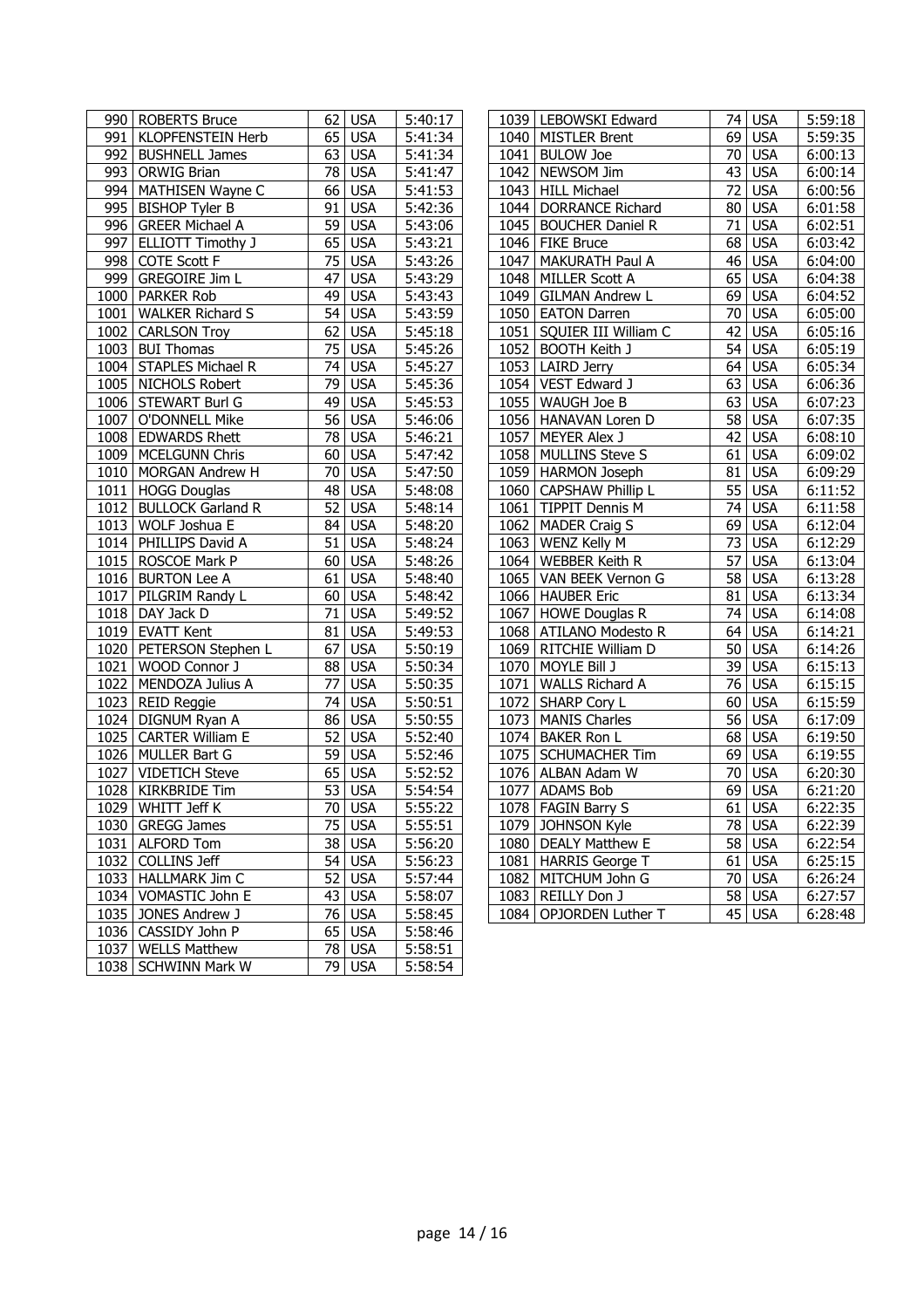## **Team Results - MEN:**

|                         | <b>TEAM</b> | <b>Team time</b> | Ind.<br>pos. | name                      | Ind.<br>time |
|-------------------------|-------------|------------------|--------------|---------------------------|--------------|
| 1                       | <b>USA</b>  | 6:33:58          | 1            | <b>CANADAY Sage</b>       | 2:10:03      |
|                         |             |                  | 3            | <b>WACKER Andy</b>        | 2:11:39      |
|                         |             |                  | 4            | <b>BLAKE Eric</b>         | 2:12:15      |
|                         |             |                  | (5)          | <b>GRAY Joseph</b>        | 2:13:02      |
|                         |             |                  | (25)         | MILLER Zach               | 2:31:11      |
| $\mathbf{2}$            | <b>ITA</b>  | 6:55:36          | 6            | <b>VACCINA Tommaso</b>    | 2:13:59      |
|                         |             |                  | 8            | <b>CHEVRIER Xavier</b>    | 2:17:08      |
|                         |             |                  | 16           | <b>MEI Massimo</b>        | 2:24:28      |
|                         |             |                  | (20)         | <b>MANZI Emanuele</b>     | 2:28:25      |
| 3                       | <b>GER</b>  | 7:13:11          | 11           | <b>HUBERT Stefan</b>      | 2:21:41      |
|                         |             |                  | 13           | <b>STURM Marco</b>        | 2:22:45      |
|                         |             |                  | 21           | <b>SEILER Christian</b>   | 2:28:43      |
| 4                       | <b>SLO</b>  | 7:26:47          | 15           | <b>LAMOVEC Peter</b>      | 2:23:57      |
|                         |             |                  | 17           | KOSOVELJ Mitja            | 2:24:58      |
|                         |             |                  | 34           | AMBROZIC Bojan            | 2:37:51      |
|                         |             |                  | (40)         | <b>ZUPANCIC Marjan</b>    | 2:41:32      |
|                         |             |                  | (43)         | <b>VOLCANSEK Mitja</b>    | 2:42:13      |
| 5                       | <b>ENG</b>  | 7:49:27          | 30           | TIGHE Josh P              | 2:35:04      |
|                         |             |                  | 31           | <b>CORNTHWAITE Thomas</b> | 2:35:25      |
|                         |             |                  | 36           | <b>GRAY Karl</b>          | 2:38:56      |
| 6                       | <b>MEX</b>  | 7:55:41          | 18           | <b>ABAD Norberto</b>      | 2:25:40      |
|                         |             |                  | 39           | <b>MERCADO Victor</b>     | 2:40:53      |
|                         |             |                  | 53           | <b>IBARRA Ricardo</b>     | 2:49:07      |
| $\overline{\mathbf{z}}$ | <b>RSA</b>  | 9:11:20          | 19           | MIYA Lucky                | 2:26:44      |
|                         |             |                  | 95           | O'REGAN Duncan            | 3:06:41      |
|                         |             |                  | 245          | <b>MADIBA Thabang</b>     | 3:37:53      |
| 8                       | <b>NIR</b>  | 9:21:21          | 69           | <b>BAILEY lan</b>         | 2:56:55      |
|                         |             |                  | 89           | <b>MAXWELL Justin</b>     | 3:04:04      |
|                         |             |                  | 152          | <b>STIRLING Chris</b>     | 3:20:20      |
|                         |             |                  | (363)        | <b>BELL Peter</b>         | 3:52:37      |
| 9                       | <b>UKR</b>  | 10:32:09         | 92           | <b>TOPTUN Andrii</b>      | 3:05:35      |
|                         |             |                  | 234          | <b>BOZHKO Kostiantyn</b>  | 3:35:35      |
|                         |             |                  | 339          | <b>KOVTUNENKO Yuriy</b>   | 3:50:58      |
| $\ast$                  | <b>AUS</b>  |                  | 33           | <b>GREEN Daniel</b>       | 2:37:40      |
|                         |             |                  | 38           | <b>DUFFUS Benjamin</b>    | 2:39:37      |
| $\ast$                  | CAN         |                  | 50           | KAHTAVA Adam A            | 2:48:09      |
|                         |             |                  | 160          | MAYNARD Jordan            | 3:21:33      |
| $\ast$                  | ERI         |                  | 2            | <b>TEKLAY Azerya</b>      | 2:10:47      |
| $\ast$                  | <b>JPN</b>  |                  | 24           | <b>IIDA Yujiro</b>        | 2:30:35      |
| $\ast$                  | POL         |                  | 57           | <b>CELINSKI Robert</b>    | 2:51:56      |
| $\ast$                  | ROU         |                  | 10           | <b>ALIN Zinca</b>         | 2:21:19      |
| $\ast$                  | WAL         |                  | 26           | <b>DAVIES James</b>       | 2:32:16      |
| $\ast$                  | AUT         |                  | 523          | LINZBICHLER Helmut        | 4:09:34      |

\*team not complete